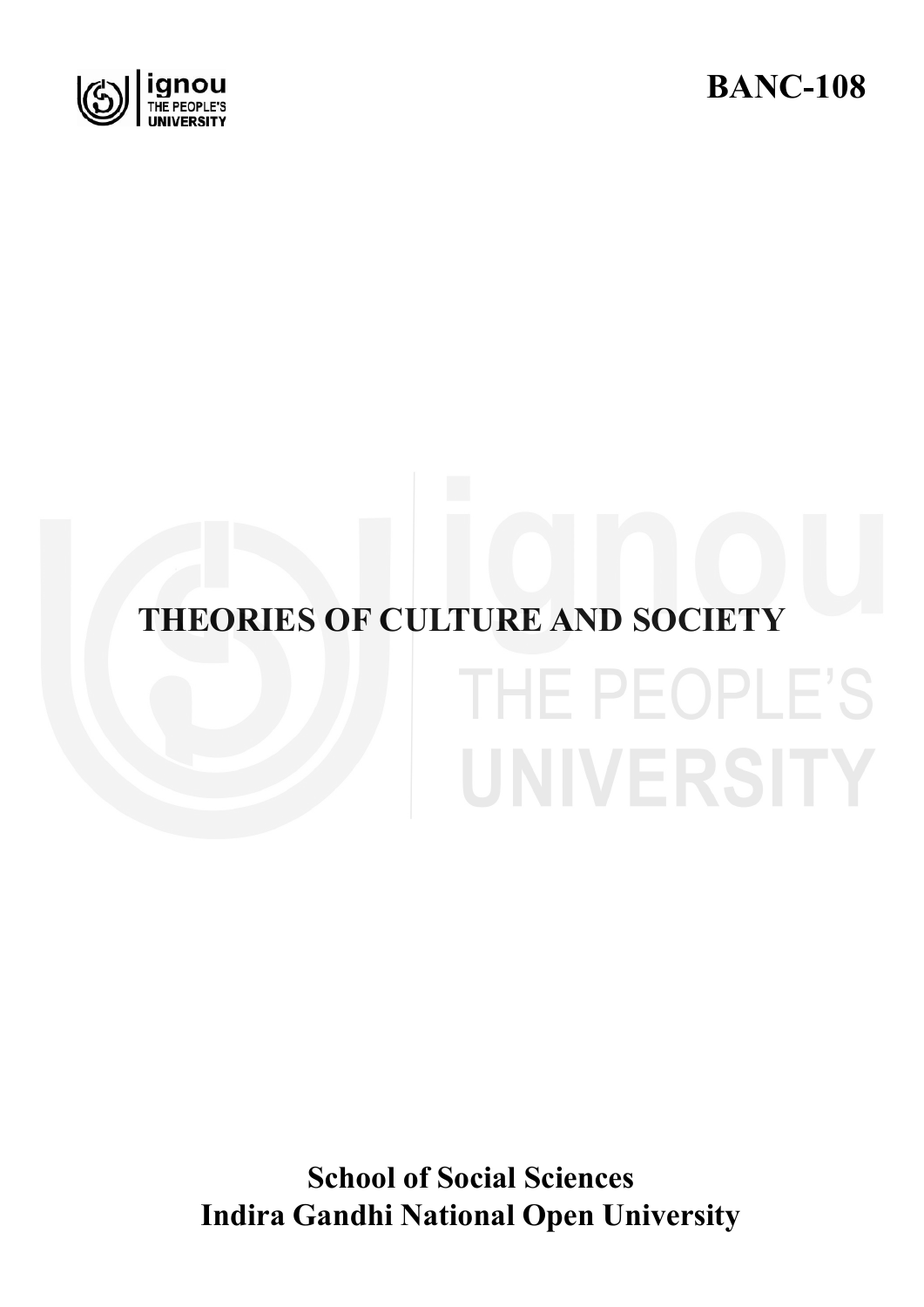## **EXPERT COMMITTEE**

Professor S.M. Patnaik Department of Anthropology University of Delhi Former Vice-Chancellor Utkal University, Odisha

Dr. Rukshana Zaman Discipline of Anthropology School of Social Sciences, IGNOU

Dr. K. Anil Kumar Discipline of Anthropology School of Social Sciences, IGNOU

Dr. Sunita Reddy Associate Professor Centre of Social Medicine and Community Health School of Social Sciences, Deputy Director (R&D) Jawaharlal Nehru University, Adjunct Faculty, Special Centre for Disaster Research, New Delhi

Dr. Mitoo Das Discipline of Anthropology School of Social Sciences, IGNOU

Prof. Rashmi Sinha Discipline of Anthropology School of Social Sciences IGNOU

Dr. Palla Venkatramana Discipline of Anthropology School of Social Sciences, IGNOU

## **PROGRAMME AND COURSE COORDINATOR**

Dr. Rukshana Zaman Discipline of Anthropology School of Social Sciences, IGNOU

## **CONTENT EDITOR GENERAL EDITOR**

Prof. Subhadra Mitra Channa Former Professor, Department of Anthropology University of Delhi

Dr. Rukshana Zaman, Discipline of Anthropology School of Social Sciences, IGNOU

## **COURSE PREPARATION TEAM**

| <b>Block/Unit Title</b>                            |                                                                      | <b>Unit Writer</b>                                                                                                                                                                                                     | <b>Content Editor</b>                                                                                               |  |  |
|----------------------------------------------------|----------------------------------------------------------------------|------------------------------------------------------------------------------------------------------------------------------------------------------------------------------------------------------------------------|---------------------------------------------------------------------------------------------------------------------|--|--|
| <b>Block 1</b><br><b>Emergence of Anthropology</b> |                                                                      |                                                                                                                                                                                                                        |                                                                                                                     |  |  |
| Unit 1                                             | Evolutionism                                                         | Dr Rukshana Zaman, Discipline of<br>Anthropology, School of Social<br>Sciences, IGNOU and Professor<br>Siva Prasad, Former Professor and<br>Head Department of Anthropology,<br>University of Hyderabad,<br>Hyderabad. | Prof. Subhadra Mitra Channa,<br>Former Professor, Department<br>of Anthropology, University of<br>Delhi. New Delhi. |  |  |
| Unit 2                                             | Diffusionism                                                         | Professor Nita Mathur, Discipline<br>of Sociology, School of Social<br>Sciences, IGNOU New Delhi                                                                                                                       | Prof. Subhadra Mitra Channa.<br>Former Professor, Department<br>of Anthropology, University of<br>Delhi. New Delhi  |  |  |
| Unit 3                                             | <b>Culture Area Theories</b>                                         | Dr Indrani Mukherjee, Post-<br>Doctoral Fellow, Department of<br>Anthropology, University of Delhi.<br>Delhi.                                                                                                          | Prof. Subhadra Mitra Channa,<br>Former Professor, Department<br>of Anthropology, University of<br>Delhi. New Delhi  |  |  |
| <b>Block 2</b>                                     | <b>Emergence of Fieldwork Tradition</b>                              |                                                                                                                                                                                                                        |                                                                                                                     |  |  |
| Unit4                                              | Historical<br>Particularism and<br>Critique of<br>Comparative Method | Dr Indrani Mukherjee,<br>Post-Doctoral Fellow,<br>Department of Anthropology,<br>University of Delhi. Delhi.                                                                                                           | Prof. Subhadra Mitra Channa,<br>Former Professor, Department<br>of Anthropology, University of<br>Delhi. New Delhi  |  |  |
| Unit 5                                             | American Cultural<br>Tradition                                       | Dr Gunjan Arora,<br>Post- Doctoral Fellow, Centre of<br>Social Medicine and Community<br>Health, School of Social Sciences,<br>Jawaharlal Nehru University, New<br>Delhi                                               | Prof. Subhadra Mitra Channa,<br>Former Professor, Department<br>of Anthropology, New Delhi                          |  |  |
| Unit 6                                             | Cultural Materialism                                                 | Dr Chandana Sharma, Associate<br>Professor, Department of<br>Anthropology, Cotton University,<br>Guwahati                                                                                                              | Prof. Subhadra Mitra Channa.<br>Former Professor, Department<br>of Anthropology, University of<br>Delhi. New Delhi  |  |  |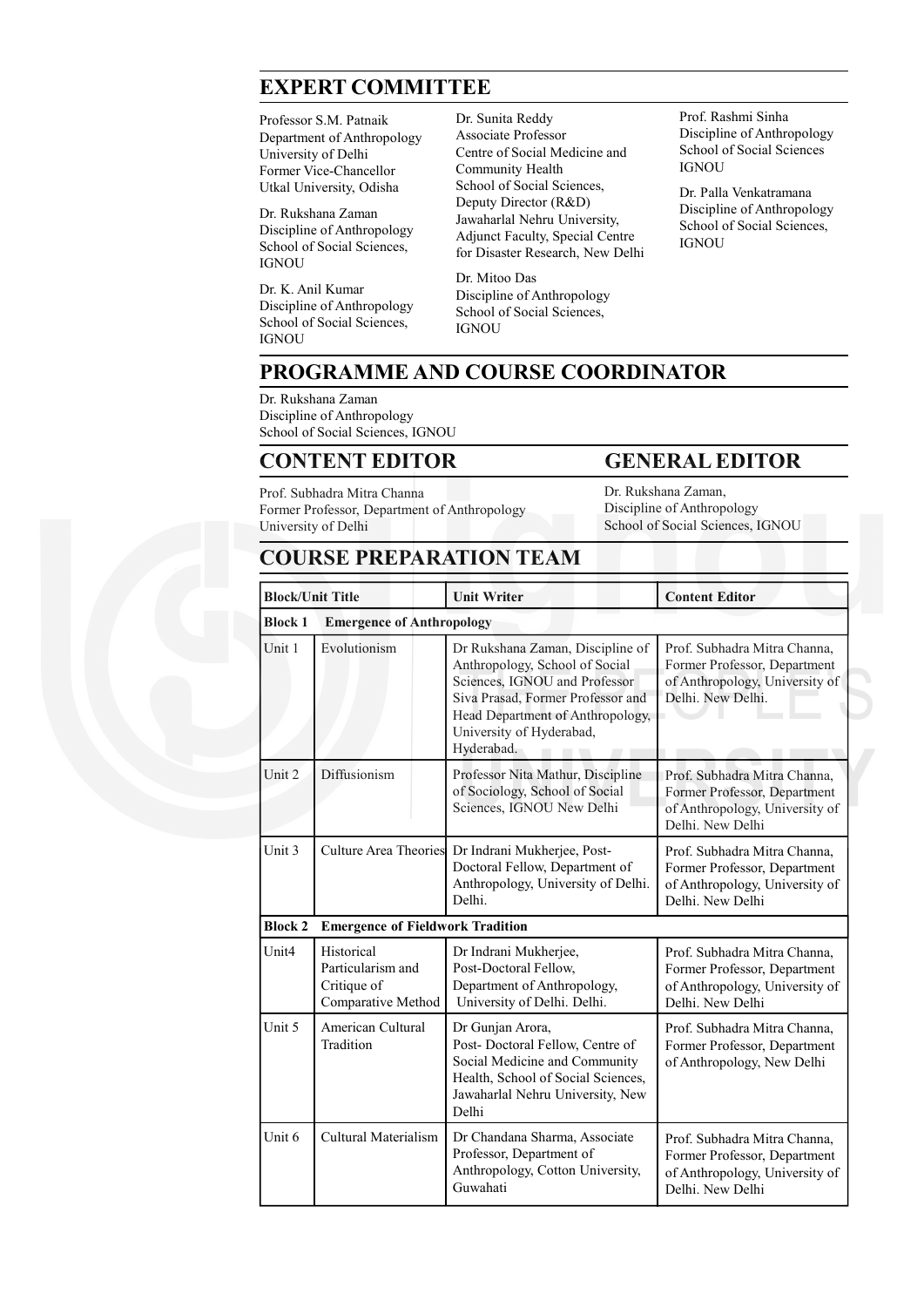| <b>Block 3</b> | <b>Theories of Social Structure and Function</b>  |                                                                                                                                                                                                                 |                                                                                                                       |  |  |  |
|----------------|---------------------------------------------------|-----------------------------------------------------------------------------------------------------------------------------------------------------------------------------------------------------------------|-----------------------------------------------------------------------------------------------------------------------|--|--|--|
| Unit 7         | Social Integration                                | Dr Prashant Khattri, Assistant<br>Professor, Department of<br>Anthropology, Allahabad State<br>University, Prayagraj. UP.                                                                                       | Prof. Subhadra Mitra<br>Channa, Former Professor,<br>Department of Anthropology,<br>University of Delhi. New<br>Delhi |  |  |  |
| Unit 8         | Functionalism and<br>Structural-<br>Functionalism | Prof. Subhadra Mitra Channa.<br>Former Professor,<br>Department of Anthropology,<br>University of Delhi. New Delhi                                                                                              | Dr Rukshana Zaman,<br>Discipline of Anthropology,<br>School of Social Sciences,<br><b>IGNOU</b>                       |  |  |  |
| Unit 9         | Structuralism                                     | Dr Prashant Khattri, Assistant<br>Professor, Department of<br>Anthropology, Allahabad State<br>University, Prayagraj. UP.                                                                                       | Prof. Subhadra Mitra<br>Channa, Former Professor,<br>Department of Anthropology,<br>University of Delhi. New<br>Delhi |  |  |  |
| Unit 10        | <b>Conflict Theories</b>                          | Dr Shubhangi Vaidya, Associate<br>Professor, School of Inter-<br>disciplinary and Trans-disciplinary<br>Studies SOITS, Indira Gandhi<br>National Open University IGNOU,<br>New Delhi.                           | Prof. Subhadra Mitra<br>Channa, Former Professor,<br>Department of Anthropology,<br>University of Delhi. New<br>Delhi |  |  |  |
| <b>Block 4</b> | <b>Contemporary Theories</b>                      |                                                                                                                                                                                                                 |                                                                                                                       |  |  |  |
| Unit 11        | Symbolism and<br>Interpretive<br>Approach         | Prof. Subhadra Mitra Channa,<br>Former Professor,<br>Department of Anthropology,<br>University of Delhi. New Delhi.                                                                                             | Dr Rukshana Zaman,<br>Discipline of Anthropology,<br>School of Social Sciences,<br><b>IGNOU</b>                       |  |  |  |
| Unit 12        | Feminism                                          | Prof. Subhadra Mitra Channa,<br>Former Professor, Department of<br>Anthropology, University of Delhi.<br>New Delhi                                                                                              | Dr Rukshana Zaman,<br>Discipline of Anthropology,<br>School of Social Sciences,<br><b>IGNOU</b>                       |  |  |  |
| Unit 13        | New Ethnography<br>and Contemporary<br>Changes    | Dr Queenbala Marak,<br>Associate Professor,<br>Department of Anthropology,<br>North-Eastern Hill University<br>(NEHU), Meghalaya.                                                                               | Prof. Subhadra Mitra<br>Channa, Former Professor,<br>Department of Anthropology,<br>University of Delhi. New<br>Delhi |  |  |  |
|                | <b>Practical Manual</b>                           | Prof. Subhadra Mitra Channa,<br>Former Professor, Department of<br>Anthropology, University of Delhi.<br>New Delhi and Dr Rukshana<br>Zaman, Discipline of<br>Anthropology, School of Social<br>Sciences, IGNOU | Prof. Subhadra Mitra<br>Channa, Former Professor,<br>Department of Anthropology,<br>University of Delhi.<br>New Delhi |  |  |  |

**Cover Design:** Dr. Brototi Roy, Associate Professor, Department of Zoology, Maitreyi College, University of Delhi, Delhi, 110021

Cover Concept: Dr. Rukshana Zaman, Discipline of Anthropology, School of Social Sciences, IGNOU. **Consultants:** Dr. Pankaj Upadhyay and Dr. Smarika Awasthi

## **PRINT PRODUCTION**

| Mr. Rajiv Girdhar      | Mr. Hemant Parida      |
|------------------------|------------------------|
| Assistant Registrar    | Section Officer        |
| MPDD, IGNOU, New Delhi | MPDD, IGNOU, New Delhi |

June, 2021

*©Indira Gandhi National Open University, 2021*

ISBN *All rights reserved. No part of this work may be reproduced in any form, by mimeograph or any other means, without permission in writing from the Indira Gandhi National Open University.*

*Further information about the School of Social Sciences and the Indira Gandhi National Open University courses may be obtained from the University's office at Maidan Garhi, New Delhi-110 068, India or the Official Website of IGNOU: www.ignou.ac.in*

Printed and published on behalf of the Indira Gandhi National Open University, New Delhi, by Registrar, MPDD, IGNOU, New Delhi.

Laser typeset by Tessa Media & Computers, C-206, Shaheen Bagh, Jamia Nagar, New Delhi-25 Printed at: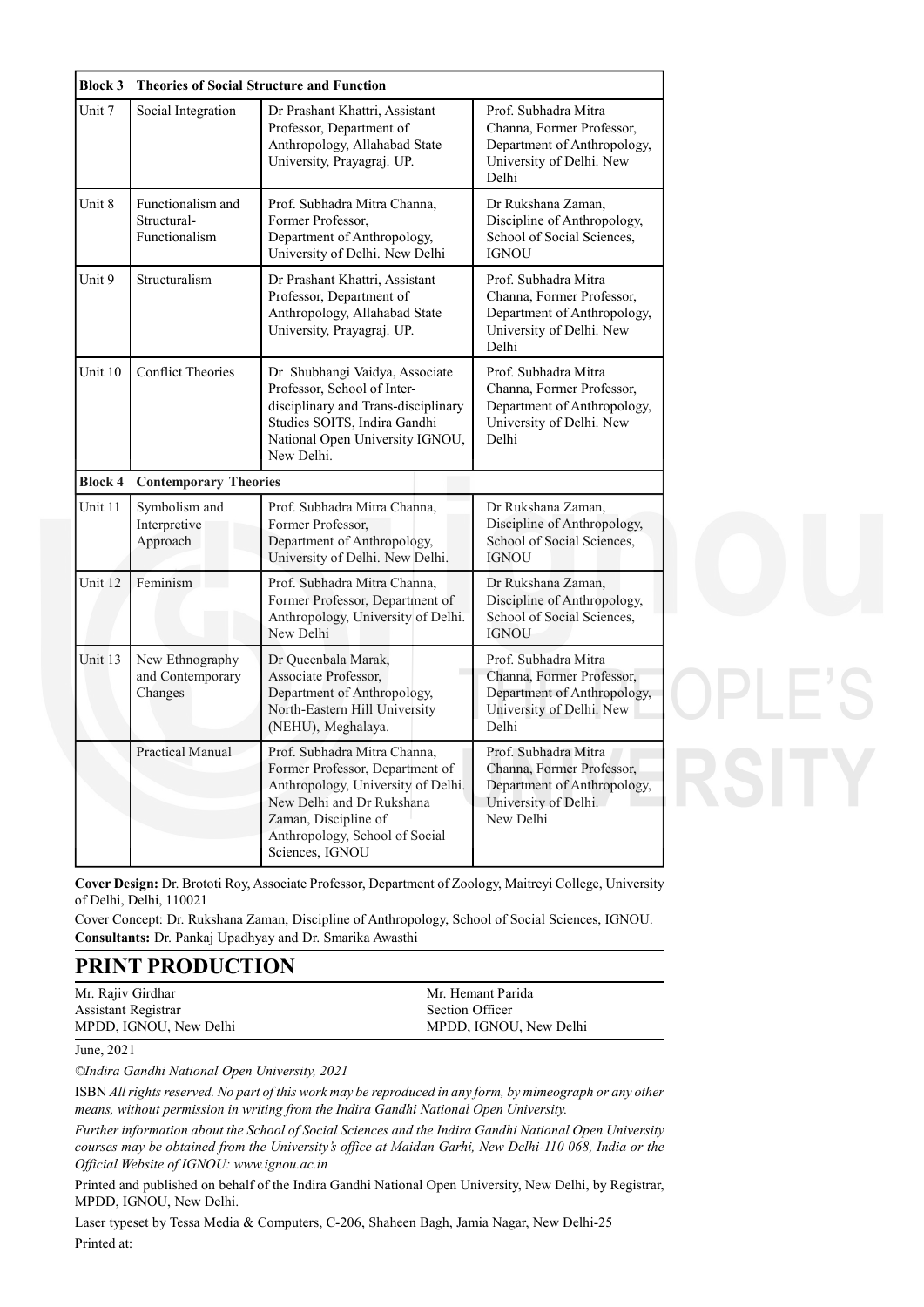

# THE PEOPLE'S UNIVERSITY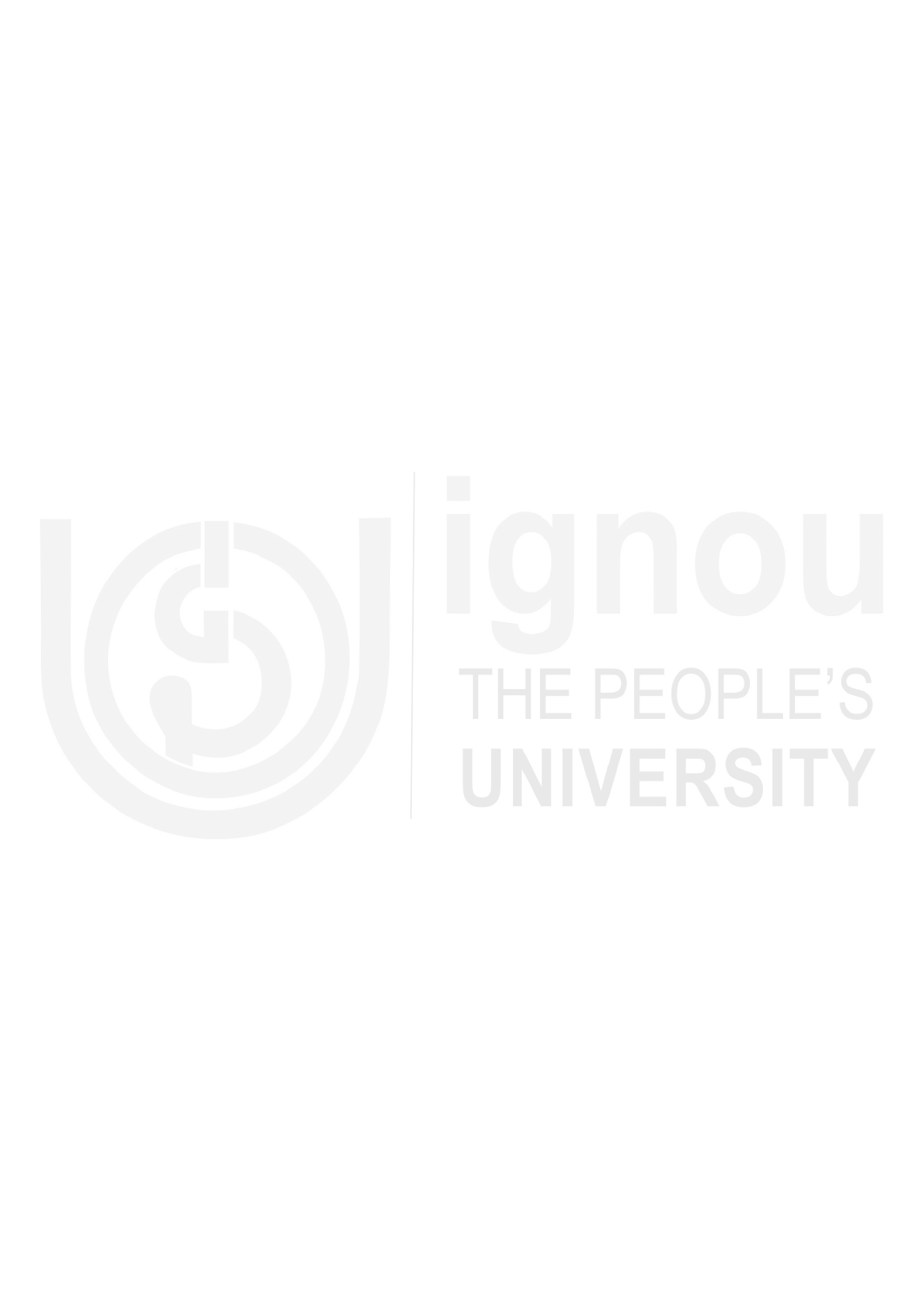## **CONTENT**

|               |                                                             | Page No. |  |
|---------------|-------------------------------------------------------------|----------|--|
| <b>BLOCK1</b> | <b>EMERGENCE OF ANTHROPOLOGY</b>                            | 11       |  |
| Unit 1        | Evolutionism                                                | 13       |  |
| Unit 2        | Diffusionism                                                | 26       |  |
| Unit 3        | <b>Culture Area Theories</b>                                |          |  |
| <b>BLOCK2</b> | <b>EMERGENCE OF FIELDWORK TRADITION</b>                     | 51       |  |
| Unit 4        | Historical Particularism and Critique of Comparative Method | 53       |  |
| Unit 5        | <b>American Cultural Tradition</b>                          | 64       |  |
| Unit 6        | <b>Cultural Materialism</b>                                 | 77       |  |
| <b>BLOCK3</b> | <b>THEORIES OF SOCIAL STRUCTURE AND FUNCTION</b>            | 87       |  |
| Unit 7        | Social Integration                                          | 89       |  |
| Unit 8        | Functionalism and Structural-functionalism                  | 101      |  |
| Unit 9        | Structuralism                                               | 114      |  |
| Unit 10       | <b>Conflict Theories</b>                                    | 125      |  |
| <b>BLOCK4</b> | <b>CONTEMPORARY THEORIES</b>                                | 139      |  |
| Unit 11       | Symbolic and Interpretive Approach                          | 141      |  |
| Unit 12       | Feminism                                                    | 154      |  |
| Unit 13       | New Ethnography and Contemporary Changes                    |          |  |
|               | PRACTICAL MANUAL                                            | 181      |  |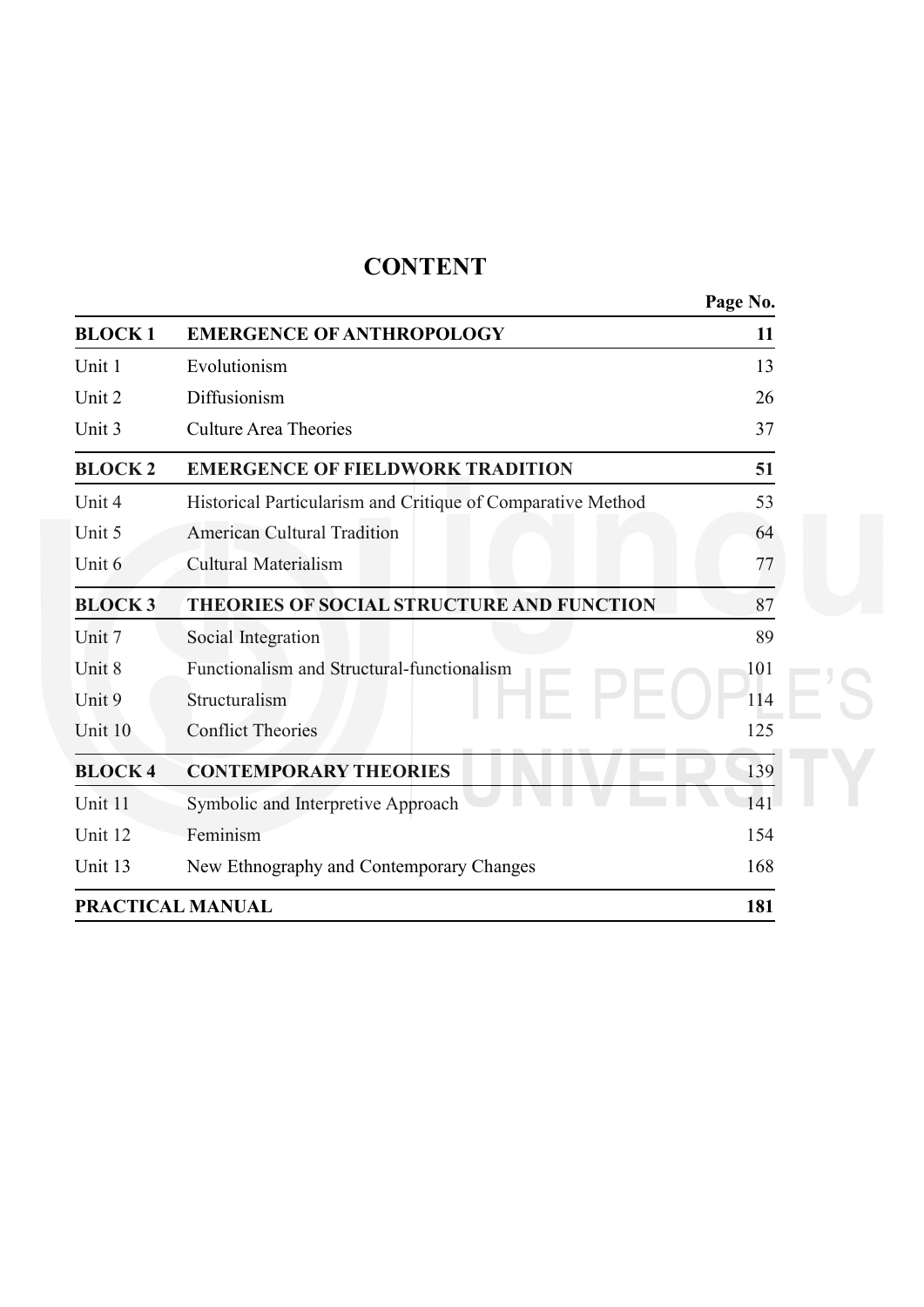

# THE PEOPLE'S UNIVERSITY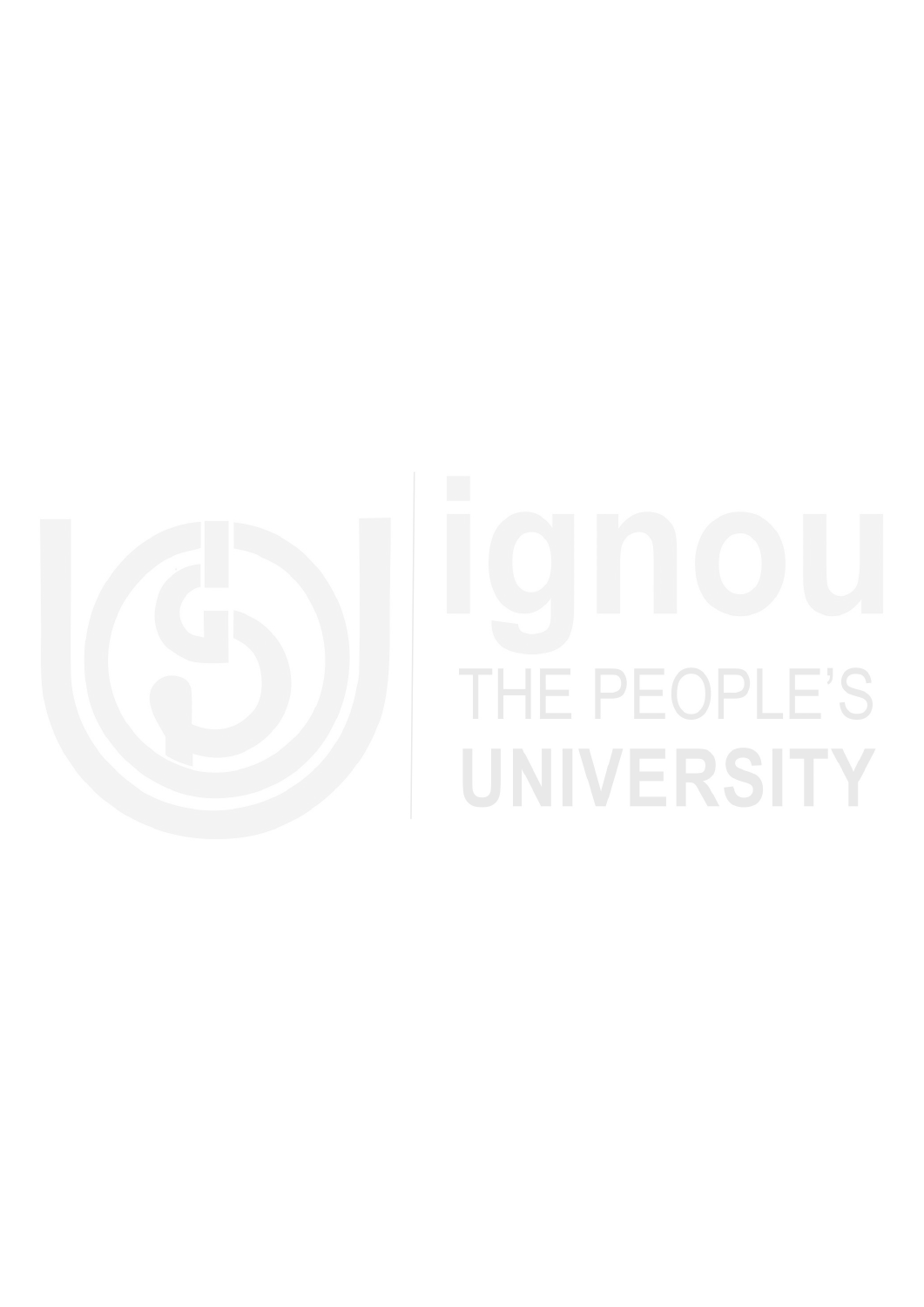## **BANC 108 THEORIES OF CULTURE AND SOCIETY**

## **Course Introduction**

Theories of Culture and Society takes into account the theoretical perspectives that have helped in the study of society and culture. The course looks into the classical theories and delineates the contributions of the thinkers that had dealt with the evolution of society and culture and how it might have moved on to other spaces through diffusion. It reflects on historical particularism as an approach that underlines the importance of studying a society or a culture for its own self rather than comparing with others and moves on to the contemporary anthropological theories of cultural evolution and relativity. Within the ambit of contemporary theories; interpretive anthropology, post-modernism, post-feminism and post-colonialism has been taken up. Theoretical paradigms and debates; forms of anthropological explanation; the role of theory in the practice of anthropology is the essence of this course.

## **Learning Outcome**

After reading this course, you should be able to:

- $\triangleright$  discuss and explain the classical theories;
- $\triangleright$  deliberate on the theory of historical particularism and cultural relativism;
- $\triangleright$  debate on the contemporary theories; and
- $\triangleright$  analyse the role of theories in the study of social and cultural anthropology.

## **Course Presentation**

The course content comprises of four blocks and a practical manual. Each block has thematically arranged units. In total there are thirteen units and a practical manual. Now let us see what we have discussed in each block.

## **Block 1: Emergence of Anthropology**

Block one has three units that deals with the emergence of anthropological thoughts. This block takes into account how development of theory in anthropology is linked to the historical development of the subject. In the first unit, **Evolutionism,** we acquaint the learners with how the early thinkers in anthropology looked at the question of development and change in society and culture through their perspectives on evolution. The emphasis is on how initially, the questions were related to explaining the diversity and evolution of humans, both biologically and culturally once the paradigm of divine creation changed to one of natural creation and evolution. The key concepts and the basic premises for evolution like unilinear evolution, universal evolution, psychic unity of humankind, culture survivals, culture parallels, single line of evolution, simplicity to complexity, that were being postulated by the anthropologists has been discussed herein. The criticisms levied on evolutionism by the later anthropologists along with the rise of Neo-Evolutionism is also a part of this unit. The second unit **Diffusionism** deals with the concept of diffusion how it has been studied by anthropologists to explain spread of cultural traits from one region to another. The unit also outlines the essential features of diffusion and distinguish between diffusion and acculturation. The schools of thoughts that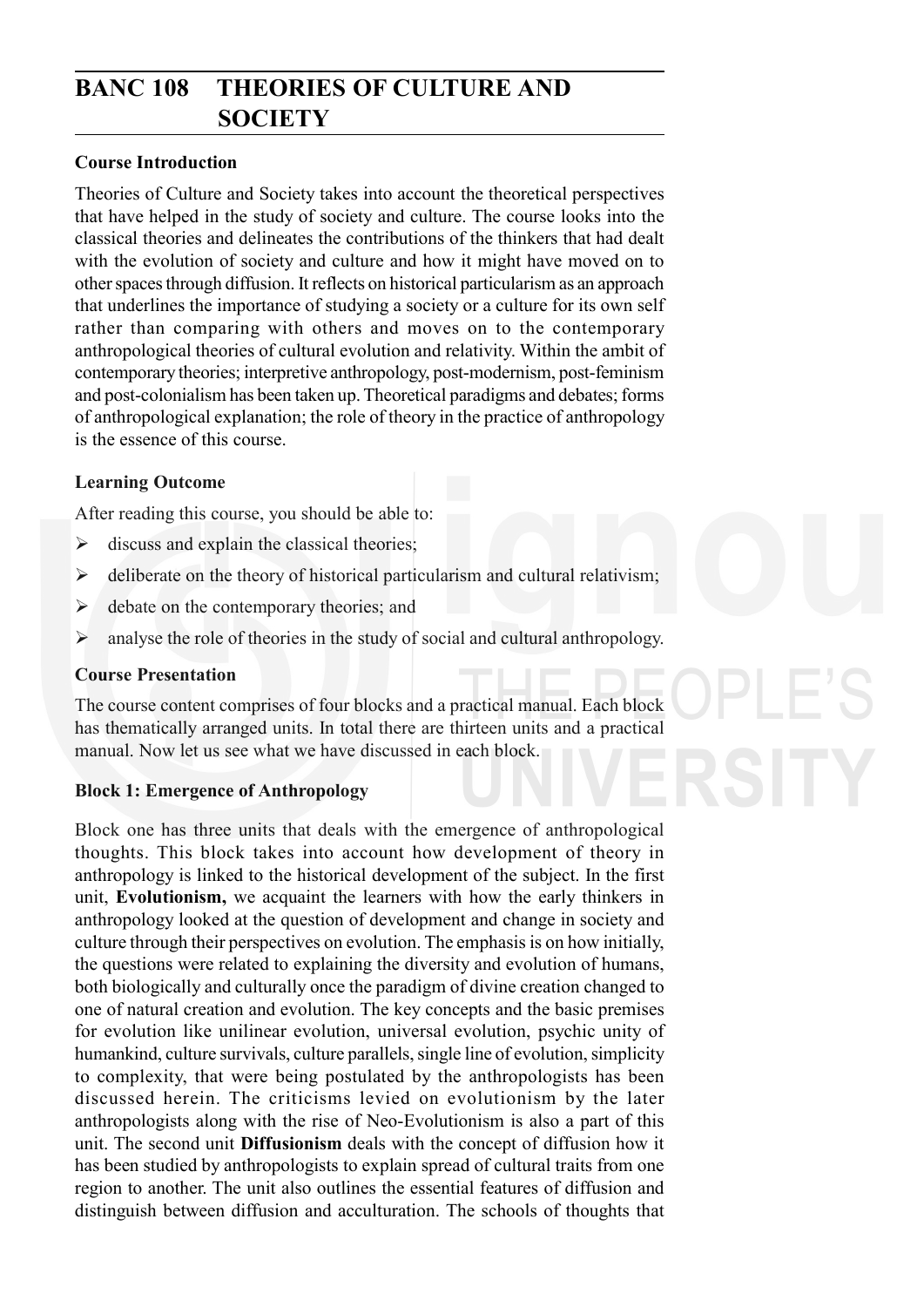examined diffusionism: the British, German and American has also been critically looked at in this unit. The third unit on **Culture Area theories** explores the historical, theoretical and methodological significance of the culture area concept and explains the contributions of the various scholars whose works influenced the concept, building up to the culture area theories. The unit also critically assess why the culture area concept lost its significance.

## **Block 2: Emergence of Fieldwork tradition**

The section deals with an important paradigm shift in the anthropological theories and thoughts. This phase deals with the anthropological thoughts that were based on the concept of collecting first hand data. The anthropologists have moved out of the realm of collecting data from second hand sources and had given away their tag of being 'arm chair anthropologists'. We begin this block with the fourth unit of our course on **Historical Particularism and Critique of Comparative Method.** The aim here is to understand why Franz Boas critiques the comparative method. We look into the various concepts proposed by him to understand culture of specific communities in holistic terms. We delineate the concept of cultural relativism and why Boas insisted on fieldwork to collect the data. Finally, we explore the reasons Boasian thoughts were critiqued by other scholars. In the next unit on **American Cultural Traditions,** we try to understand the growth and development along with the key concepts in the Culture and Personality school. This school basically focused on the inter-relationships between culture and personality and how a culture can shape the personality of a group, leading to the formation of national character. **Cultural Materialism,** our next unit in this block looks at the works of the neo-evolutionists who revisited the evolutionism theory. Herein, we see the shift of the primary focus from the ideational basis of culture to emphasise how material and environmental conditions are primary in determining human behaviour. Studies in cultural ecology emerged as a very relevant area of study within this approach.

## **Block 3: Theories of Social Structure and Function**

The paradigm shift in anthropological studies that had begun with the anthropologists venturing out to the field saw it being institutionalised as a hallmark in anthropology. Malinowski set the trend for long extended fieldwork. He spent almost thirty-nine months among the Trobriand islanders, learning the local language and focusing on understanding culture from an emic perspective. This phase saw the attention of the anthropologists draw towards the structure and functions of the various aspects within a culture. Unit-7 **Social Integration** in this section looks at the concept of social integration; the beginning of the theory of social contract. Tracing the earlier works of Auguste Comte and Herbert Spencer it moves on to the Durkheimian thoughts on social integration and its influence in social anthropology. The unit also tries to delineate the concepts of social disintegration and anomie. The next unit, explores the origin of **Functionalism and Structural-functionalism**, their emergence and development. Radcliffe-Brown's structural-functional theory has been analysed herein to understand how it differs from Malinowski's functionalism. In **Structuralism** unit 9, the origin of this theory has been dealt with. The emphasis of this theory lies in the fact that it moved beyond the understanding of culture rather delved into the deeper meanings of structures within a society and how one aspect is linked to the other. Claude Lévi-Strauss's contribution to this theory has been discussed in this unit along with Edmund Leach's work on the concept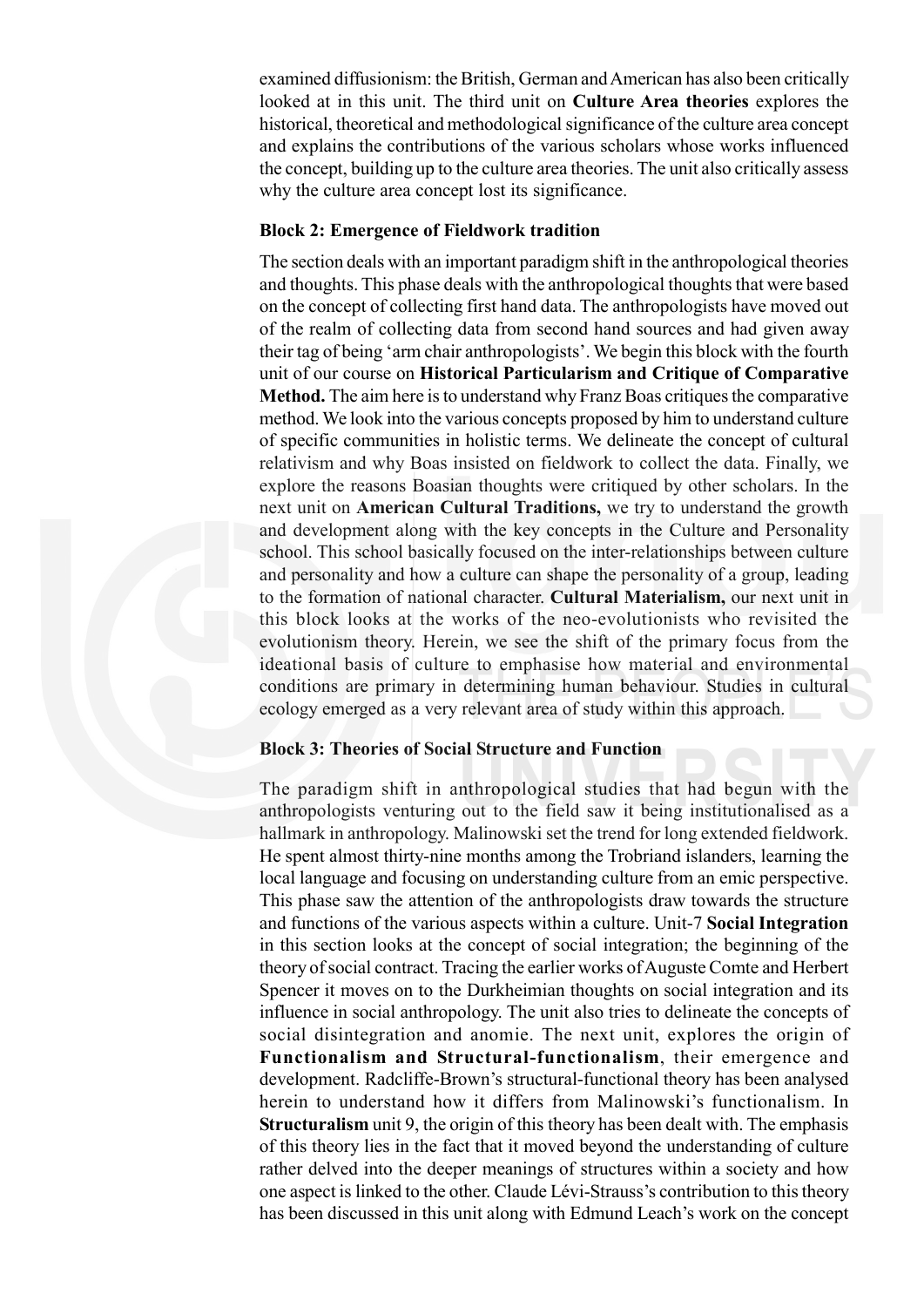of neo-structuralism. The last unit in this block Unit 10 on **'conflict theories'** presents the ideas of the Manchester School and the use of Marxian theory in the understanding of conflicts in social anthropology. The emerging concepts and ideas regarding social conflicts and social change associated with Gluckman's and a few other works would be a part of this unit.

## **BLOCK 4: Contemporary Theories**

Contemporary theories is the last block in the theory section of this course. There are three units in this block that looks at the new paradigms that developed with regards to the new theoretical perspectives in the study of society and culture. Unit 11 deals with the origin and evolution of symbolic behaviour in human culture. It takes into account the works of the anthropologists like Mary Douglas, Victor Turner, Sherry Ortner and Clifford Geertz's who have established the symbolic and interpretive perspective in anthropological thoughts. Anthropology as a White man's domain of study since its inception had looked at the worldviews from a male perspective. It was only with the works of Margaret Mead, Ruth Benedict, Cora Dubois, Annette Weiner, Rubin Gayle, Sherry Ortner etc. that the female voices were recorded in the field. Thus, the feminist approach in anthropological studies had a very late entry. Unit 12 **Feminism** looks at the influence of feminist perspectives in the anthropological thoughts and writings. The last unit i.e., Unit 13 in this section takes a look at the new paradigms and the contemporary changes that has come up with new ethnography. This unit focuses on the new type of ethnographies that are coming up and how they differ from the old traditional ethnographic style.

## **Practical Manual**

The manual presents the understanding of theory and delineates the relevance of theory and how it is situated within ethnographic study. The manual shall act as a guide to the learners to select their topics and choose a theory to justify the topic. The theoretical part has been explained in detail and the choice is left open for the learner to reflect and justify the theory he/she may choose for her/his topic.

Let us now take you through the units. If you understand how to approach the units and read the course material in a systematic manner you would benefit as a learner. As we have already stated the blocks are divided thematically, thus, a learner is advised to read the units in a sequence in terms of the themes so that they are able to connect and comprehend the link between two units. If you read randomly, you might find it difficult to comprehend concepts and definitions, and lose the thread of the unit. For an easy reading and better comprehension, the units have been divided into sections and sub-sections. Each section is indicated clearly by BOLD CAPITALS and each sub-section by bold and small letters. The significant divisions within a sub section are still in smaller bold letters so as to make it easier for you to see their place within the sub-sections. The items which need to be highlighted are numbered as a., b., c., etc. For the sake of uniformity, we have employed the same scheme in every unit throughout the course. Each unit begins with the 'Objectives' which explains to a learner:

- a) what we will be presenting in the unit, and
- b) what we expect from the student once he/she completes working on the unit.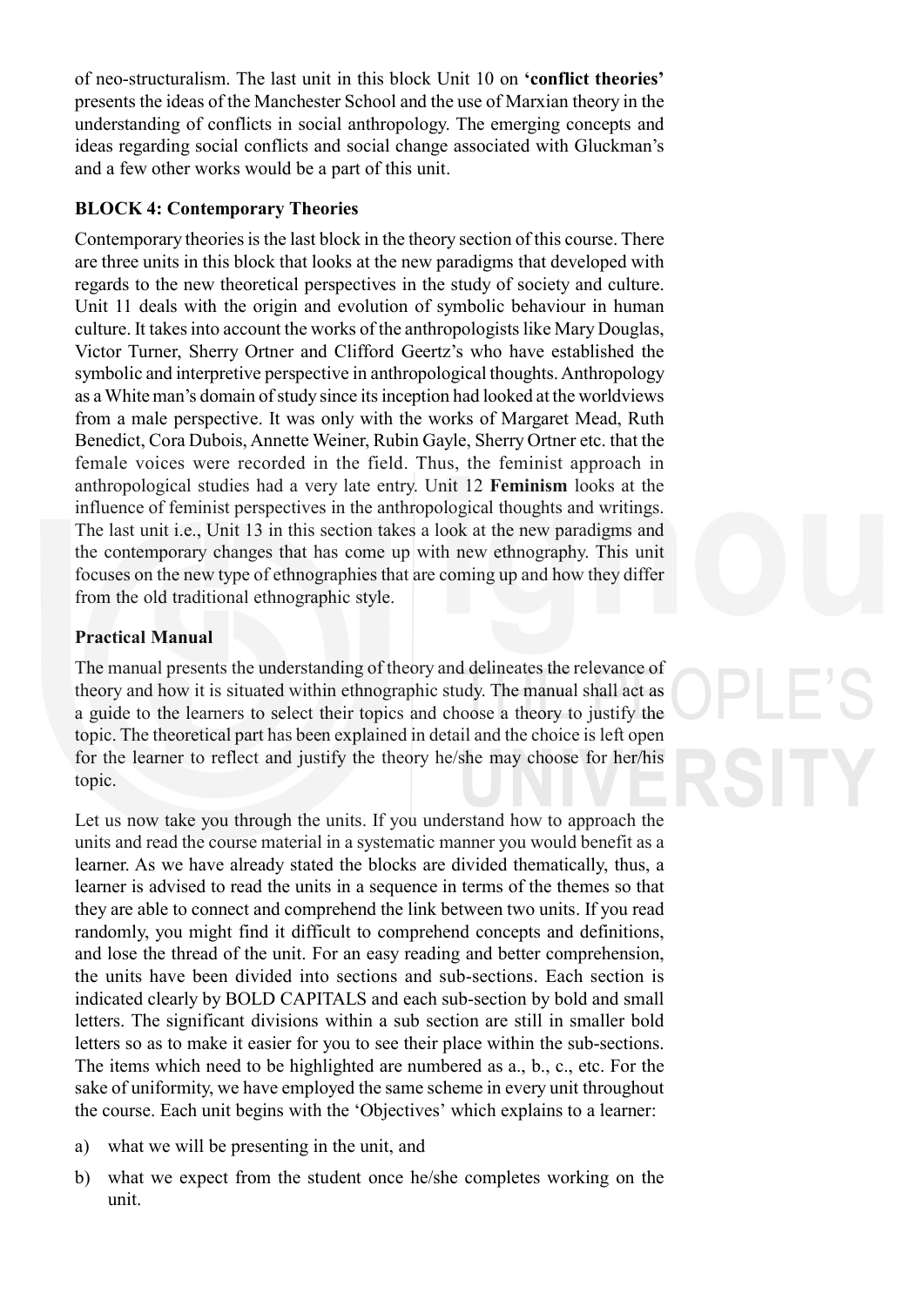After every section we have given **Check Your Progress** that would help the learner to self check whether they have been able to comprehend the subject matter in the section. The purpose of the Check Your Progress is to enable the learner to compare their answers with the answers given at the end of each unit. Please do not look at the answers before you write your own answers in the given space. The learner may write the answers with pencil, so that it can be rubbed and rewritten again as a practice component. For the long answers the hints have been provided, the answers have not been given so that the learner develops the skill of writing in their own words, without directly copying word by word from the course material.

In the last section of each unit, under the heading 'Summary' we summarise the entire unit for purpose of revision and ready reference.

After summary the next section of the unit comprises of either 'References or Suggested Reading'. If the author has quoted directly from a text or texts, we have provided the references. If there are no text cited, we have provided a list of readings that the learner may want to read in order to enhance the understanding of the subject.

At the end let's see how the learner may use the wide margin provided in the units. The learner may write down important points after reading each section in the margins. This will help you in your study and also when you attempt the Check Your Progress.

All the best, happy reading. Wish you success. Hope the course material act as a guide for you to achieve your goals.

## THE PEOPLE'S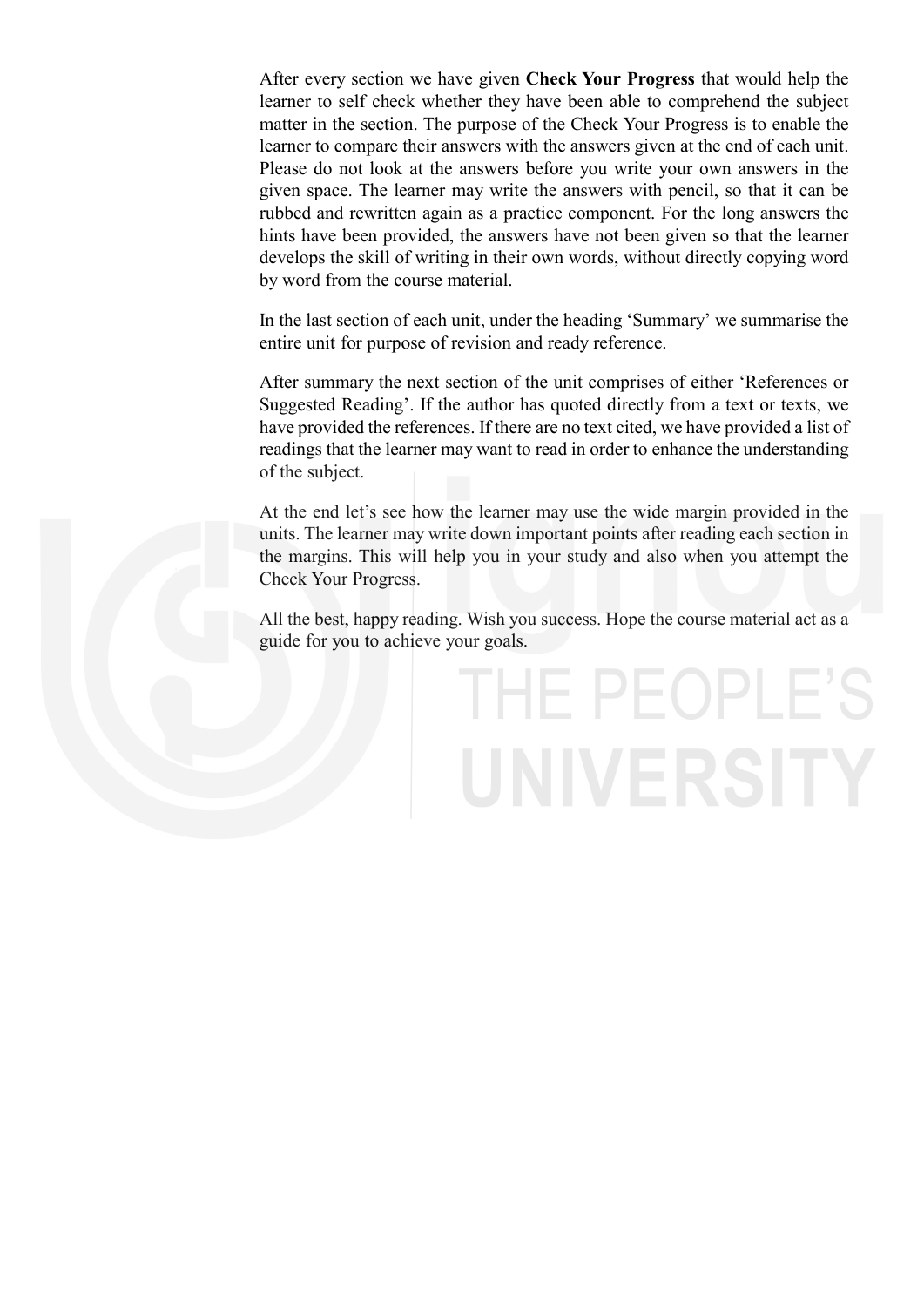## **BLOCK 1 EMERGENCE OF ANTHROPOLOGY**THE PEOPLE'S UNIVERSITY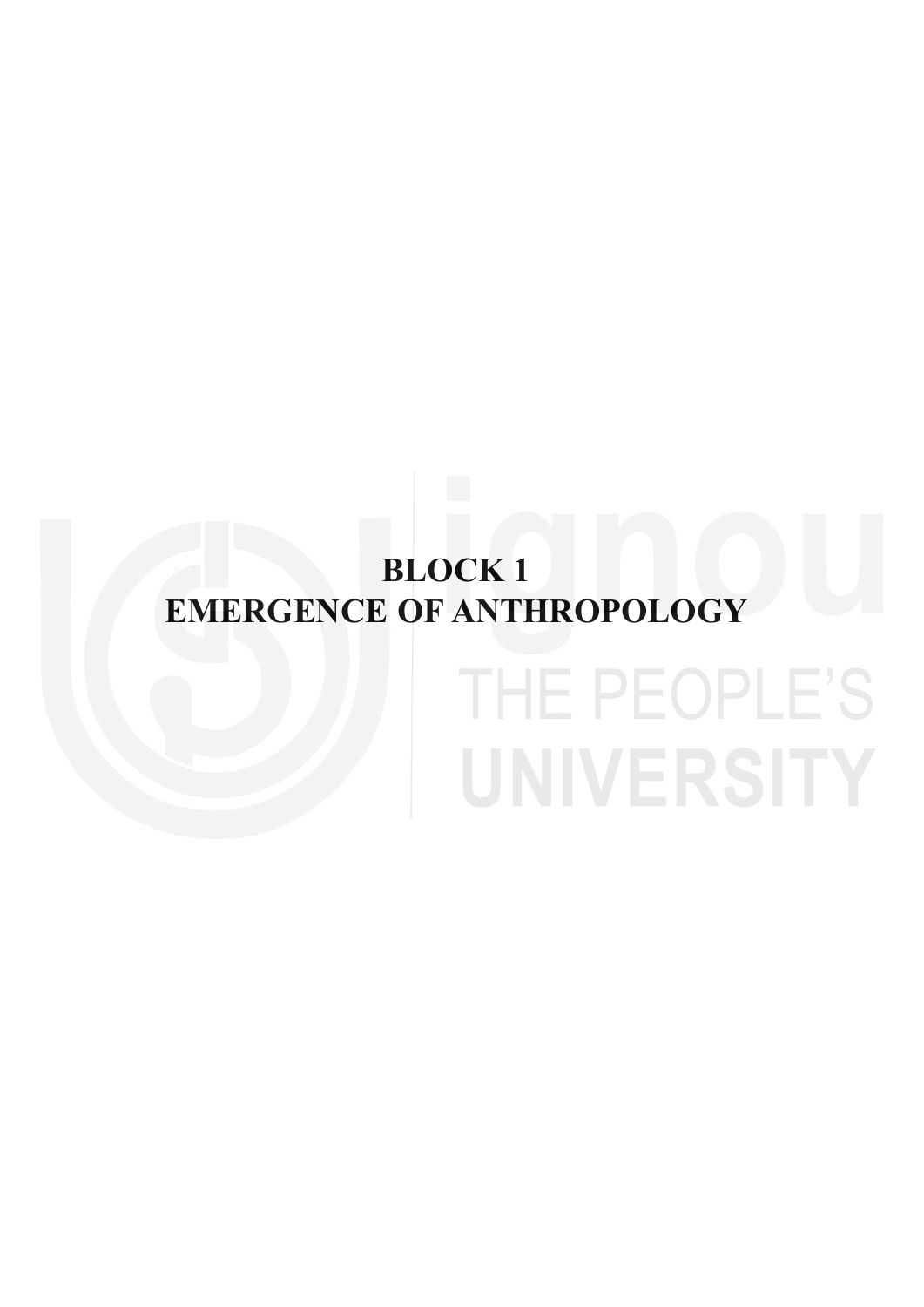**UNIT 1 Evolutionism UNIT 2 Diffusionism UNIT 3 Culture Area Theories**



## THE PEOPLE'S UNIVERSITY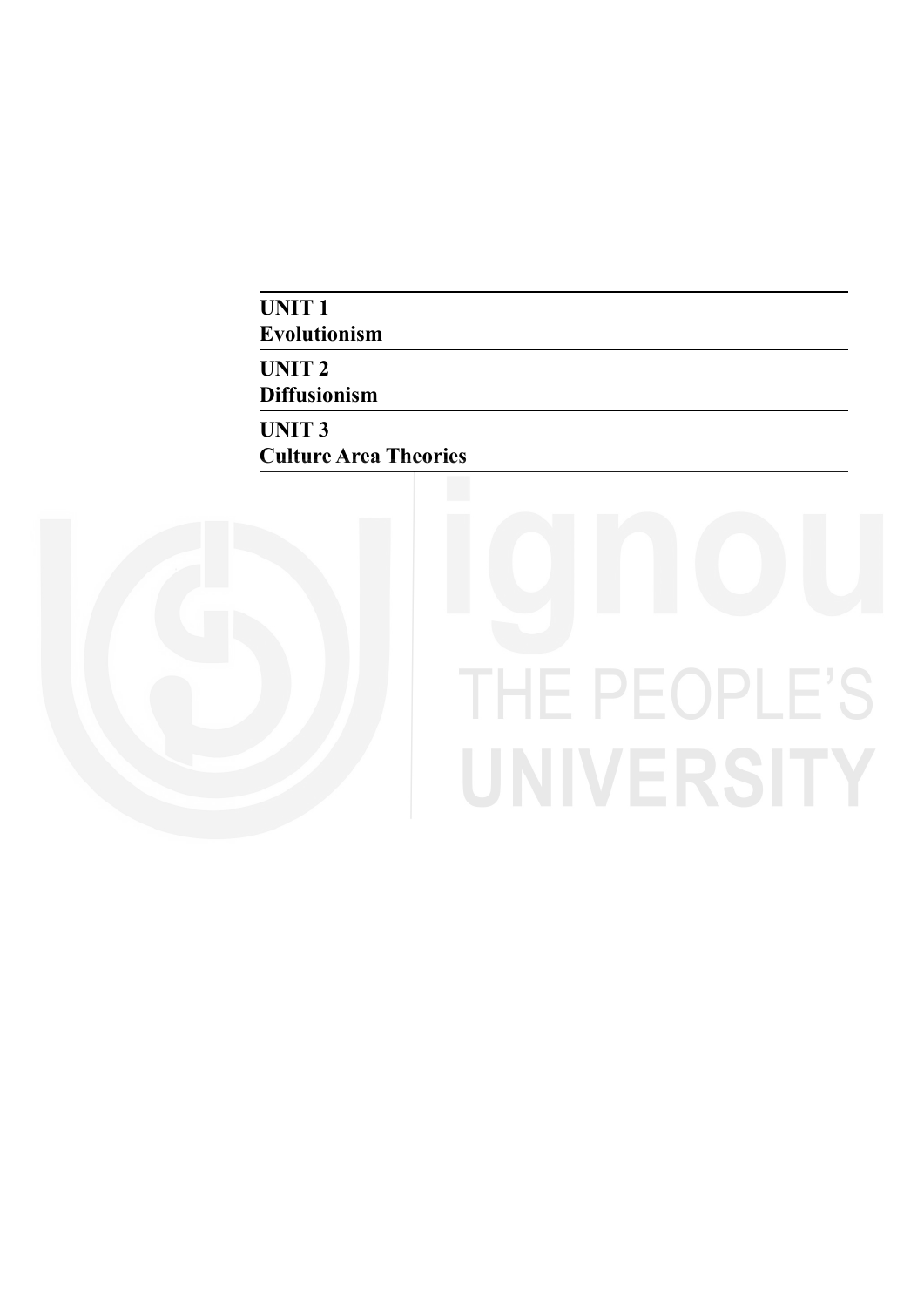## **Evolutionism UNIT 1 EVOLUTIONISM\***

## **Contents**

- 1.0 Introduction
- 1.1 The Beginning of Evolutionary Thoughts
- 1.2 The Early Thinkers
	- 1.2.1 Herbert Spencer
	- 1.2.2 Edward Burnett Tylor
	- 1.2.3 L.H. Morgan
	- 1.2.4 J.J. Bachofen
- 1.3 Basic Premises of the Evolutionary School
- 1.4 Criticisms of Evolutionist theory
- 1.5 Neo-Evolutionism
- 1.6 Summary
- 1.7 References
- 1.8 Answers to Check Your Progress

## **Learning Objectives**

After reading this unit, the learners should be able to:

- $\triangleright$  explain the context of evolutionism in social and cultural anthropology;
- $\triangleright$  delineate the contributions of the proponents of the evolutionary thoughts; and
- $\triangleright$  discuss the limitations of the classical evolutionary theory.

## **1.0 INTRODUCTION**

The term 'evolutionism' is derived from the Latin word *evolu`tio*, from *e-,* 'out of', and *volu`tus*, 'rolled'. The literal meaning of the term is 'unrolling'. In earlier times Roman books were written on lengths of parchments and rolled onto wooden rods, so as to read they had to be unrolled or 'evolved' (McCabe 1921:2). Around the seventeenth century the term evolution was used in English to refer to an orderly sequence of events, particularly one in which the outcome was somewhat contained within it from the start (Carneiro 2003:1). In this unit we shall discuss how the early thinkers in anthropology looked at the question of development and change in society and culture through their perspectives on evolution. The evolutionary perspective emerged in the late nineteenth century and gained popularity in the late twentieth century in anthropology.

## **1.1 THE BEGINNINGS OF EVOLUTIONARY THOUGHTS**

By the sixteenth century there was a realisation among scholars that, human beings were a part of the natural schema and not a divine creation. This was the

<sup>\*</sup>**Contributors:** Dr. Rukshana Zaman, Discipline of Anthropology, School of Social Sciences IGNOU and Professor Siva Prasad, Former Professor and Head Department of Anthropology, University of Hyderabad, Hyderabad.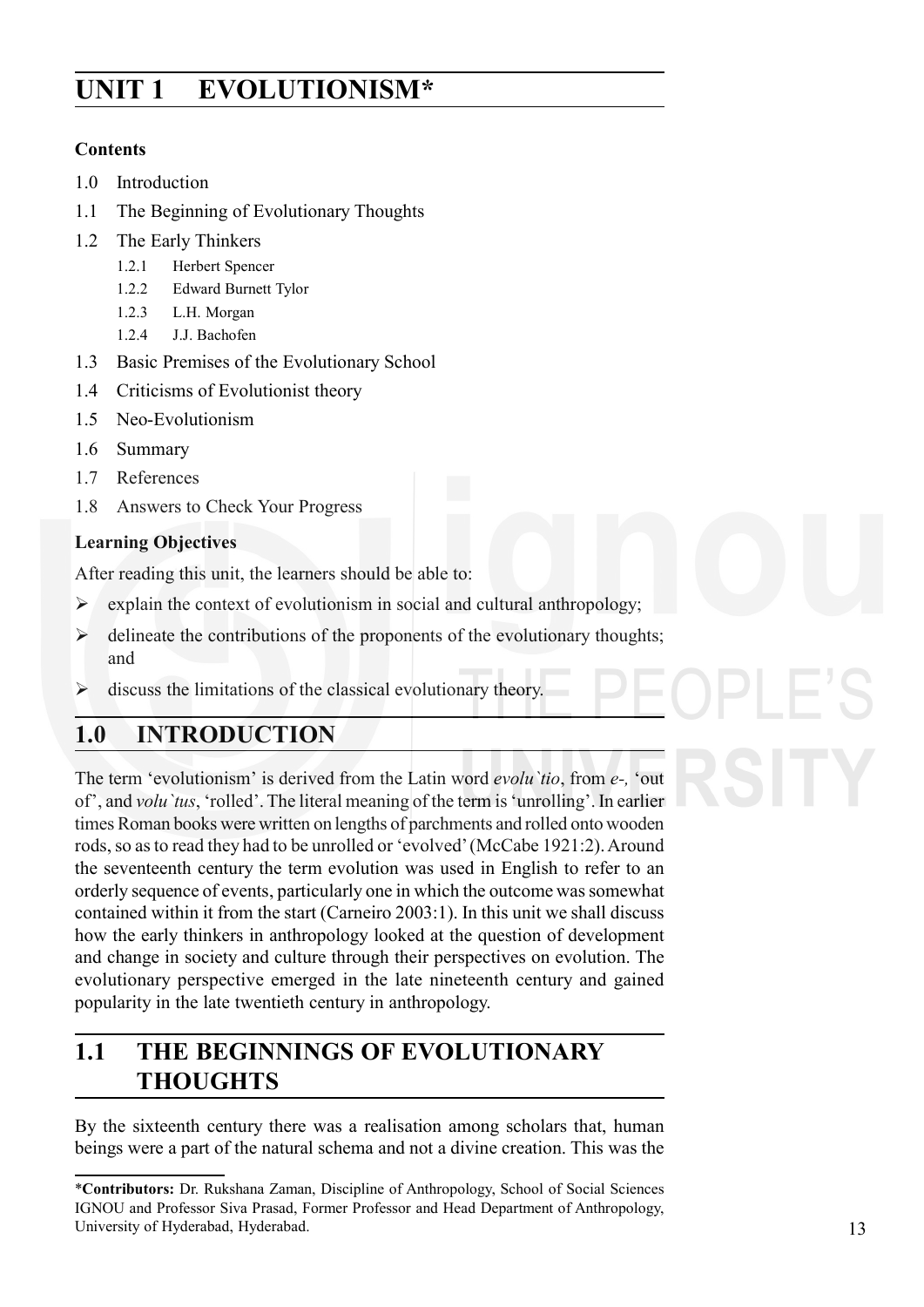**Emergence of Anthropology** time when the scientific world was moving away from the Church towards a rational perspective.This was a significant paradigm shiftfrom a religious perspective to a scientific perspective in understanding phenomenon. Let us now look at some of the early works before anthropology was established as a discipline.

> Adam Ferguson, John Miller, and Adam Smith were Scottish thinkers, in the early 1700 who had reflected on social evolution.They contended that all societies pass through four stages: (i) hunting and gathering, (ii) pastoralism and nomadism, (iii) agricultural, and finally (iv) commerce. For these thinkers the theoretical base was their own national experience of being united with England in 1707 and the effect it had on the development of trade in what came to be known as the United Kingdom (Zaman 2011:6) Among the early thinkers Montesquieu (1689-1755) had proposed an evolutionary scheme consisting of three stages: hunting or savagery, herding or barbarism, and civilization. In his work *De l' esprit des loix* (The Spirit of Laws), he made a cross- cultural comparative study of legislative systems. He looked at the legal system as closely intertwined with other facets of the society like politics, economy, kinship, family and religion. Montesquieu's work was based on first hand data which he gathered on a small sample size and supplemented with secondary sources. He gave the classification of the different stages of the society as- Savagery, Barbarism and Civilization. This arrangement was accepted and used by the nineteenth century social theorists such as Tylor and Morgan in their works (Seymour-Smith 1986:105). Morgan in his work had further subdivided both savagery and barbarism into three stageslower- middle and upper. In the next section we would examine the works of some of the scholars who contributed to the rise of anthropological thoughts that was based on the concept of evolution.

## **Check Your Progress 1**

1) What do you understand by the term evolution? ....................................................................................................................... ....................................................................................................................... ....................................................................................................................... ....................................................................................................................... ....................................................................................................................... ....................................................................................................................... 2) Name the Scottish thinkers, in the early 1700, who had contended that all societies pass through four stages. ....................................................................................................................... ....................................................................................................................... ....................................................................................................................... ....................................................................................................................... ....................................................................................................................... .......................................................................................................................

14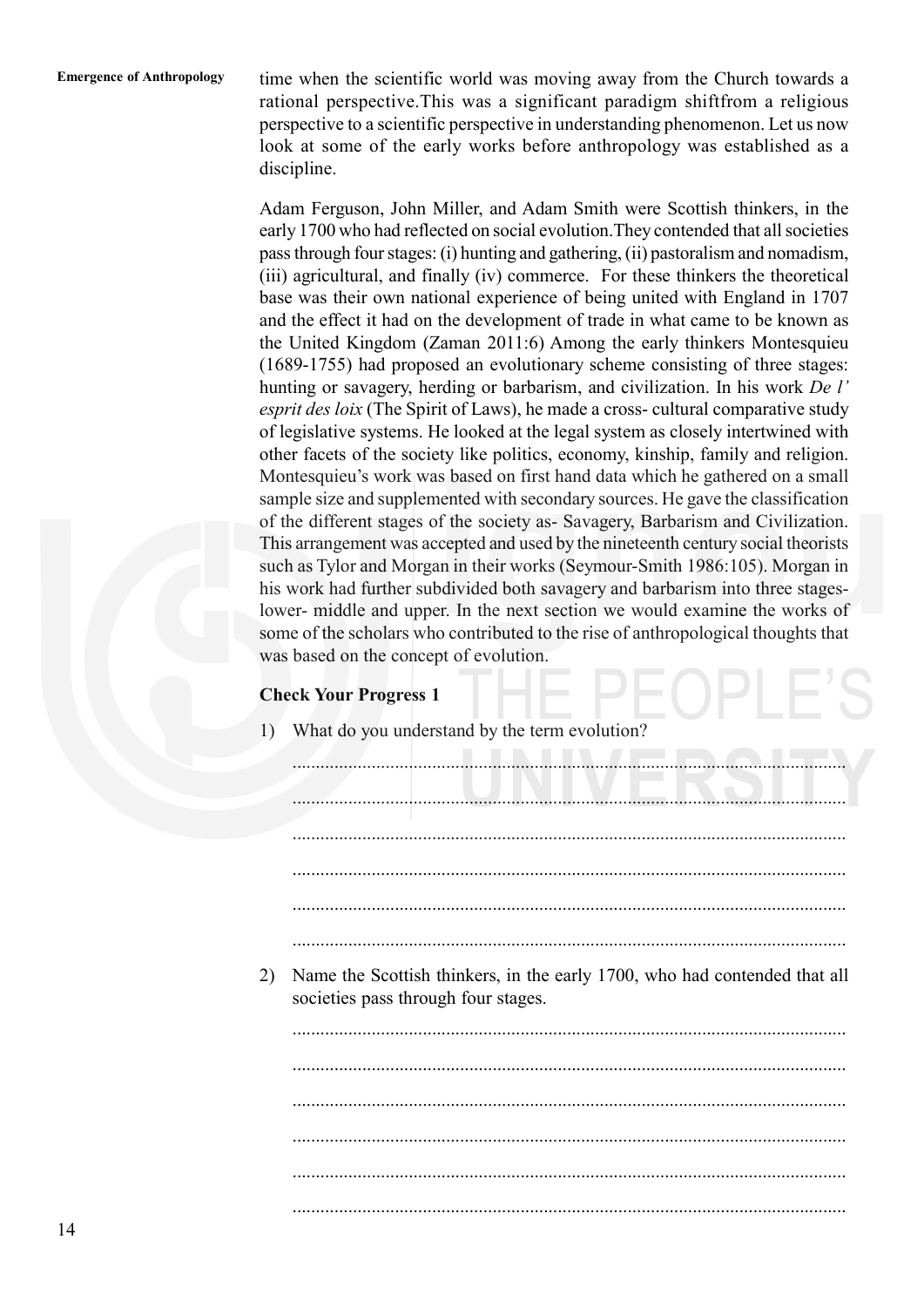....................................................................................................................... ....................................................................................................................... ....................................................................................................................... ....................................................................................................................... .......................................................................................................................

## **1.2 EARLY THINKERS**

early Scottish thinkers.

The rise of anthropology as a discipline has its roots in the Western world. The industrialisation of the European nations and their need for resources to feed their industries and markets, led to the exploration of new spaces, non-western regions, that were different from the Western world in their way of life. Based on the stories brought back by the travelers, the missionaries, the administrators etc., the scholars indulged in speculative thinking based on the comparative method of study used in Biology. The comparisons were based on the premises that these societies and their cultures were not at par with their existing Western cultures (civilization) but were at different levels of maturing or evolving into 'civilized', and those believed to be the farthest away from European civilization were placed at the bottom of the scale and labelled 'Primitive'. This comparative approach of judging a culture based on one's own culture was criticized by the later anthropologists and labelled as 'ethnocentrism'. Voluminous works were published during these times by scholars who later came to be known as 'arm chair anthropologist" as they were gathering information on hearsay and building up their theories of social and cultural growth of the non-western societies without collecting first hand data. Sir James Frazer's work "*The Golden Bough*" is worth mentioning here, till date a legendary work, that ran into twelve volumes.

## **1.2.1 Herbert Spencer**

For long in the academic world the term evolution has been linked with the work of Charles Darwin. This supposition however, needs introspection. In his work the *Origin of Species*, the term evolution appears in the sixth edition, 1872. By this time the term 'evolution' was already in vogue in the social sciences owing to Herbert Spencer's work. In the year 1851, Spencer had used the term in his work *Social Statics* to explain 'progress' (pg. 63 cf. Carneiro 2003:3). The term evolution was explicitly defined by Spencer in his initial volume "Synthetic Philosophy" in 'First Principle' stating 'Evolution as a change from an indefinite, incoherent homogeneity, to a definite, coherent heterogeneity; through continuous differentiations and integrations' (Spencer 1863:216 cf. Carneiro 2003:5). His major work constitutes an understanding of the process of change from the simple to complex and from the undifferentiated to the differentiated, i.e., how one part is different from the other. The detailed explanation of how evolution had occurred in Human societies can be found in *The Principles of Sociology* (3 vols, 1876- 1896). The learners might find it noteworthy that the term "Survival of the Fittest" was coined by Spencer to explain the concept of struggle among the different members in a society wherein the ones with merit rise, leading to the elimination of the weaker ones, thus, highlighting the process of social selection.

## 3) Describe the four stages that society passes through, as proposed by the **Evolutionism**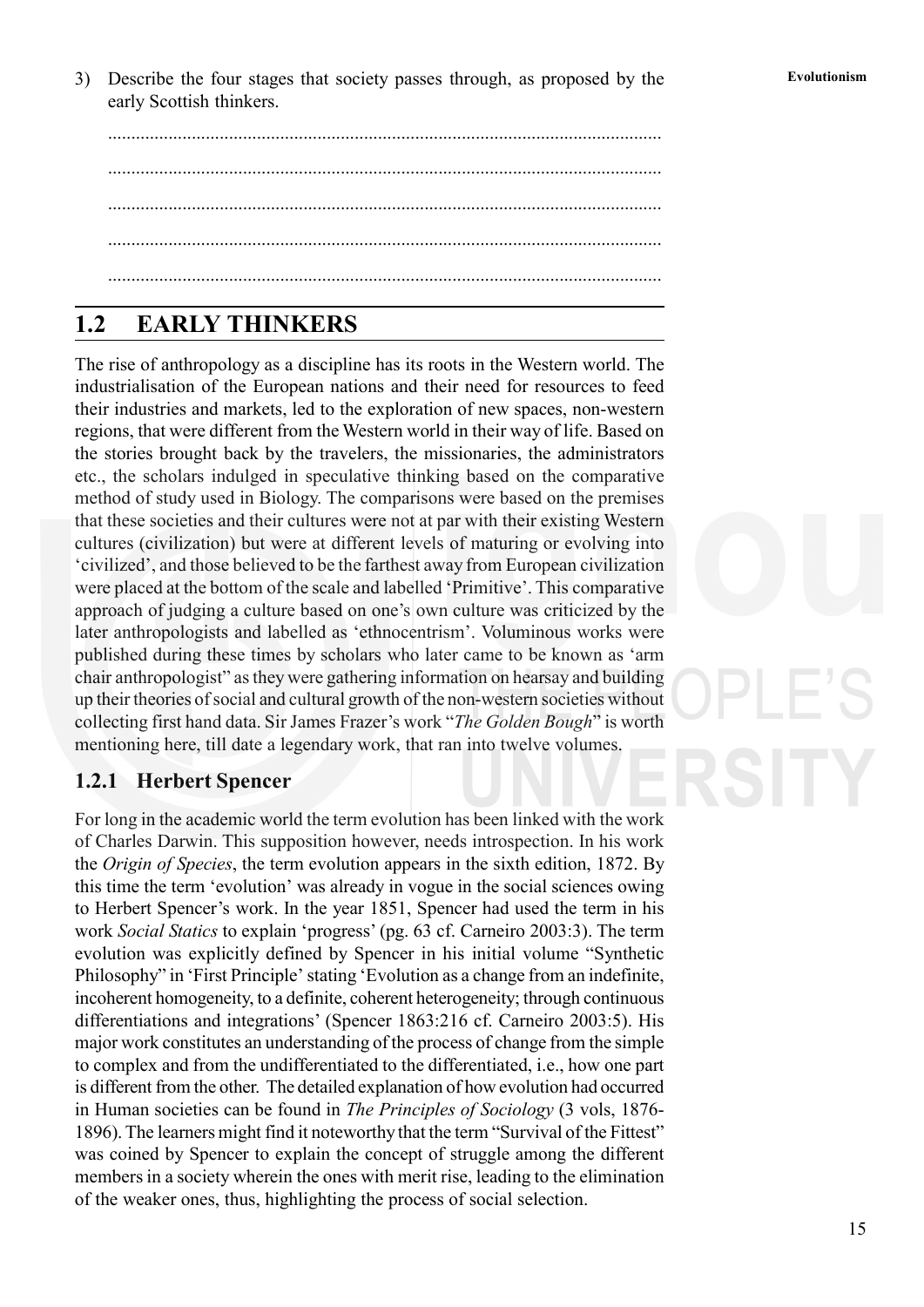## **Emergence of Anthropology 1.2.2 Edward Burnett Tylor**

Edward B Tylor is reckoned not only for assuming the first chair of anthropology at the Oxford University, thereby establishing anthropology as a discipline, but also for providing one of the most classic definitions of 'Culture' in his work '*Primitive Culture*' (1871) that is still being used. In defining culture, Tylor emphasised that there was a single Culture that was possessed by humans and different societies possessed culture in different stages of development. This explained why, even though all humans were alike as a single species, they displayed such variations in their culture. Tylor provided us with the sequence of the evolution of religion as an institution of human societies, as he did not understand society in wholistic terms but as co-existence of different institutions existing parallel to each other.

Tylor defined the earliest form of religion as Animism; a belief in the soul or the belief in a dual body of spirit and material body. The speculation over the phenomenon of death and of dreams provided the base for emergence of the belief in soul. He speculated that primitive men must have thought that in dream the soul was able to leave the body temporarily and wander around, while in death it leaves the body permanently. The real source of life or *anima* thus, is the soul and the body thrives on its existence. According to Tylor, evolution of religion started from Animism and stage by stage evolved into other systems of beliefslike in ancestors, in sacrifice and other rituals. Animism was followed by Naturism, Totemism, Polytheism till finally the ultimate stage of religion, namely Monotheism and the belief in a Supreme God comes about. Thus, Christianitythe religion of the Europeans of that time was seen as the highest form of religious belief, while the other societies were speculated to be at the different levels in the evolutionary stages.

Tylor used the concept of 'psychic unity of (hu)mankind' to explain that all humans have the same capacity to think alike and that there is a "general likeness in human nature". Thus, Tylor gave the examples of culture parallels stating that the earliest humans must also have thought in synchronic ways to produce similar cultural traits. Taking the example of tool making techniques and the pottery of the prehistoric period, Tylor demonstrated that the stone tools were similar in different parts of the world that had no direct contact like in Europe and India. These tools and pottery types also went through various stages of development and more progressive types were seen with the passage of time.

While exploring the evolution of culture Tylor put forward the doctrine of 'survivals' as the remnants of those traits that have now lost their function, but remain by force of habit or inertia of customs for change. Among the many examples that Tylor provided, one was of the unused button behind the waist of a jacket, that now has lost its functional value or the clay pottery that we no longer use but keep as decoration pieces and as a link to the past. The survivals in terms of religion were shown with examples of persistence of ancient rituals and beliefs, the meaning of which is long forgotten, yet still continue to be a part of the religious performances. Thus, survivals are those traits that either in their original form or in modified forms are carried over from the past, as a force of habit or as a way of showing respect to the traditions or as a kind of identity marker. They no longer have any real function but are of symbolic and decorative value only. But survivals provide a real clue to tracing what had existed in the past of a culture and were seen as a method of reconstructing evolutionary sequences.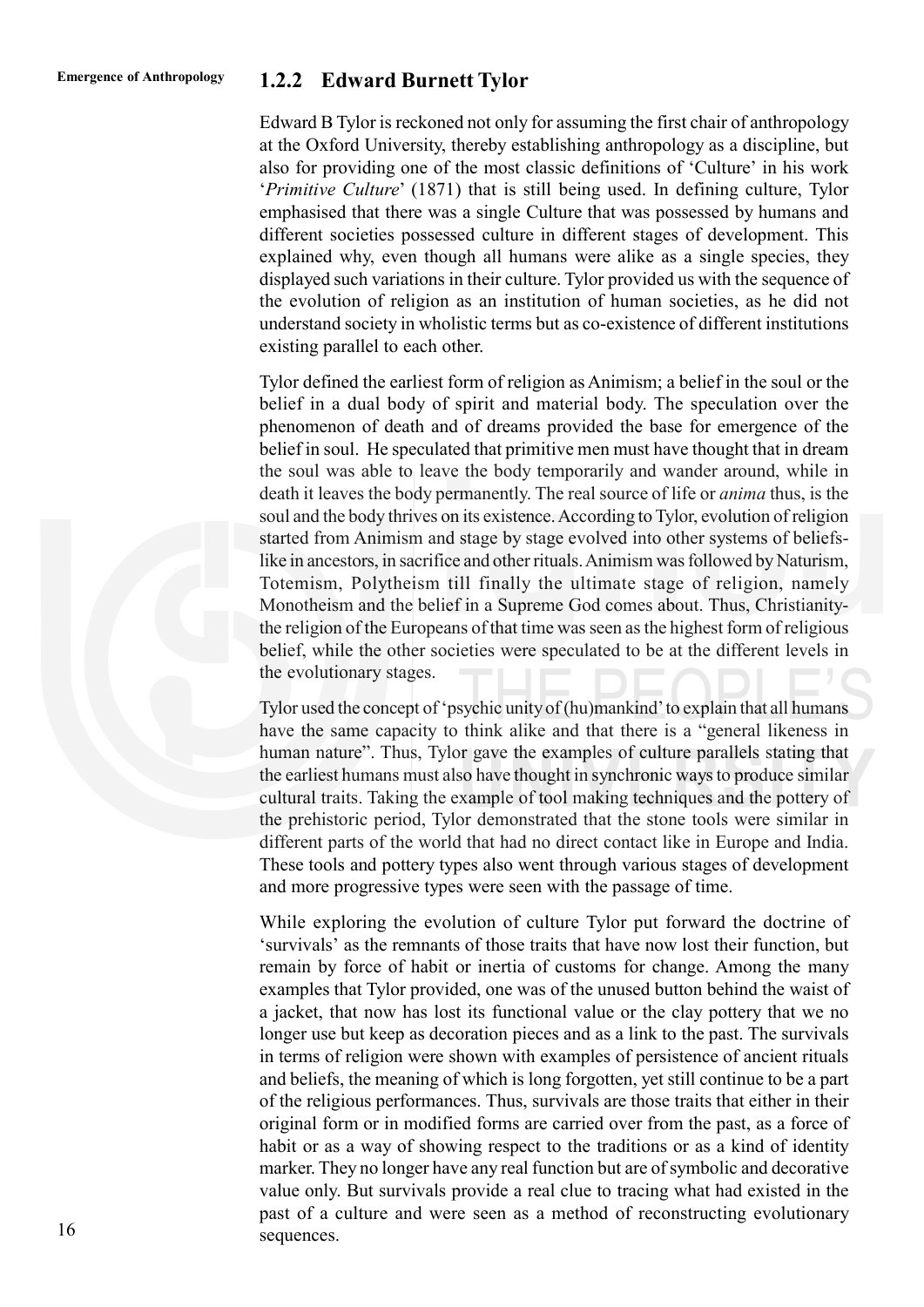## **Evolutionism 1.2.3 L.H. Morgan**

Lewis Henry Morgan an American anthropologist was a trained lawyer by profession. His interest in the native way of life of the Iroquois was triggered by the law suit based on the loss of land rights, he was handling for them. Morgan spent a long time among the Iroquois as it is said that the Iroquois were practically living in his backyard, and thus, was involved in first hand collection of data, making his work different from the other the arm chair anthropologist of his time like Tylor.

L.H. Morgan's major contribution to the world of anthropology was the study of kinship terminologies and kinship systems. Among the Iroquois, Morgan studied the kin relations and the way the kinsmen address each other. One of the major observations of Morgan was that among the Iroquois a child addresses mother and mother's sister by the same term and father and father's brother by the same term. While the father's sister's children and mother's brother's children were called cousins. Morgan identified the Iroquois kinship as *classificatory kinship system* as it clubbed together two different persons with the same kin term. He called the English system of naming kin as *descriptive kinship system,* because in it, the kin terms used for primary kin are not used for anyone else. While studying the Ojibway tribe, he realised that their kinship terms were similar to that of the Iroquois, thus confirming to the classificatory system.

Based on his observations, Morgan, presumed that all Native Americans have a classificatory system which later evolved into descriptive system like the English system after passing through the different stages of evolution namely: savagery, barbarism and civilization. The first two stages are marked by classificatory kinship they evolve into the descriptive kinship system, as societies become civilized. Morgan linked types of subsistence activities with the types of kinship systems. When the resources are held collectively as at the tribal level, classificatory system prevails as the clan is the collective owner of property and one clan member is substitutable by others. When property is held by the patrilineage for example, father and father's brother are equal owners of property and hence one can be substituted for the other. With the rise of private property rights and it's passing down through the lines of inheritance "descriptive kin systems evolve, and the nuclear family eventually develops" (Moore 2009:24). This meant that groups that followed the classificatory kinship system were survivals of the 'savage' and 'barbaric' stages. Morgan's finding were published in his two works, *Systems of Consanguinity and Affinity of the Human Family* (1870*) and* his master piece *Ancient Society* (1877).

Morgan in his work had stated:"With the production of inventions and discoveries, and with the growth of institutions, the human brain necessarily grew and expanded; and we are led to recognize a gradual enlargement of the brain itself, particularly of the cerebral portion" (Morgan 1887: 37). Morgan presented this concept with the example of the subsistence patterns among societies and how it improved as the societies progressed. Morgan's evolutionary scheme remained a question of debate among anthropologists, yet he influenced other thinkers, as his work brought forth the materialistic factors highlighting the aspect that economic and technological know-how go a long way in shaping the fate of humanity. Fredrik Engels's work was influenced by Morgan's thoughts in *Ancient Society*. Morgan's opinions are reflected in Engle's book, *Origin of the Family, Private Property and the State* (1884).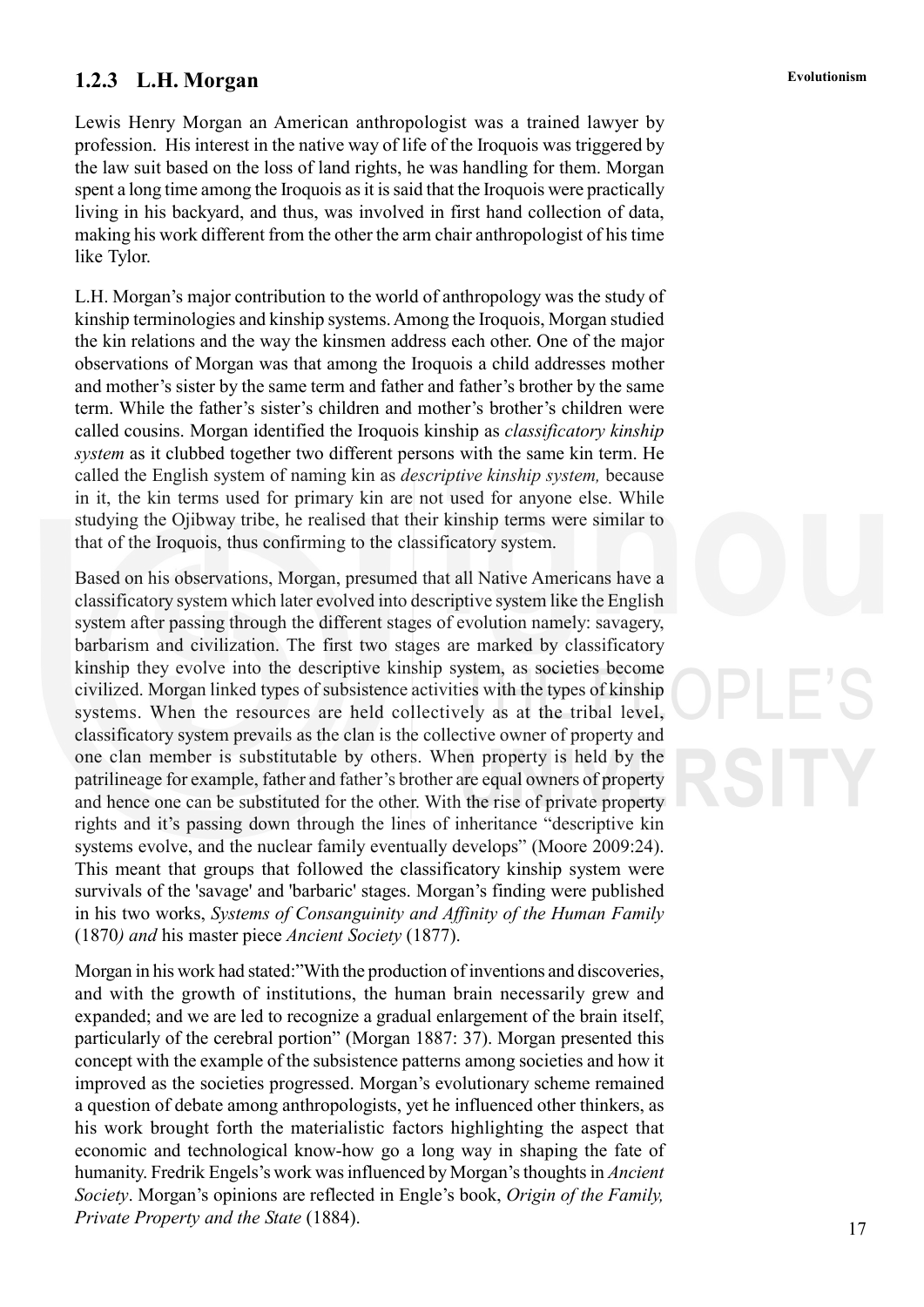## **Emergence of Anthropology 1.2.4 J.J. Bachofen**

Inspired by Greek and Roman literatures Johann Jakob Bachofen, had theorized the concept of 'mother-right' or prehistoric matriarchy. In *Das Mutterrecht* (or Mother Right), published in 1861 Bachofen had looked into the religious and judicial character of matriarchy in the ancient world. He studied grave paintings and their symbolism and interpreted the gender relations as depicted on them as patriarchal, where the woman is symbolized as an object. He equated civilization with the West and with patriarchy, and the matriarchy with a lower state of evolution where society is not advanced enough to think in abstract concepts such as fatherhood and are only aware of biological motherhood. He gave a complex of traits that constituted the mother-right societies and a complex of traits that comprised the father right societies. Thus, for him mother right or father right were not stand-alone concepts but wholistic ones that integrated various material and symbolic dimensions. He imagined a mother right society and described it like a book.The women being the sole parent of the child, through whom descent could be traced, assumed a position of high respect and honour in society. With this assumption Bachofen, laid the foundation for the rule of women in the 'primitive' world which he termed as **gynaecocracy**. Though it gave a higher status to women yet Bachofen decried this stage as the primeval stage of anarchy till the reign was taken over by men which led to the progress of the society. The progression from matriarchy to patriarchy saw a decline in the role of women and the increase power in the hands of the males, making them more assertive. The gradual transition from promiscuity to monogamy was also noted. Mother-right existed within the context of primeval, matriarchal religion or Urreligion.

Sir Henry Maine had based his work on the ancient legal systems of Rome, Islamic Law and the Brahmanical Laws and had opposed the placing of mother right before father right. Maine, in his work *Ancient Law*, (1861) had argued and advocated father right, he established the laws of the people that integrated the social heritage to a particular society, while negating the concept of universalism that was the primary focus of study during that time. McLennan on the other hand based his work on the premises of mother right in *Primitive Marriage*, (1865), where he assumed that since primitive people were only aware of biological motherhood, it was only logical to think that matriliny would be recognized first. He traced the origin of marriage or the regulation of sexuality to the regulation of warfare between groups.

## **Check Your Progress 2**

4) Who coined the term 'survival of the fittest'? What is its significance?

....................................................................................................................... ....................................................................................................................... ....................................................................................................................... ....................................................................................................................... ....................................................................................................................... ....................................................................................................................... .......................................................................................................................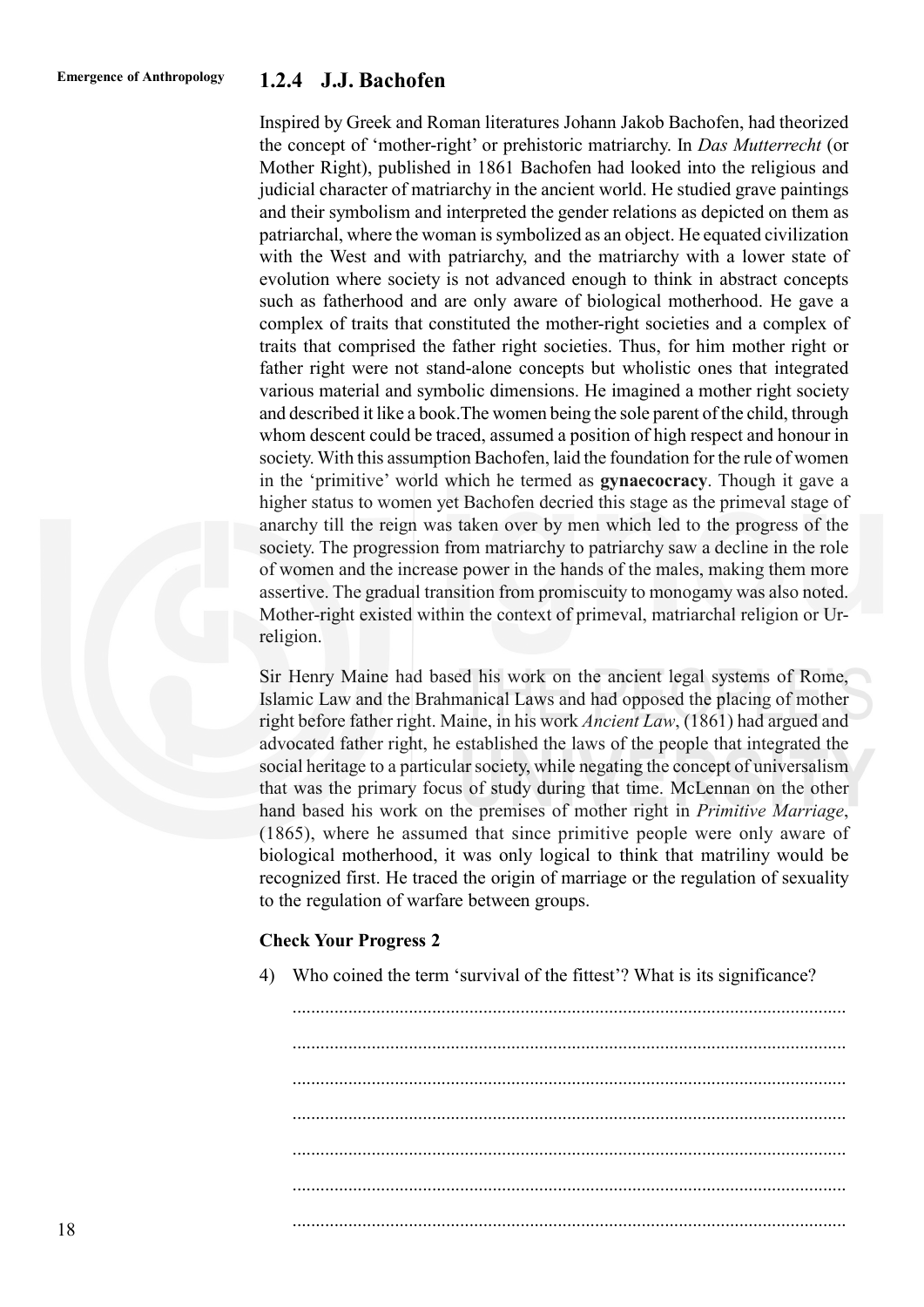

## $1.3$ **BASIC PREMISES OF THE EVOLUTIONARY SCHOOL**

In the earlier section we had discussed some of the works of the anthropologists who had used the evolutionary schema to understand the emergence of society and culture. We had seen that within the context of evolution most believed in the single line of progression from simple to complex, postulating the concept of 'psychic unity' of humankind. i.e., human beings everywhere in the world think in much the same way. Now, let us discuss the basic premises of the evolutionary school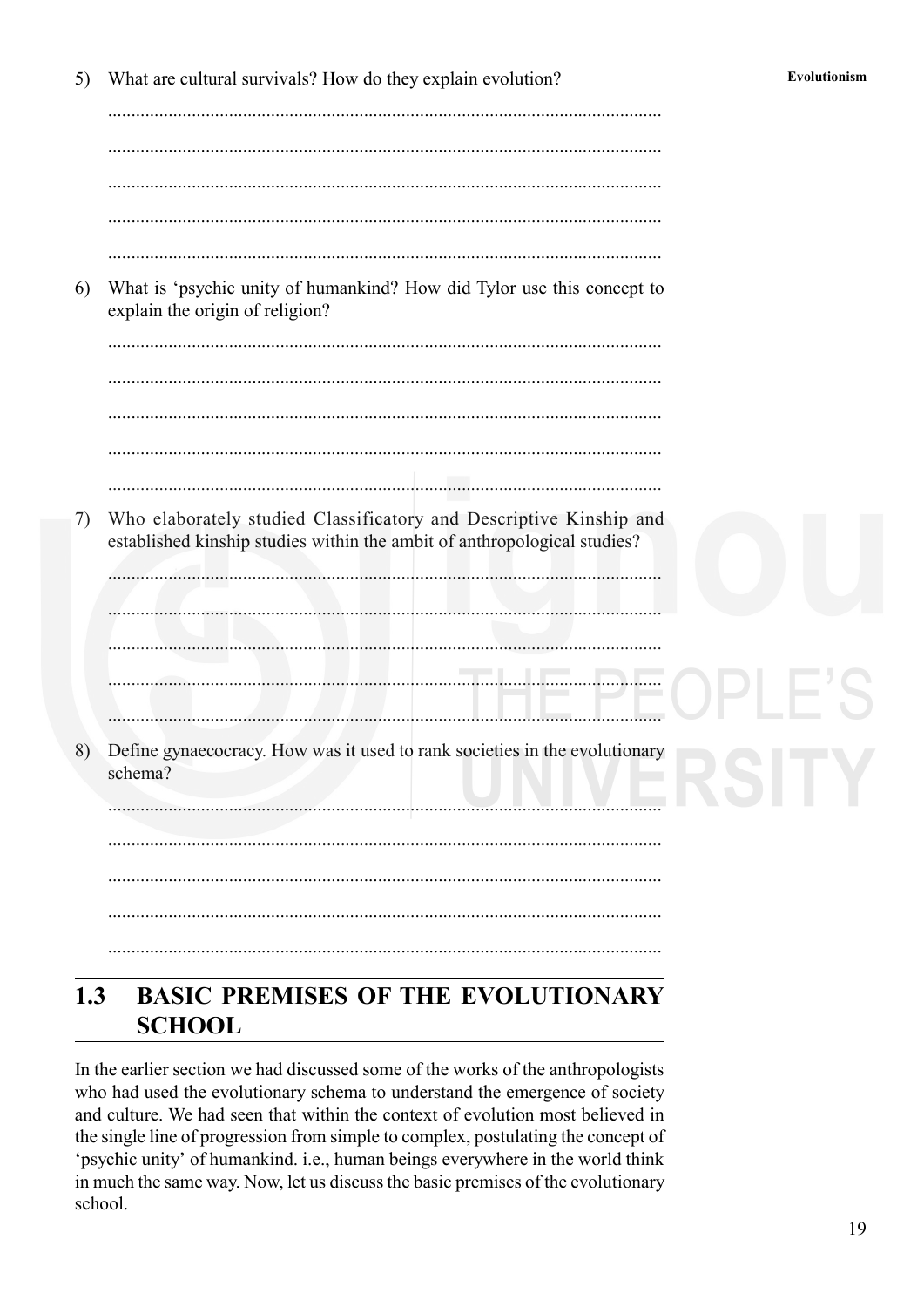- **Emergence of Anthropology 1) Unilinear Evolutionism:**The evolutionists believed in the development of societies from simple to complex in a precise line of evolution or in a single line of order, moving from a lower to a higher stage or in a line of progression. Thus, classical evolutionary theory is a theory that believes that there is only *one line* for cultural progress.
	- **2) Universal Evolutionism:** The emphasis was on an evolution pattern that was happening across the globe and this was based on the concept of 'psychic unity of mankind'. Giving rise to questions of the brain capacity of human beings that is also developing as the societies develop from simple to complex. The argument was that all societies would go through the same process as the human brains develop from simple to complex.
	- **3) Single Culture:** As described by Ingold (1986) in his work, the propagators of the evolutionary theory believed that there is only one Culture, with a capital C. The difference that we see in societies across the world is not because they have different cultures, but because they are at different stages of the *same* Culture. Citing examples of 'Culture parallels' this phenomenon of a single 'Culture' moving from simple to complex was explained by the evolutionists.
	- **4) Sequential Progress:**The evolutionist theorists stated that once the sequence of progress has been established, it will step up from one stage to the other and continue in this sequence in which the society will progress. Each society goes through the same stages but at their own pace.
	- **5) Comparative Method:**The evolutionist basically derived at the concept of evolution of society and culture using the comparative method. The white Europeans also known as the 'arm chair anthropologists' used their own societies to set the comparison table, where they placed their own society at the helm of 'civilization' and compared all other societies based on this scale.

## **Check Your Progress 3**

9) Define universal evolutionism.

....................................................................................................................... ....................................................................................................................... ....................................................................................................................... ....................................................................................................................... ....................................................................................................................... 10) Explain the comparative method. ....................................................................................................................... ....................................................................................................................... ....................................................................................................................... ....................................................................................................................... .......................................................................................................................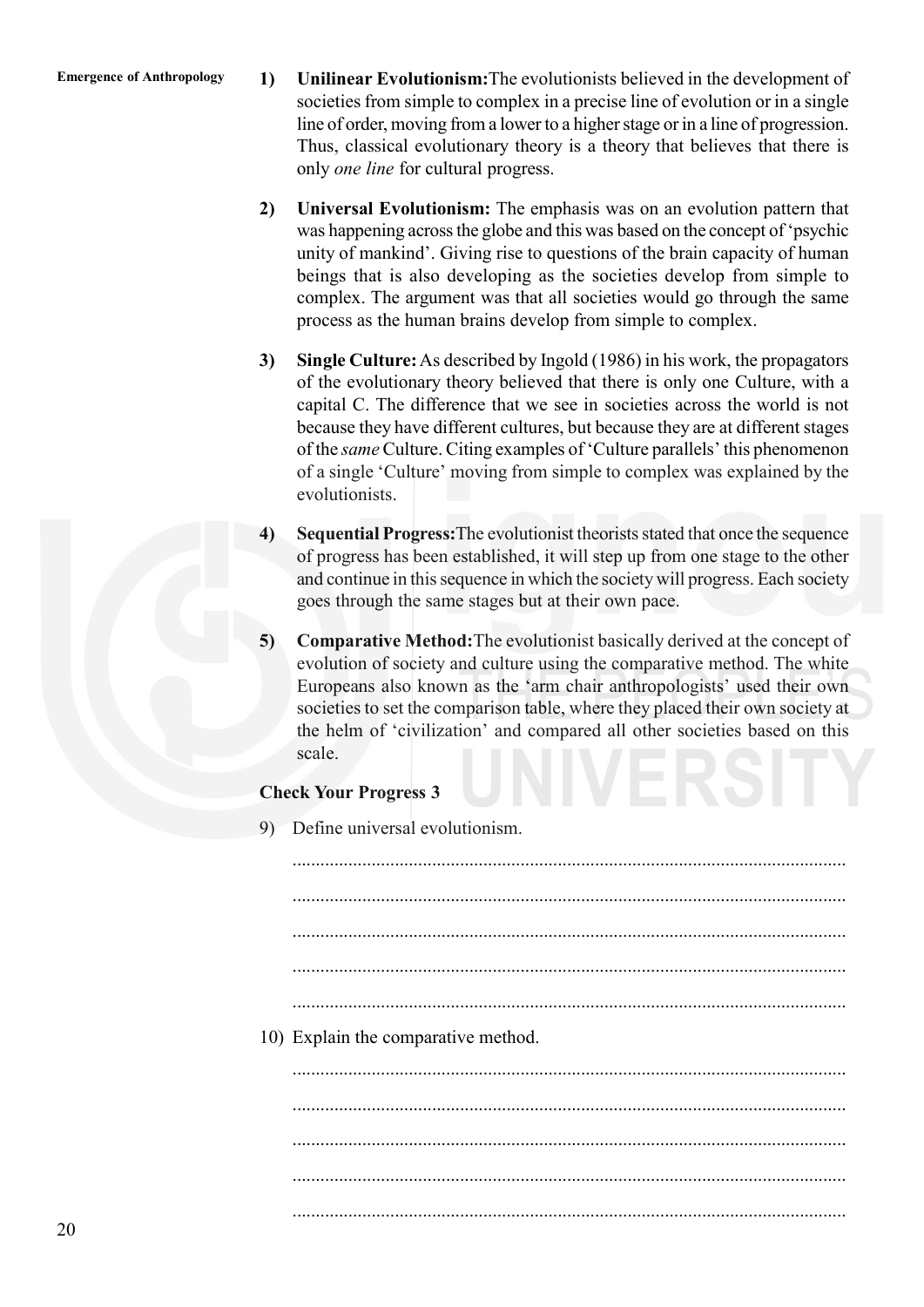## **1.4 CRITICISMS OF EVOLUTIONIST THEORY** Evolutionism

- **a) Colonisation amplified:** The evolutionary theory in a way on moral grounds justified colonisation. The Europeans 'white men', having been put on the highest scale of civilization by the intellectuals of their own breed, justified their plunder of the colonies in the name of 'civilizing' them.
- **b) Cultural ethnocentrism:** The white Europeans presenting their own culture as a bench mark for civilization put all other societies on an evolutionary scale. They justified each society as being at different levels of evolution based on their technological knowledge. Thus, giving rise to 'cultural ethnocentrism'. This concept devalued the comparative method, as it was used mainly to accentuate the scholars own society as 'superior' than the societies of the people under study.
- **c) Devoid of Cultural Relativism:** The cultural elements and social institutions are relevant in their own context in each society. The evolutionist while categorising some cultures as simple and others as more complex, did away with the value that was associated with each culture. The evolutionists had treated social institutions such as religion, economy and political systems as forming separate strands, comparing them individually across cultures. Owing to this premises, the value of customs and practices that had its own cultural meaning within the context of that society was lost.
- **d) Lack of empirical data:** The later anthropologists had pointed to the fact that most of the data was conjured as there was no first-hand data collection. The data collected was based on the stories and accounts that came from the travelers, the sailors, the missionaries and the administrative personals. Thus, such works were based on second hand data and the scholars came to be known as arm-chair anthropologists. However, it has also to be noted that a few of them had attempted to collect first hand data during their times like Morgan. Yet there was a lack of a precise methodology and thus, lost out on scientific vigour.
- **e) Missing links:** The later scholars like Franz Boas, Margaret Meads, and others from the American Culture School questioned universal evolution based on the concept of 'psychic unity of humankind' as it could not explain cultural variations. Moreover, later studies showed that Morgan's concept of evolution based on technological progress could not explain Polynesian chiefdoms that were based on complex political systems, yet technologically they were far behind, as even the use of pottery was not known in their culture.

## **Check Your Progress 4**

11) List the criticisms levied against evolutionism.

....................................................................................................................... ....................................................................................................................... ....................................................................................................................... .......................................................................................................................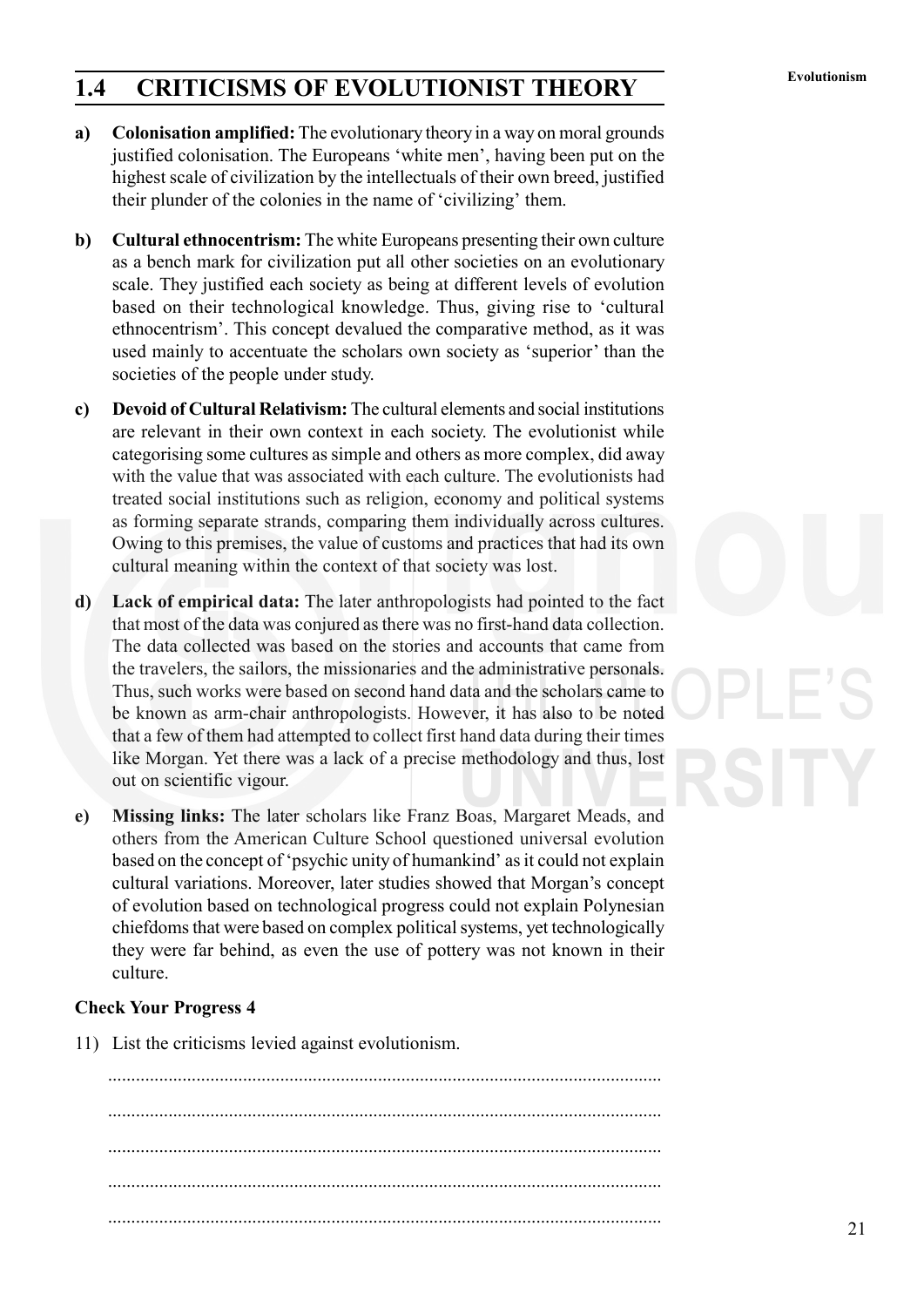## **Emergence of Anthropology 1.5 NEO-EVOLUTIONISM**

The revival of the evolutionary approach may be attributed to Leslie A. White (1900-1975), Julian H. Steward (1902-1972), Elman R Service (1915-1996) and Marshall D. Sahlins (1930-2021) the doyens of cultural neo-evolutionism. The early twentieth<sup>th</sup> century anthropologists attempted to relook at the work of the classical evolutionary theorists by incorporating the methodology of empiricism and also trying to develop rational criteria of measuring evolution.

Leslie White attributed a special status to culture as it is based on the unique capability of human beings and opined that culture can be represented in symbols. For e.g., a pen is a material, a product of human creation and has a pointed end which is used by human beings to record and communicate meaning through written words therefore, the pen is a symbol for writing, and the national flag of India is a symbol of our country. This ability to create symbols is a unique attribute of human beings. In search of the mechanisms for cultural developments he attempted to establish laws. Culture, according to White, is enabled by communication and it develops based on its own principles and laws. Human culture is ever changing; its dynamism comes from consuming energy. White's ideas were written in two books *The Science of Culture* (1949) and *The Evolution of Culture* (1959). The core of White's evolutionary approach centred upon the consumption of energy. The greater the amount of energy tapped per capita per year, the greater will be the scale of cultural development. The tapping of the animal energy by attaching the plough to these animals has improved agricultural production. A surplus in food has resulted in increasing population and the harnessing of fossil fuels for combustion has led to the industrial revolution. His conception is expressed in a formula  $E \times T = C$ . Where E is amount of energy used, T is the quality or efficient tools that result in C that is culture. White links the expansion of culture to the energy consumed. However, "a close correlation had been established between the consumption of energy and the development of culture, but establishing a correlation is not enough to provide an explanation. Moreover, White did not explain why complexity emerged in some places and not in others" (Claessen 2002). Hence, establishing a causal connection that growth of culture is caused by consumption of energy is difficult to demonstrate (Claessen 2000).

Julian Steward, a neo-evolutionary anthropologist is regarded as a pioneer of modern cultural ecology. Steward divided evolutionary thought into three divisions, i.e., unilinear, universal and multilinear. Julian Steward's theory was based on his concept of culture in which he describes culture as having a core and a periphery, in his book, *Theory of Culture Change*. This two-layered definition of culture enabled him to identify culture and environment interaction as a driving force for culture change. According to him the core of culture is formed by the interaction between the cultural and environmental variables and comprise the socio-economic aspects of culture. This relationship is dialectical, in that as the culture acts upon the environment, the environment transforms and to adapt to the changed environment, the culture has to transform. Here, Steward's concept of culture shows the influence of the dialectical process of Marxism. The peripheral aspects of culture are those that are not connected directly to the environment and gives to each culture its distinctive character. Since most human societies show only a few modes of adaptation to the environment, the culture cores of various cultures can be fitted into a typology of a few known modes of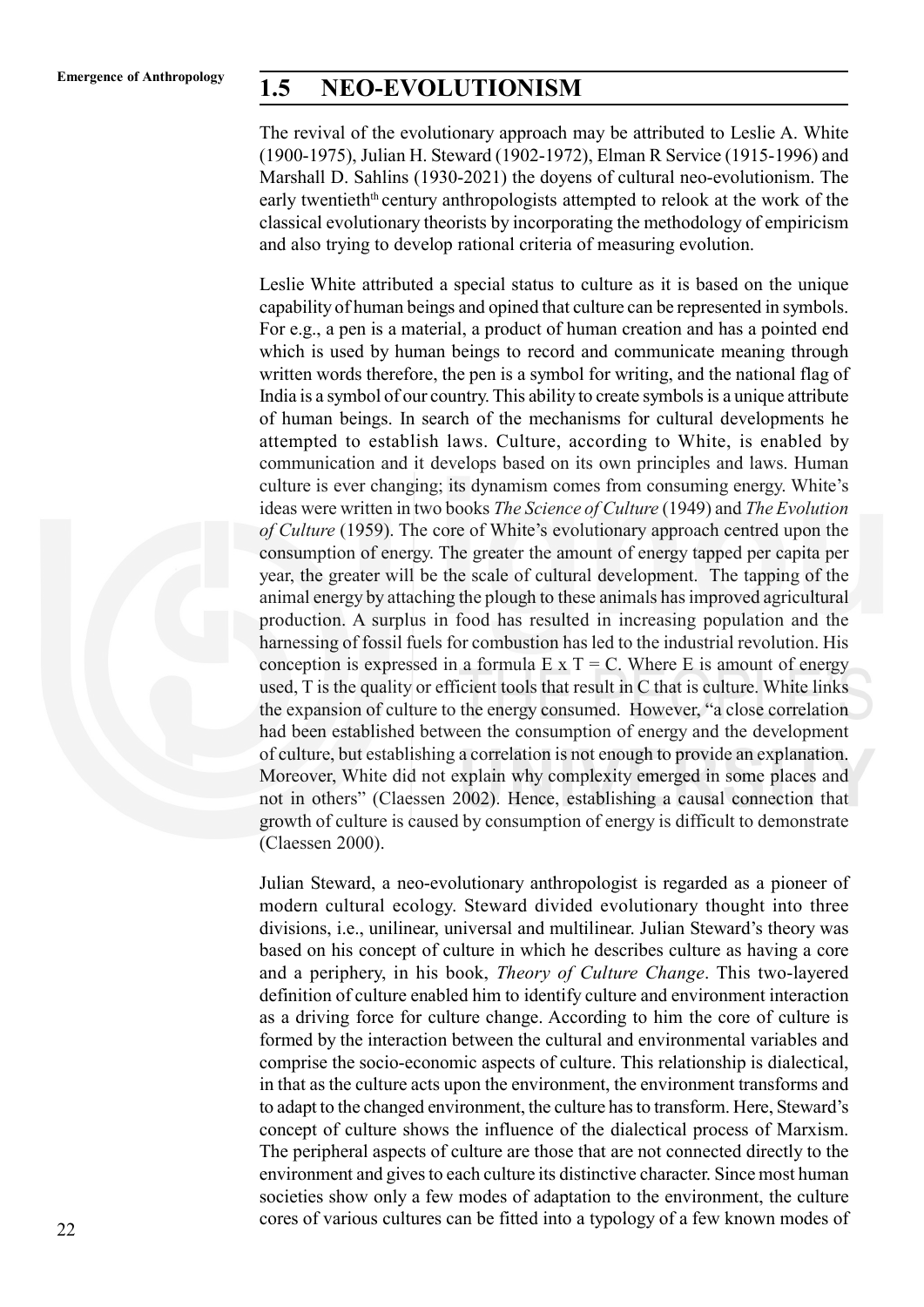adaptation; namely hunting-food gathering, pastoralism, horticulture, agriculture **Evolutionism** and industrial society. The simpler the mode of subsistence, the more direct the relationship between culture and environment. According to Steward, it is theoretically possible to construct different lines of evolution depending upon the direction taken by the dialectical relationship between culture and environment. But it requires a large amount of data collected over a historical period of time. Steward was able to construct only one line of possible evolution. Since there are several ecological zones in the world, it is possible that evolution could take in multiple directions; therefore, this theory is called the theory of multilinear evolution. After Steward, no one else was motivated to construct any more lines of evolution. The criticism of this theory was that there can be multiple ways in which evolution can take place and it is not possible to determine what variable can be put in the core and which ones in the periphery. However, this model of culture helped to construct models of various modes of adaptation, identifying the core cultural elements that constitute each subsistence type.

Marshall Sahlins and Elman Service were colleagues at the University of Michigan and students of White and Steward and they worked to combine the works of White and Steward. They identified two types of evolution, i.e., 'general' and 'specific' by making a distinction between them. Specific evolution is the adaptation of a particular society to an environment, and it often remains specific to that habitat, like the adaptation of the Eskimos to the Arctic or the bushmen to the Kalahari. General evolution is a general progress of society in which higher forms emerge from lower forms and out do lower forms. Specific represents Steward's multilinear evolution and General evolution resembles White's universal evolution. Diagrammatically, they can both be represented by a tree, with the trunk growing upwards, symbolizing General Evolution and the branches growing in all directions. Specific evolutions. If one has to search for variety in historical developments one has to search for specific evolution of the culture, look for the changes in social institutions of the particular society in a historic perspective. If one looks back at the overall picture of evolution of humankind from the level of hunting -food gathering to industrial society, then one is talking about General Evolution. Service and Sahlins described these two types by using the concepts of Adaptation and Adaptability. The former refers to the ability to survive in a specific niche only and the latter to the capacity to spread over a much larger geographical area. Sahlins gives the example of gun powder used by the Europeans to colonize many regions as an example of adaptability. This spread of a dominant culture was described as adaptive radiation.

Sahlins and Service did not rank the two kinds of evolution and considered the mode of adaptive radiation as often detrimental to the loves of the ones getting over run or colonized. The neo-evolutionists departed from the early classical evolutionist by demonstrating the evolution of particular cultures by the process of adaptation to particular environments.

## **Check Your Progress 5**

12) What is neo-evolutionism?

....................................................................................................................... ....................................................................................................................... .......................................................................................................................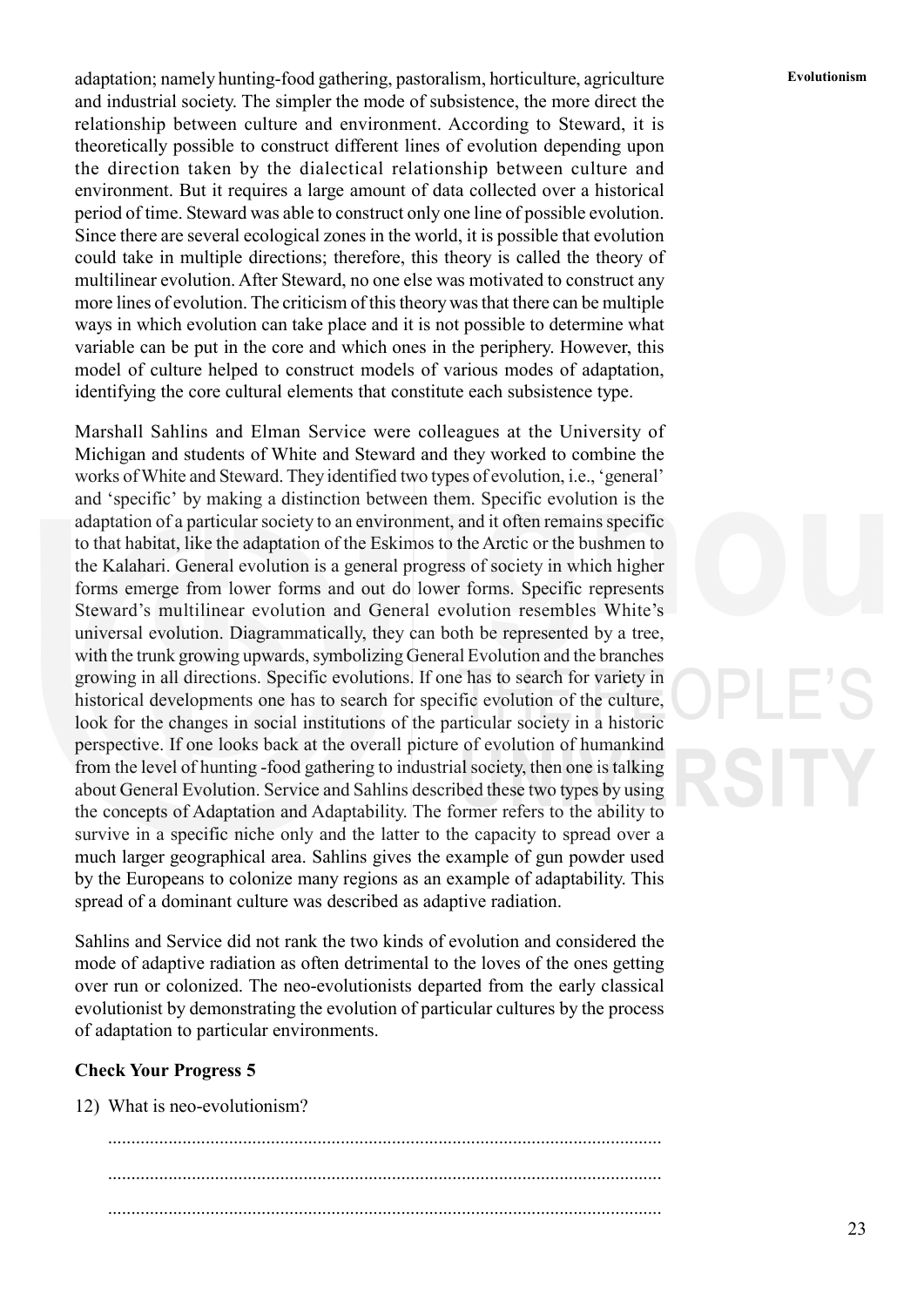**Emergence of Anthropology** 13) How are the neo-evolutionists different from the earlier classical evolutionists?

> ....................................................................................................................... ....................................................................................................................... ....................................................................................................................... ....................................................................................................................... .......................................................................................................................

## **1.6 SUMMARY**

Anthropology has its roots in Europe's history of colonization and plunder, but also in the desire to understand the cultures they had to rule. An interest in the past of their own culture led to an interest in the history of cultural evolution the result of which was the theory of evolutionism that came up as a 'speculative history'. Evolutionism, was basically, the white European's way of classifying the non-Europeans encountered in their journeys, into categories that could explain the differences between them, by a theory of development from lower to higher stages. This led to the invention of the concept of 'primitive' societies, labelled as still in a state of infancy, as compared to the matured European civilizations that set the bench mark for the highest point of evolution, thus, bringing in the concept of 'ethnocentrism'. The white Europeans, judged the non-Europeans on a scale where they put themselves on the highest scale of civilization, justified their plunder of the colonies in the name of 'civilising' them. This intellectual approach was not based upon 'rationality' or 'evidence'; nor did it follow any empirical methodology. Thus, the views of such anthropologists based on secondary sources were referred to as "arm-chair approach" devoid of physically observed evidence but only deductive reasoning.

## **1.7 REFERENCES**

Barnard, Alan. 2004. *History and Theory in Anthropology*. Cambridge: Cambridge University Press.

Carneiro, Robert. 2003. *Evolutionism in Cultural Anthropology: A Critical History*. USA: Westview Press.

Claessen H.J.M. 2000. *Structural Change: Evolution and Evolutionism in Cultural Anthropology*. Leiden: Research School CNWS, Leiden University.

2002. "Evolution and Evolutionism". In Alan Barnard and Jonathan Spencer (eds.) *Encyclopaedia of Social and Cultural Anthropology*. London: Routledge.

Eriksen Thomas Hylland and Finn Sivert Nielsen. 2001. *A History of Anthropology*. London: Pluto Press.

Erickson. Paul. A and Liam D. Murphy. 2001. *A History of Anthropological Theory.* Broadview Press.

Harris, Marvin. 1969. *The Rise of Anthropological Theory*. London: Routledge & Kegan Paul Ltd.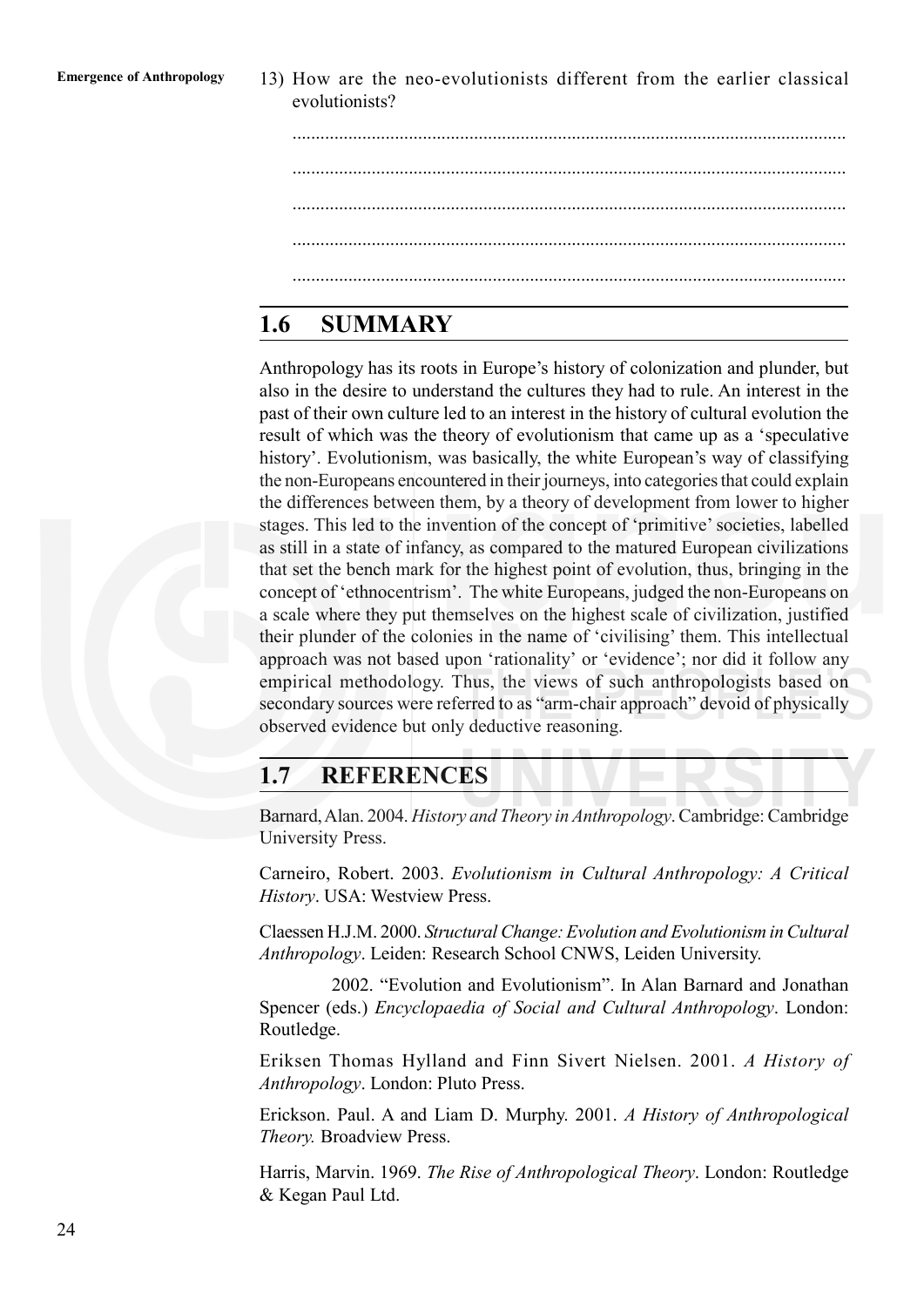McCabe Joseph. 1921 *The ABC of Evolution*. New York: Putman. **Evolutionism**

Moore, Jerry D. 2009. *Visions of Culture: An Introduction to Anthropological Theories and Theorists. Lanham*: Altamira Press.

Morgan, L.H. 1887. *Ancient Society or Researches in the Lines of Human Progress from Savagery Through Barbarism to Civilization*. New York: Henry Holt and Company

Seymour-Smith. Charlotte, 1986. *Macmillan Dictionary of Anthropology.* Great Britain: Macmillan Press Pvt. Ltd.

Spencer, Herbert. 1851. *Social Statics*. London: John Chapman

1876. "The Survival of the Fittest". *Nature,* Vol.5. pp. 263-264

1890 The Principles of Sociology. Vol 1. 3rd ed. New York: D. Appleton and Company

Sidky, H. 2004. *Perspectives on Culture: A Critical Introduction to Theory in Cultural Anthropology.* New Jersey: Pearson Education Inc.

Tylor, E.B. 1920. *Primitive Culture* (Vol. I). London: John Murray.

Zaman. R. 2011. "Classical Theories" in *Social and Cultural Anthropology* (MAN 001) course of Master's in Anthropology (MAAN) Programme. New Delhi: IGNOU. ISBN No. 978-81-266-5573-1

## **1.8 ANSWERS TO CHECK YOUR PROGRESS**

- 1) Refer to section 1.0
- 2) Refer to section 1.1
- 3) Refer to section 1.1
- 4) Herbert Spencer
- 5) Refer to section 1.2.2
- 6) Refer to section 1.2.2
- 7) L.H. Morgan
- 8) Refer to section 1.2.4
- 9) Refer to section 1.3
- 10) Refer to section 1.3
- 11) Refer to section 1.4
- 12) Refer to section 1.5
- 13) Refer to section 1.5

# -I- PFOPLF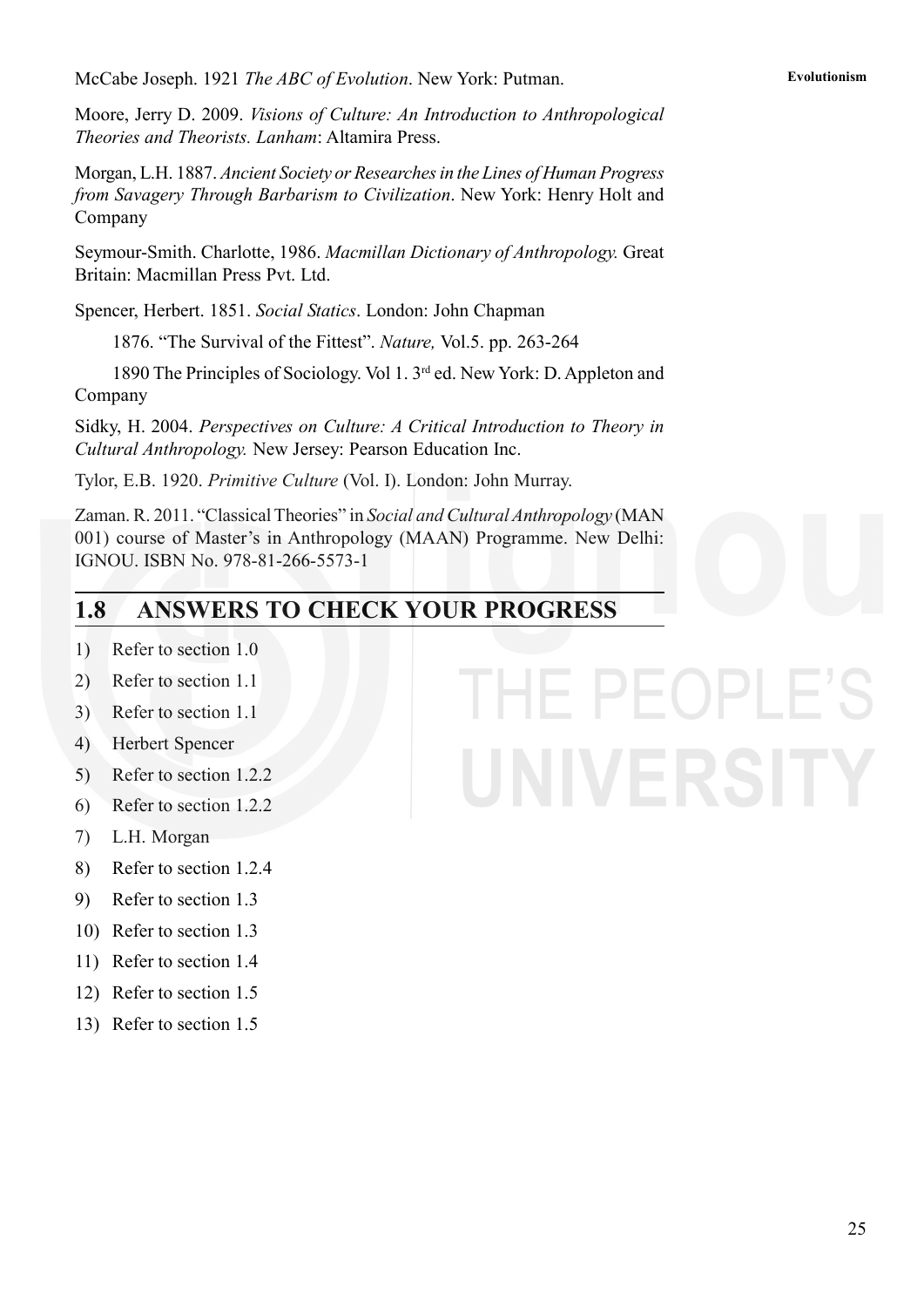## **UNIT 2 DIFFUSIONISM\***

## **Contents**

- 2.0 Introduction
- 2.1 Essential Features of Diffusion
- 2.2 Schools of Diffusionism
	- 2.2.1 British School of Diffusion
	- 2.2.2 German-Austrian School of Diffusion
	- 2.2.3 American School of Diffusion
- 2.3 Summary
- 2.4 References
- 2.5 Answers to Check Your Progress

## **OBJECTIVES**

After going through this unit, you will be able to:

- $\triangleright$  explain how cultural traits spread from one region to another;
- $\triangleright$  outline the essential features of diffusion;
- $\triangleright$  distinguish between diffusion and acculturation; and
- critically examine British, German and American schools of diffusion.

## **2.0 INTRODUCTION**

Many of you would be aware of what happens when a drop of ink is placed on the surface of water in a cup or when a tea bag is immersed in a cup of water. We notice that as the drop of ink or tea bag comes in contact with water in the cup, colour spread from a region of its high concentration to the region of low concentration (i.e., from the drop of ink/tea bag towards the margins of the cup filled with water). Just as colour in our example, objects and ideas belonging to one culture spread over to other cultures. In our day-to-day lives we use objects that belong to people living far away from us. In fact, we tend to adopt and use a few of them so routinely that we tend to forget that they have come from elsewhere. You could think of noodles (which originally belongs to China but prepared in different ways and consumed in different parts of India). Two other examples of interest and relevance are: paper (first invented in China from where it spread to the West via the silk route and to other parts of the world); and fax machine (first developed in Germany and now used worldwide). The transmission of objects, customs, beliefs, ideas, and values from one culture to another or more cultures is referred to as diffusion.

Two questions arise, (i.) How does diffusion actually take place? (ii.) Is diffusion the only way through which cultural traits travels from one culture to another? Diffusionism assumes that there has been direct transmission of cultural elements from one stable population to another or through migration of people from one culture to another. The transmission is one way i.e., let us say from population A to population B or from population B to population A, or to population C and so

<sup>\*</sup>**Contributor:** Professor Nita Mathur, Discipline of Sociology, School of Social Sciences, IGNOU.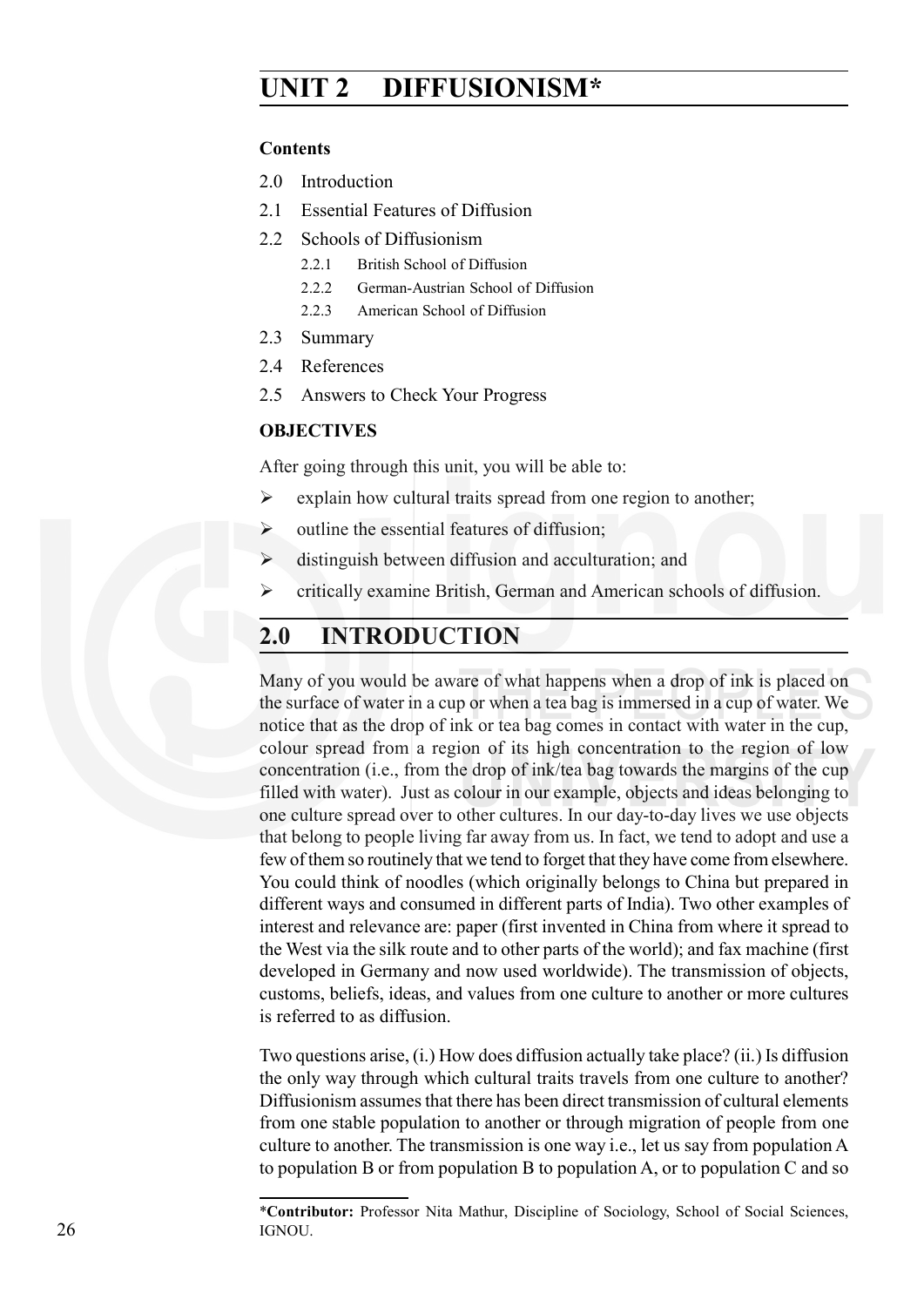on. Diffusion, however, is not the only process through which transmission of **Diffusionism** cultural traits takes place. The other process that comes close to diffusion is that of acculturation. According to Redfield, Linton and Herskovits (1936:149-50), 'Acculturation comprehends those phenomena which result when groups of individuals having different cultures come into continuous first-hand contact, with subsequent changes in the original cultural patterns of either or both groups'. While diffusion refers to the spread of cultural traits from one culture to another and is in this sense it is a one-way transaction, acculturation refers to exchange of cultural traits between cultures through direct contact in a way that both cultures undergo change. The situation of contact between two cultures could arise due to immigration of groups of people, conquest of one population by another or any other means. What is important to note is that diffusion does not call for exchange of cultural elements while exchange of cultural elements is an essential feature of acculturation.

Expectedly, diffusion does not lead to change in both the cultures. In acculturation, however, both cultures adopt elements from each other and in this way exhibit change. Herskovits (1955:742) distinguishes between diffusion and acculturation in following words, 'diffusion is study of *achieved cultural transmission* while acculturation is the study of *cultural transmission in process*'. This means, that diffusion assumes that contact between culture did take place some time in the course of which elements got transferred from one culture to the other. Acculturation, on the other hand, obtains from contact between cultures that can be demonstrated.

**Silk Route**: It is also known as silk road and refers to a series of routes through which both trade and transmission of culture took place between Asia and the West chiefly through soldiers, monks, pilgrims and traders.

## **2.1 ESSENTIAL FEATURES OF DIFFUSION**

According to Linton (1936), diffusion takes place through three processes: a.) presentation of new cultural elements or traits; b.) acceptance of these cultural traits by society; and c.) integration of accepted cultural traits into the accepting culture. The following are important features of diffusion.

- i) Diffusion of any cultural trait depends upon contact between the populations. The likelihood of diffusion between populations in close physical proximity of each other is greater than that between populations located far away from each other.
- ii) The traits spread irregularly and at different speeds from their centres of origin. The nature and extent of diffusion of a cultural trait depends on the ease with which it can be transferred. Ease of transfer depends on the level of complexity and the ease with which it can be comprehended. Compare two cultural traits: an alphabet and a complex theory. You will agree that the alphabet will diffuse faster than a complex theory, because the former is easier to communicate and understand than the latter.
- iii) The acceptance of a cultural trait by the receiving group depends on its utility for and compatibility with traits of the culture in which it is getting diffused. Those cultural traits that are of no use or are in conflict with the beliefs and values prevalent in the receiving culture are likely to be rejected.

27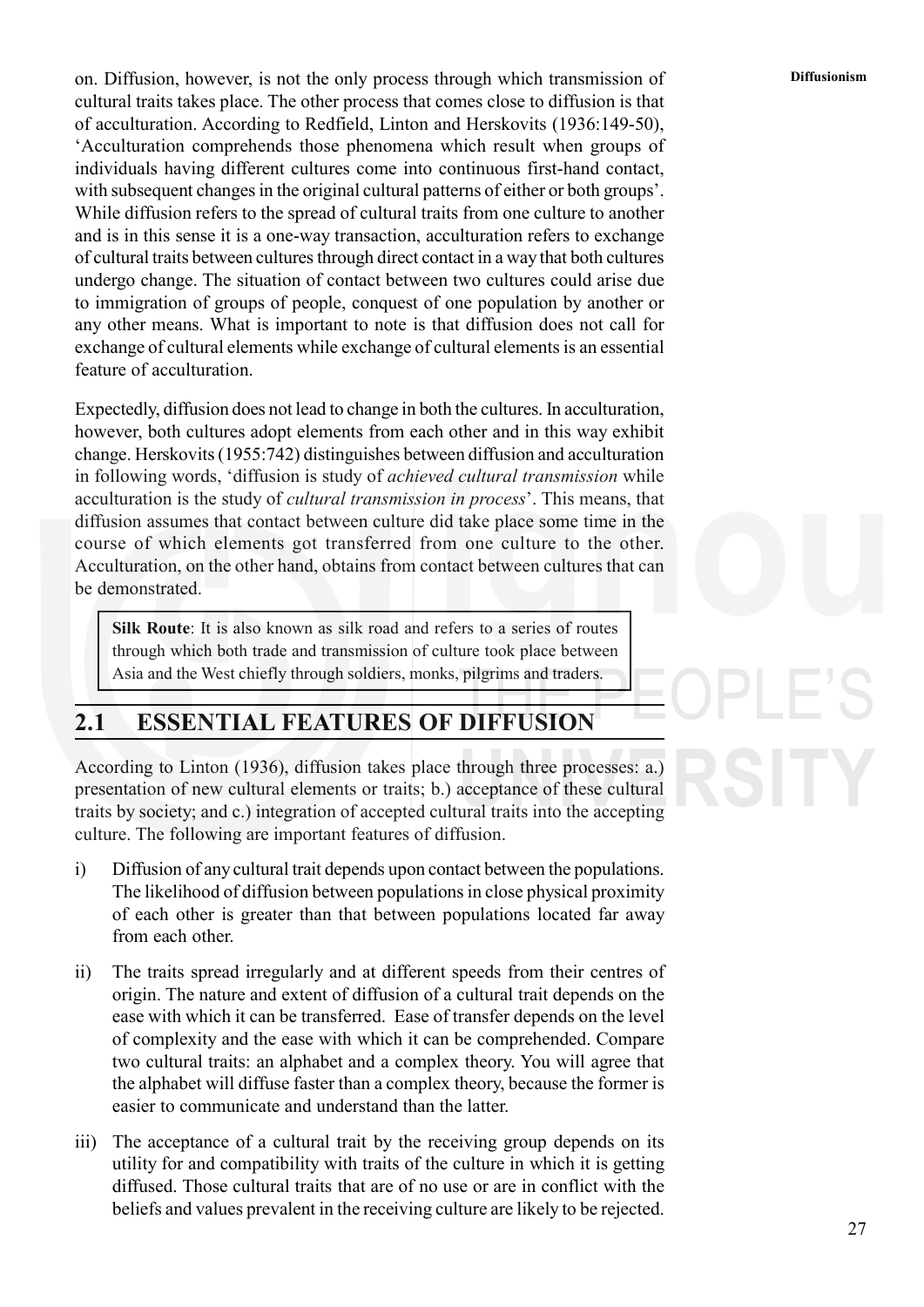**Emergence of Anthropology** Linton (1936) explains this with an example of the Apache's reaction to peyote. The Apache rejected the offer of peyote by certain tribes. The reason was that the Apache believed that consumption of peyote would generate visions and those people who had vision would be bestowed with enviable power. This power could be stolen by other medicine men. The Apache did not promote the regular pattern of peyote consumption in a group for the fear of the power that accrues from it getting stolen by others. Another example is that of diffusion of refrigerator or say television set. Diffusion of such items (here referring to those that raise the consumption of electricity) depends on the availability of electricity connection at people's houses, and among others, per capita income of the family (that determines their affordability).

- iv) Changes or innovations in a cultural trait that has undergone diffusion lags behind the original cultural trait. Consider the example of plough that developed in region A and has reached regions B, C and D through the process of diffusion. Now, people in region A improve certain features of the plough. The new features will not spread as fast as the original version of the plough did. The advanced plough will take a long time to reach and replace the older one at all the places.
- v) Diffusion of single cultural trait does take place, however, those cultural traits that are functionally related get diffused together. Diffusions of tea, for example, gets linked with various methods of brewing it. Surely, in the course of diffusion, new methods of brewing tea developed in places of its spread and these got diffused too.
- vi) Extent of distribution of a cultural trait is not deterministic of its age. It is not correct to assume that a trait which is more widely distributed is older in its origin, that the one which is scarcely distributed because certain traits or set of traits tend to get diffused faster than other. This is determined by the nature of trait.

**Apache**: The term Apache is used to collectively refer to the American Indians in the United States.

Peyote: It is a small cactus known for its psychoactive properties when consumed

## **Check Your Progress 1**

1) Explain the concept of diffusion.

....................................................................................................................... .......................................................................................................................

- .......................................................................................................................
- 2) What is the difference between diffusion and acculturation?

....................................................................................................................... ....................................................................................................................... ....................................................................................................................... .......................................................................................................................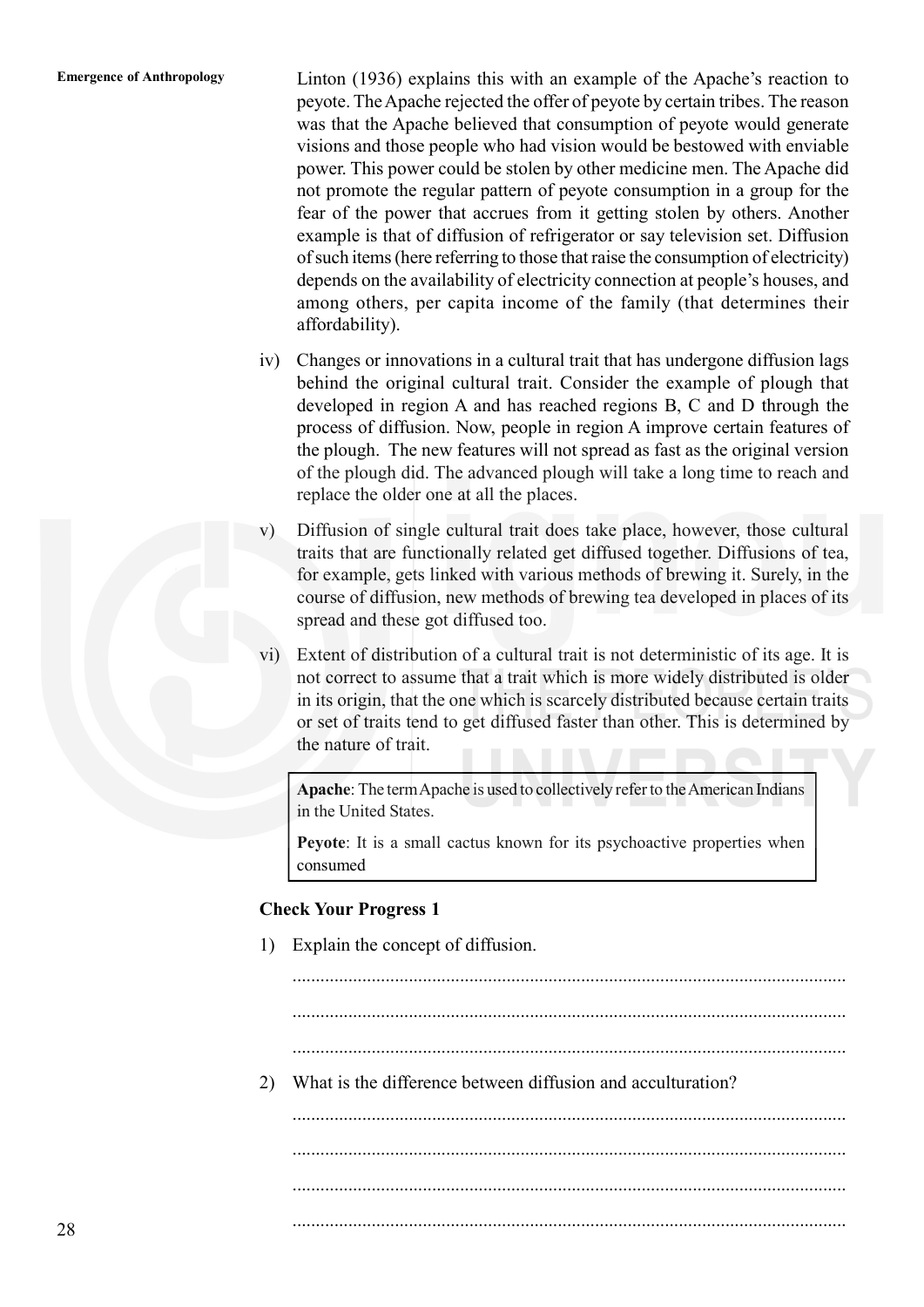3) What are the processes through which diffusion takes place? **Diffusionism**

....................................................................................................................... ....................................................................................................................... ....................................................................................................................... ....................................................................................................................... .......................................................................................................................

## **2.2 SCHOOLS OF DIFFUSIONISM**

The fundamental premise of diffusion is often contrasted with that of the evolutionary theory. While the evolutionary theory assumes that human beings are creative and that innovations will be developed independently in different societies (which is why all societies are expected to develop innovations characterising the evolutionary stage they are in), diffusion assumes that human beings are, largely, conservative and uninventive and they tend to borrow cultural traits that have originated at one or more but specific places(s). Diffusionism challenged the basic proposition that all societies pass through the same stages of evolution. Instead, diffusionists argued that there is/are distinct centre(s). It is from this/these centre(s) of culture(s) that cultural traits spread to different regions through the process of diffusion. While agreeing on the basic postulate of spread of cultural traits from specific center(s), diffusionists differed on other counts. The following are three prominent schools of diffusionists.

## **2.2.1 British School of Diffusion**

The founder of the British School of diffusion was Graffon Elliot Smith. Both Smith and his disciple William James Perry insisted that cultures originated in Egypt. They argued that it was from Egypt that cultures spread to different parts of the world. You might want to know why Smith identified Egypt as the centre of all cultures. Smith was a well-known anatomist and surgeon who went to Egypt to study the anatomy of mummies. He was so impressed with the Egyptians' procedure of mummification, their pyramids and large monuments of stone that he postulated (i) the stone monuments in Egypt were the forerunners of megalithic structures much like the Stonehenge in England; and (ii) Egypt was the only place on earth where ancient culture originated and spread to other parts of the world.

According to him, sun worship and stone monuments were of critical value in Egyptian culture. Other traits were: irrigation and agriculture, mummification, pyramids and other megalithic structures, ear piercing and circumcision practices. He began looking for these in other cultures as well.

Smith maintained that the soil along the banks of the river Nile that flows in Egypt was very fertile. Here, wild barley grew in abundance which was later cultivated by Egyptians. In order to cultivate barley, Egyptians developed hydraulic system of irrigation. The rich harvest of barley had to be stored. So, Egyptians invented pottery and constructed granaries. Later, granaries developed into dwellings. When people did not have to worry about food and house, they had leisure. They used this leisure to develop different skills such as those of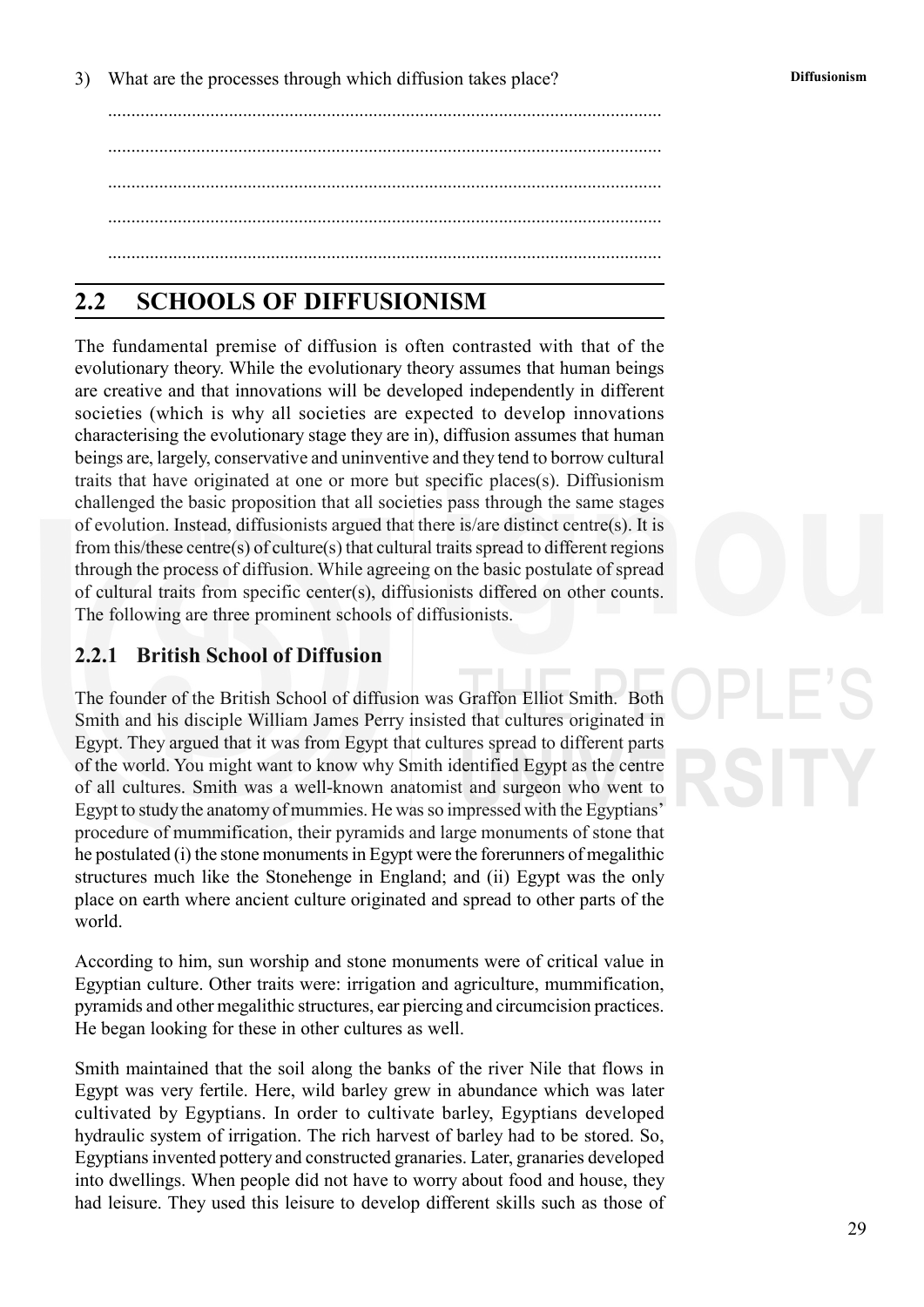**Emergence of Anthropology** basketry, matting and weaving. Additionally, they invented the wheel and plough, domesticated cattle, and developed metallurgy. Thereafter, they set up towns, and cities. Large monuments for law and governance came up. River Nile continued to be the most important resource for the people. The king could predict the course that the river would take and since the river was very important for them, the people came to believe that their king was an embodiment of sun and that he was immortal. This made them to preserve his body as a mummy after he died.

> As one would expect, (i) religion based on sun-worship developed; and (ii) rituals, dance, drama and music developed to protect the body of the king from getting corrupted in any way. These were the beginnings of religion. According to Smith, around 4000 BC Egyptians travelled to different parts of the world in search of precious metals and raw materials. This enabled them to master the skill of navigation. In the course of travel to different places, they passed on the traits of culture to people in distant lands. The position of Graffon Elliot Smith and Perry postulating that Egypt was the cradle of all cultures is referred to as an extreme diffusionism. Perry was far too impressed with sun temples at Cairo. He asserted that the process of diffusion of art and craft from Egypt to different cultures was inevitably accompanied with their degradation. But Smith and Perry were not the only two diffusionists within the British school of diffusion.

> There were other diffusionists as well who did not assert the importance of Egypt but maintained that similarities and differences among cultures could be explained in terms of contact with other cultural groups not just with those in Egypt. This approach is referred to as moderate diffusionism. The chief proponent of moderate diffusionism was, among others, W H R Rivers. Rivers studied people from different parts of the world. He studied the Torres Strait Islanders, Todas (tribal community in the Nilgiri hills of South India) and the Melanesians and Polynesians. Rivers explained that similarities and differences, particularly among islands comprising Melanesia were due to the process of diffusion which took place through a series of migrations between them. Rivers suggested that cultural complexes spread by way of successive migration. He stated that migration leads to spread of cultural traits as also loss of some of them. When he did not find canoes on some islands, for example, Rivers explained that in the past canoes would have been used by the people but disappeared later due to dying out of the island's canoe making guild. He studied the Oceanian culture as well in terms of cultural complexes. Interestingly, he accorded the presence of five different burial rituals in Australia to a series of migrations.

> According to Rivers, small groups of men equipped with superior technology migrated to Australia, settled down there and married the local women. The following were the consequences: (i) since the migrants were few in number, their racial strain could not find expression in physical features of the native population which implies that the children lost the racial features of their forefathers; and (ii) the original language of the migrants was lost because they had to adopt the local dialects for communication with the natives. The migrant men, in effect, lost their own way of life. They, however, retained their own burial rites due to strong emotional attachment with them. What remains unexplained is/are the reason(s) for local people abandoning their own burial practices and adopting the rituals of the migrants.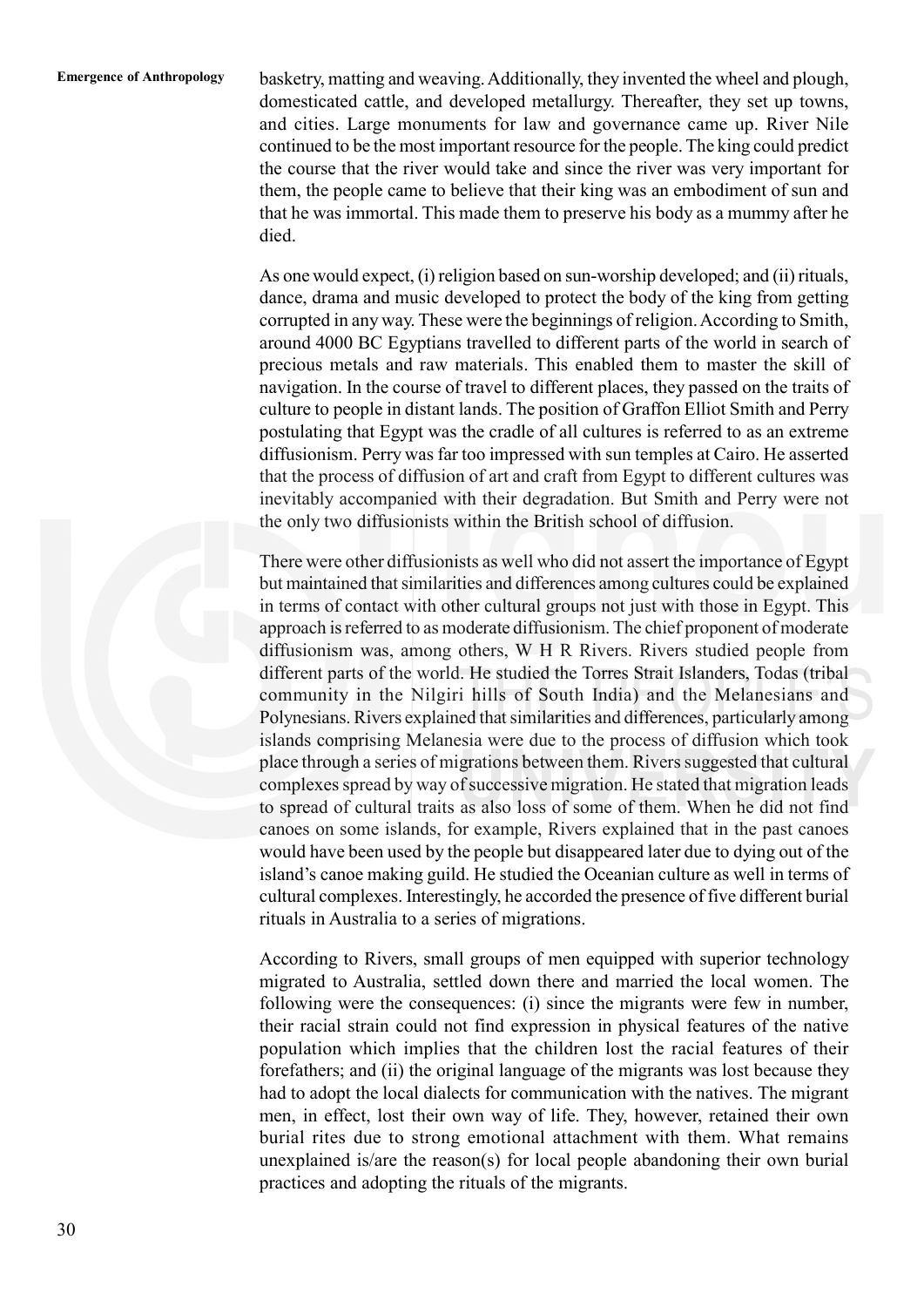The British school of diffusion suffered from several weakness. The following **Diffusionism** are a few of them: (i.) its basic assumption that other than those in Egypt, people are largely uninventive has been challenged vehemently; (ii.) both extreme diffusionists and moderate diffusionists assumed that culture complexes spread. The difference between them was that the former argued that Egypt was the only centre point while latter argued that there were other center points as well. It is difficult to accept this proposition because certain cultural traits could have been independently invented by the people; (iii) it does not account for the possibility of multiple diffusions; and (iv) it does not give cognizance to the meaning and significance attached with a cultural trait.

## **2.2.2 German-Austrian School of Diffusion**

The German-Austrian School of diffusion was founded by Fredrick Ratzel. Some of the other proponents were Leo Frobenius, Fritz Graebner and Father Withelm Schmidt. German-Austrian diffusionists differed from British diffusionists chiefly on following counts: unlike the latter, they maintained that (i) there were not one but many centers of culture; (ii) culture complexes diffused in totality rather than in bits-and-pieces as through singular traits. Interestingly, they assumed that similarity between cultures was due to contact between them some time in history. Even cultures situated far apart from each other were assumed to have come in contact sometime if similarity existed between them. Thus, similarity between cultures was accounted for by diffusion. They identified two kinds of similarities. The first was based on functional reasons for example sharpness of spears. Now, spears would have sharp points everywhere because if it were not so, they would be useless. The other kinds of similarity were based on historical contact, for example presence of matrilineal descent in two cultures.

Ratzel proposed 'criterion of form' which could be stated as: 'similarity between two culture elements which do not automatically arise out of the nature, material, or purpose of the traits or objects should be interpreted as resulting from diffusion, regardless of the distance which separates the two instances' (Harris 1968:384). In fact, Ratzel examined similarities in bow-shaft, mechanism of fastening of bow strings, material they are made from and the way on which features are attached to the arrows in Africa and in Australia. He maintained that since these features had nothing to do with how the bow and arrow would function, it was safe to conclude that the similarities were due to historical contact leading to diffusion between Africa and Australia. In other words, he explained that the similarity is not due to functional reasons (i.e., not because the design was the one that was best suited for hunting). Rather, the similarity was due to (i) historical connection between them; and (ii) similarity in psychological makeup of people in the two regions. Ratzel's 'criterion of form' was called 'criterion of quality' by Schmidt.

Ratzel maintained that while cultural traits diffuse singularly, culture complexes spread through migration. He insisted that regions and routes of migration and diffusion across the world should be mapped. He added that cultural traits, could get simplified or complicated when they get diffused.

Just as Ratzel proposed 'criterion of form', one of his pupils named Leo Frobenius proposed 'criterion of quantity'. Frobenius saw that certain cultural traits diffuse together. We can conclude that diffusion has taken between two culture when many similar traits are found together. The 'criterion of quantity' establishes that

31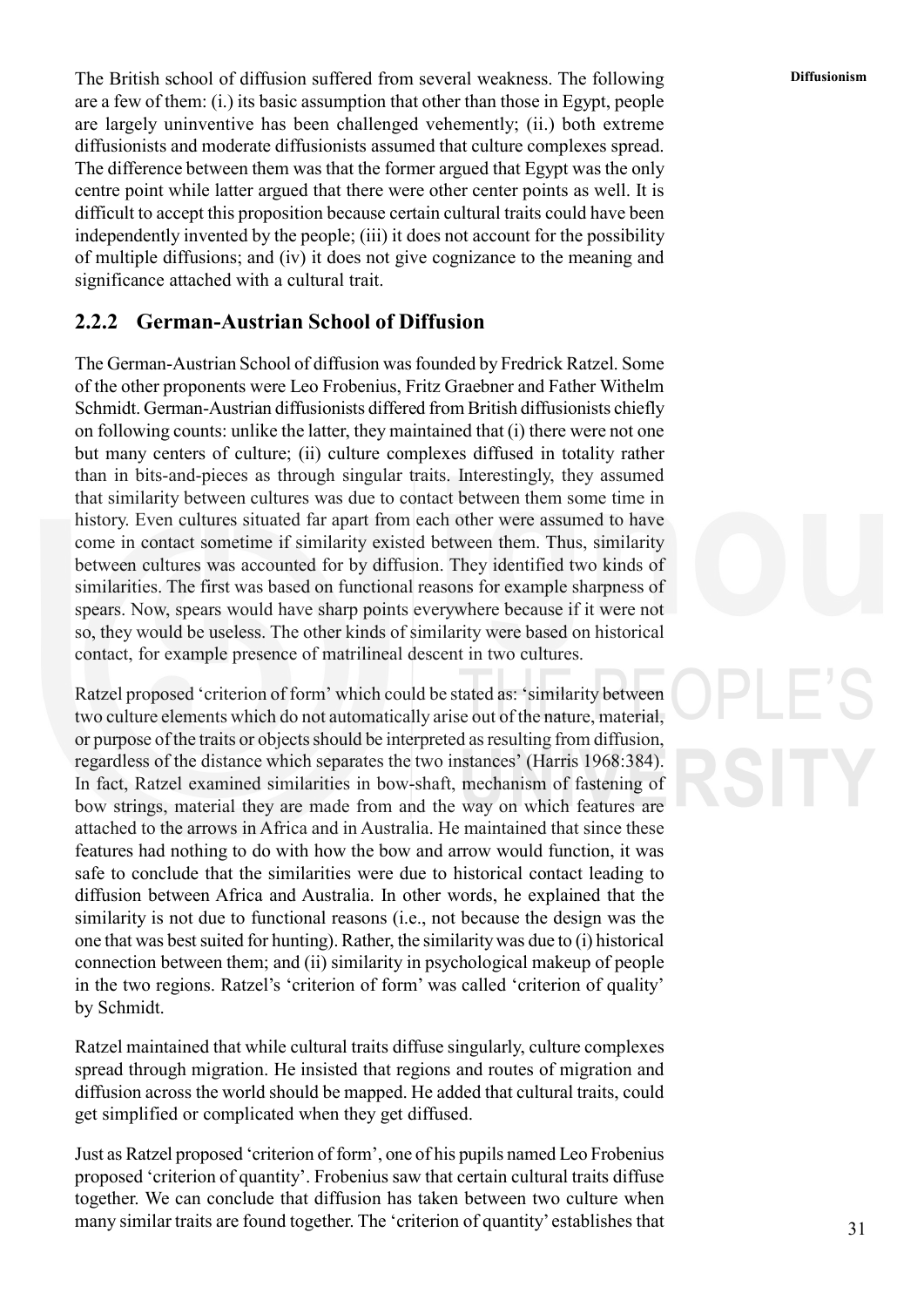**Emergence of Anthropology** diffusion has taken place between two or more cultures when we see many similar traits in them. Let us refer to the example of the bow and arrow in West Africa and Australia once again. The similarity in bow and arrow in the two cultures was accompanied with similarity in house types, shields masks, clothing and drums. With increase in number of similar traits between cultures, the possibility that diffusion has taken place between them increases.

> German-Australian diffusionists came up with the theory of *kulturkreis* ('culture circle' or 'culture center') to explain how diffusion actually takes place. It accepted that all cultures originated in specific cultural centers. From here they spread through larger circles in a way that additional cultural areas were encompassed. The original cultural centers were believed to be identified by discrete characteristics referred to as 'cultural complex'. Diffusionists were to trace the spread of cultural traits from their specific centers of origin. The initiative of Ratzel and Frobenius, the notion of *kulturkreis* was carried forward by Graebner and Schmidt. Graebner was a museologist who was mainly interested in similarities in material culture first across Oceania and later in different parts of the world. What he did was to bring together Ratzel's 'criterion of form' and Frobenius's 'criterion of quantity' and proposed that both form and quantity were critical in assessing the likelihood that any two cultures were historically related. He maintained that Asia was the region that was occupied by human beings in earliest time. It was here that they invented language, tools and other elements of culture. Later, they organised themselves into bands and moved independently to different parts of the world (first through land routes and later through the seas). In course of travel and settling down in different parts of the world, they developed their own cultures. There were now different *kreise* (i.e., distinct culture of each band). According to Graebner, all dimensions of a culture did not develop at the same pace. This explained why a culture that was characterized by simple kinship system could exhibit complex technology.

> Schmidt compared *kulturkreis* or 'culture circle' with a living organism. Just as a living organism is made up of different parts that are interrelated with each other, *kulturkreis* comprises of economy, material culture, social life, customs and religion all of which are related with each other. A culture circle is complete in itself, however, if one of its needs was not met internally, it borrows a substitute to meet this need from another culture. A culture circle ceases to exist when the number of substitutes grows to be fairly large. Evidently, a culture complex tends to diffuse in totality and as a whole. It adopts elements to meet specific needs of cultures it comes into contact with.

> Following were major criticism against German-Australian diffusionists: (i) undue emphasis on trait complex. This ruled out the possibility that some traits could originate and spread independently; (ii) the maze of traits is complex, not easy to sort out and understand; (iii) the proposition that all cultures of the world are derived from a few basic cultures is too far-fetched and difficult to accept; and (iv) the association of certain elements with each culture seems to be arbitrary and subjective.

## **Check Your Progress 2**

4) What is the difference between 'criterion of form' and 'criterion of quantity'?

.......................................................................................................................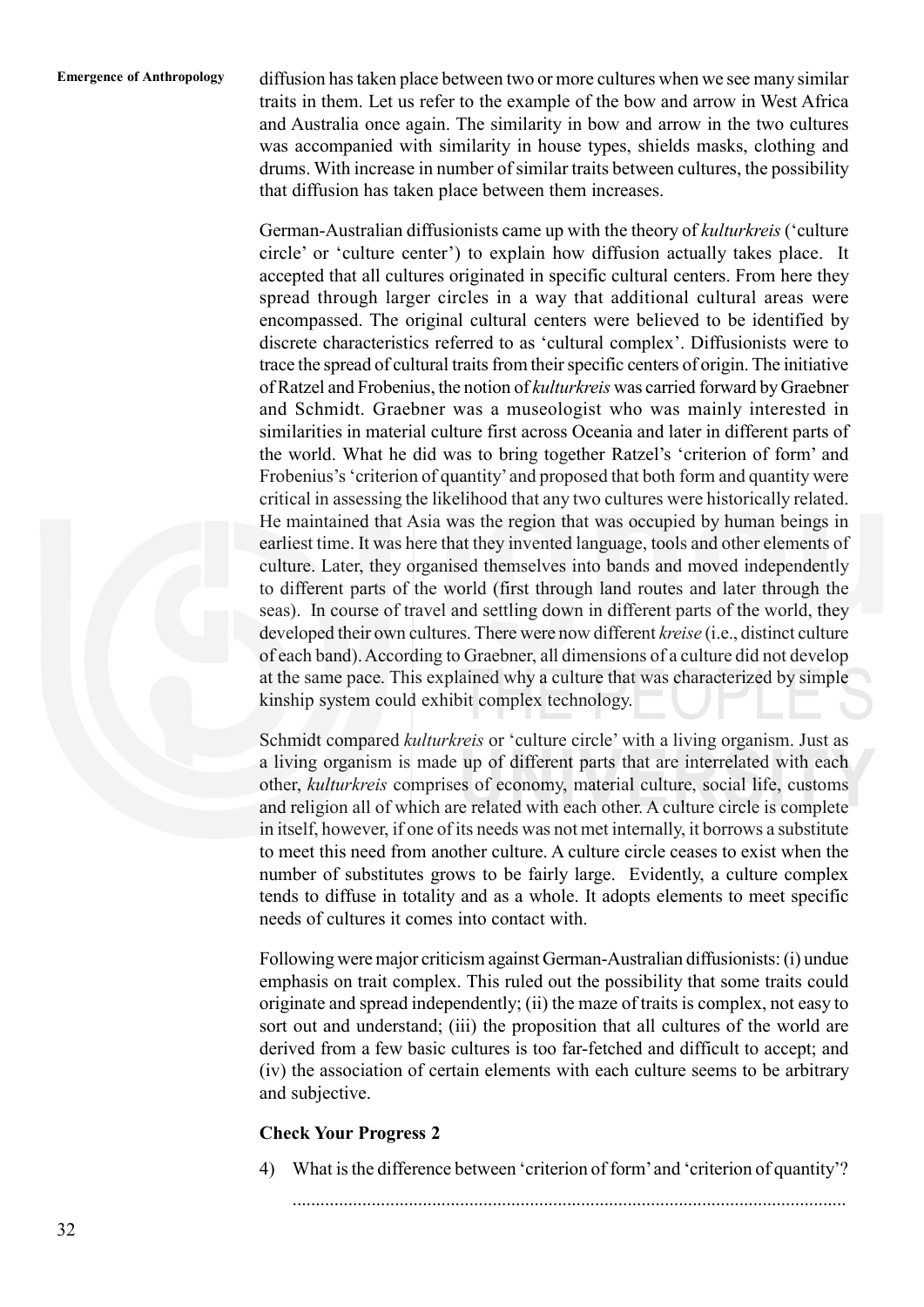....................................................................................................................... **Diffusionism** ....................................................................................................................... ....................................................................................................................... ....................................................................................................................... 5) What do you understand by *kulturkreis*? ....................................................................................................................... ....................................................................................................................... ....................................................................................................................... ....................................................................................................................... .......................................................................................................................

## **2.2.3 American School of Diffusion**

The foundation of American school of diffusion was laid by Franz Boas who was born and educated in Germany. Expectedly, his ideas were influenced by the German school of diffusion. According to Boas, each cultural group had its own history comprising its own development and influences of others on it. Boas believed that culture developed independently. Hence, there are many cultures and each culture is a consequence of its own geography, climate, environment, resources and borrowings. The task before anthropologists was to record and document the history, compare groups of cultural traits in specific geographical areas and then plot the distribution of these cultural traits. Plots of different sets of cultural traits in a geographical area are indicative of cultural borrowings and enable reconstruction of histories of specific cultures. Understandably, Boas regards culture as an assemblage of traits and since trait has a complex past, he projected that cultures have their own unique histories.

American diffusionists believed that people tend to learn and borrow elements of cultures they come in contact with. The likelihood of learning and borrowing increases when the duration and frequency of contact increases. They proposed the concept of 'culture area' which referred to geographical space in which similar cultures were found. The basic proposition was that mapping of distribution of cultural traits in culture areas would provide an explanation of similarities and differences between cultures, particularly Native American Cultures.

According to Clark Wissler, subsistence was an important means of identifying culture areas. The reason was simple: subsistence was the basis of existence itself and influences other aspects of culture. On the basis of following subsistence: Caribou; Bison; Salmon; Wild Seed; Eastern Maize; Intensive agriculture; Manioc; and Guanaco he identified eight culture areas-Eskimo, Mackenzie (and north part of Eastern Woodland); Plains; North Pacific Coast; Plateau; California; South east, Eastern Woodland (except north non-agricultural portion); South west, Nahua-Mexico, Chibcha, Inca Peru; Amazon, Antilles; and Guanaco respectively. Each culture area had a culture centre which governed its social, economic, political, and religious activities. Wissler also proposed the age-area hypothesis by which he meant that a trait which is more widely distributed around a culture centre is older than the one that is less widely distributed. Edward Sapir, however,

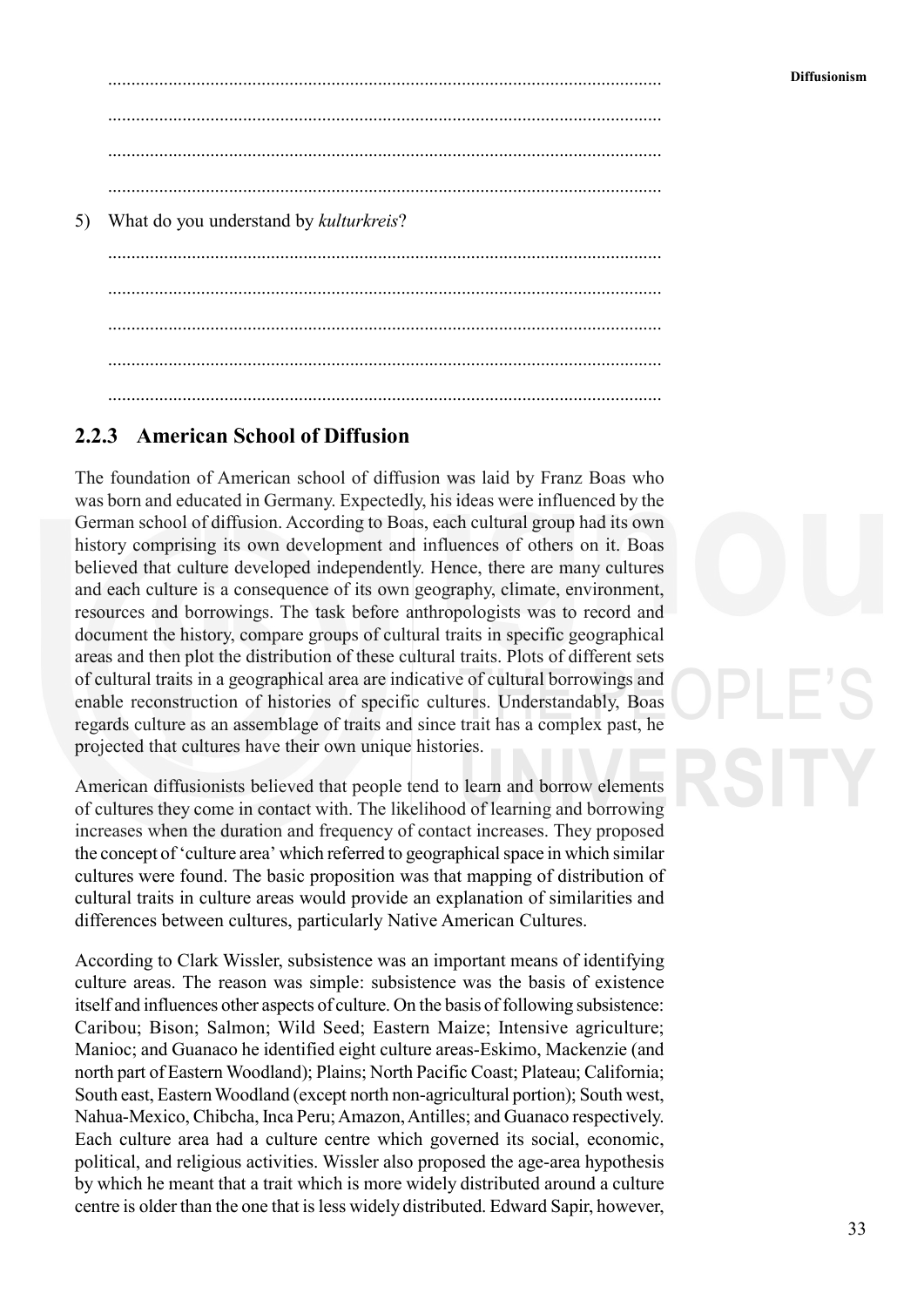**Emergence of Anthropology** cautioned that (i) the spread of cultural traits may be faster in one direction than in another (ii) the oldest cultural trait could undergo large-scale transformation at the centre (i.e., at its place of origin) to the extent that the real point of origin could be mistaken; and (iii) migration within the area of distribution of a cultural trait may lead to erroneous conclusion regarding culture distribution.

> Alfred Louis Kroeber suggested that culture area should be looked at in the broad framework of its cultural contact. He identified six culture areas of native America based on geographical and ecological considerations and several other factors. These culture areas were: Arctic zone, North-West Coast, South-West Coast, Intermediate and Inter-mountain Area, East and North Area, and Mexico-Central American Area. In fact, he argued in favour of using the term 'culture climax' instead of culture area. He defines culture climax as, 'the point from which the greatest radiation of cultural material has taken place' (1952:39). The level of organization of cultures increases as they become richer and more differentiated in the sense of developing religious hierarchies, detailed norms and customs etc. As cultures become richer, they are able to assimilate and incorporate new material or traits that could be borrowed or developed internally.

> The American school of diffusion has been criticized for its culture area concept: (i) It is argued that cultural trait which constitutes the very core of culture area concept is itself not a clearly understood one. Critics have expressed concern over what constitutes cultural trait. Consider the example of a ship. Should ship be considered as a simple unit or as a combination of traits such as nature and design of the seating space, decorations in it etc. (ii) Equal importance was assigned to each cultural trait. The number of oars in a ship, the number of wives a man had or the number of husbands a woman had, for example, hold equal value so far as diagnosis or determination whether diffusion had taken place was concerned. What comes out of the example is the fact that only the trait as such was taken into account while the function it performed in a culture was ignored. (iii) In order to determine culture areas, large number of criteria were identified. Based on these criteria several culture areas were noted. There was, however no agreement among the diffusionists about the culture areas. (iv) Symbiotic interaction between culture areas was largely ignored. (v) Geographical conditions harbouring different cultures in different periods of time were not taken into account. (vi) Free diffusion within culture areas is assumed ignoring forces of resistance and difficulties of acceptance of cultural traits in different culture areas.

> Another set of criticism of American school of diffusion relates with the agearea hypothesis: (i) it is not appropriate to correlate age of a trait with its distribution. This is meaningless because traits do not spread continuously; and (ii) it ignores the fact that spread of a trait depends on its receptivity in the other culture.

**Cultural Trait**: It is the basic unit of a culture. Diffusionists regard cultural trait as a unit of cultural transmission. There are both empirical units (i.e., things that can be touched and held e.g., a jar) and ideational units (i.e., descriptions, ideas, beliefs etc. that characterize a thing or they may be theoretical or analytical in nature).

**Cultural Complex**: It is a combination of different cultural traits.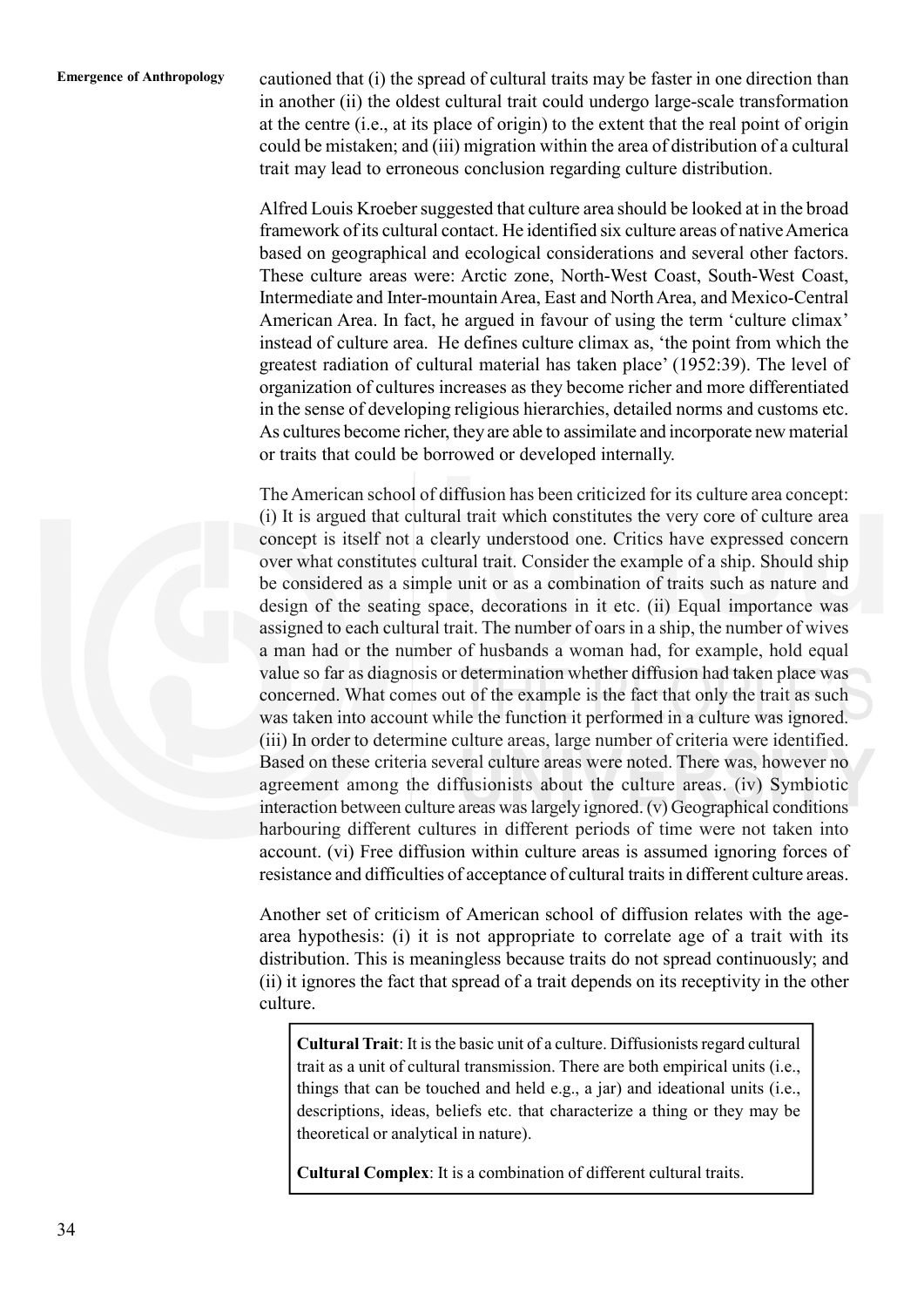## **Check Your Progress 3 Diffusionism**

6) What is the age-area hypothesis? Outline it demerits.

....................................................................................................................... ....................................................................................................................... 7) What are the major tenets of the American school of diffusion? .......................................................................................................................

.......................................................................................................................

.......................................................................................................................

**2.3 SUMMARY** In this unit we obtained an explanation of how and why similarities among cultures are found. We familiarised ourselves with three schools of diffusionism. None of them however, could explain how and why certain traits originate and how do we account for similarities in culture which have not come into contact with each other? Notwithstanding its limitation, diffusionist school captured the attention of anthropologists for a long time. The question it answered and those that it generated provided a feeder for new paradigms and theories in anthropology.

## **2.4 REFERENCES**

Harris, M. (1968). *The Rise of Anthropological Theory*. London: Routledge and Kegan Paul.

Herskovits, M. J. (1955). *Cultural Anthropology*. New Delhi: Oxford and IBH Publishing Company.

Kroeber, A. L. (1952). *The Nature of Culture*. Chicago: University of Chicago Press.

Linton, R. (1936). *The Study of Man: An Introduction*. New York: Appleton-Century-Crofts.

Mathur, N. (nd). 'Diffusion of Culture: British, German-Austrian, and American Schools' http://nsdl.niscair.res.in/jspui/bitstream/123456789/156/1/ PDF%207.3Diffusion.pdf

Redfield, R., R. Linton and M. J. Herskovits. (1936). Memorandum on the Study of Acculturation. *American Anthropologist* xxxviii: 149-152.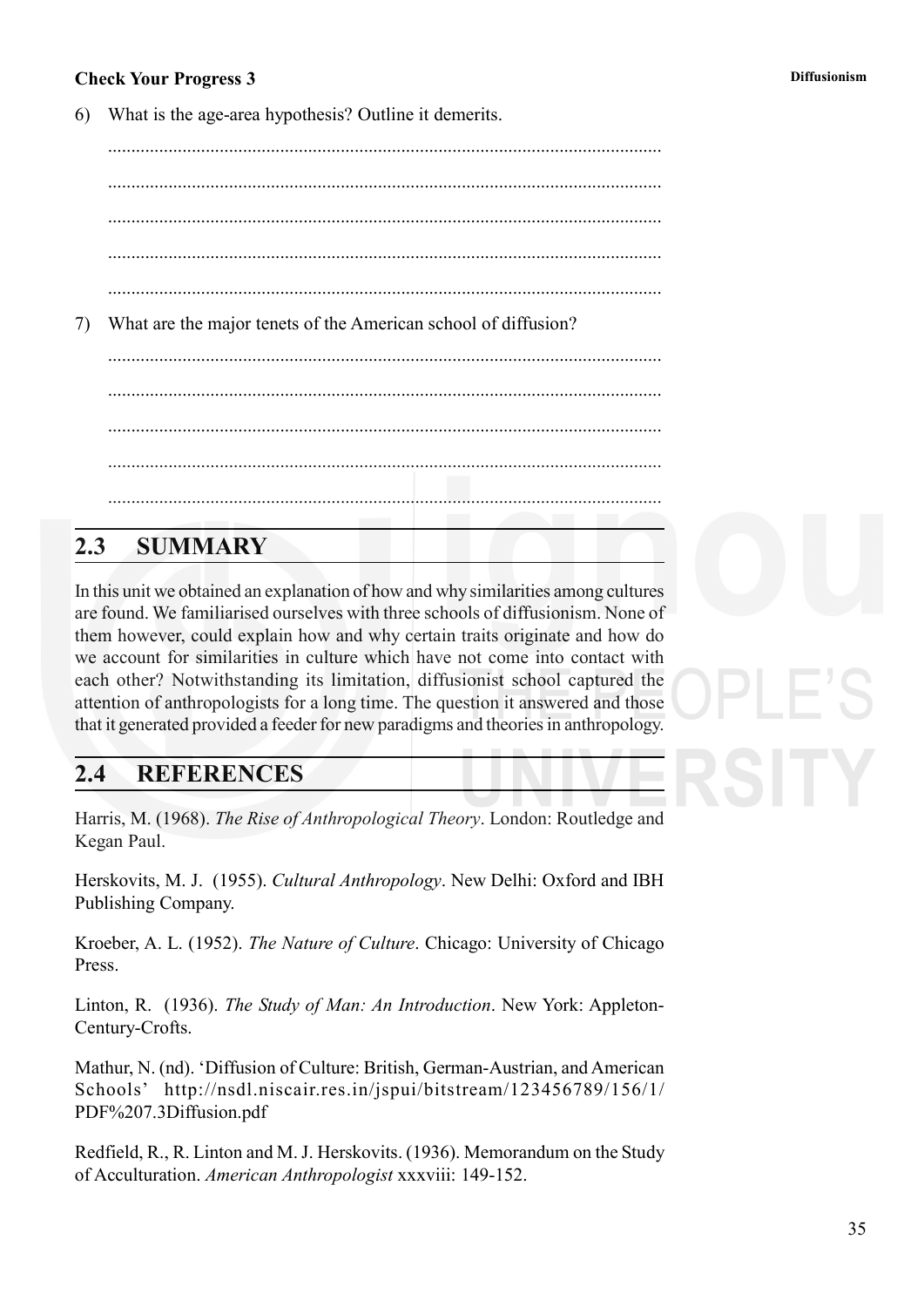## **Emergence of Anthropology 2.5 ANSWERS TO CHECK YOUR PROGRESS**

## **Check Your Progress 1**

- 1) Diffusion refers to the transmission of cultural traits.
- 2) For detailed explanation of the concept of diffusion and for difference between diffusion and acculturation refer to section 2.1
- 3) According to Linton, diffusion takes place through the following practices: presentation of new cultural elements or traits; acceptance of these cultural traits by society; and integration of accepted cultural traits into the accepting culture.
- 4) 'Criterion of form' establishes that similarity between two culture elements that are not due to the nature, material, or purpose of the traits or objects should be interpreted as resulting from diffusion. This is irrespective of the distance which separates them. The 'criterion of quantity', on the other hand establishes that diffusion can be said to have taken place between two or more cultures when many similar traits are found in them.
- 5) For the concept of *kulturkreis* refer to section 2.2.2.
- 6) Age-area hypothesis was proposed by Wissler to ascertain the relative age of a culture trait. The age-area hypothesis suggests that a trait which is more widely distributed can be considered to be older than the one which is of limited distribution. The main demerits of the age-area hypothesis are first, since traits do not spread continuously it is not appropriate to correlate age of a trait with its distribution; second, it does not account for the fact that spread of a trait depends of its receptivity in the other culture.
- 7) For major tenets of the American school of diffusion refer to section 4.3.3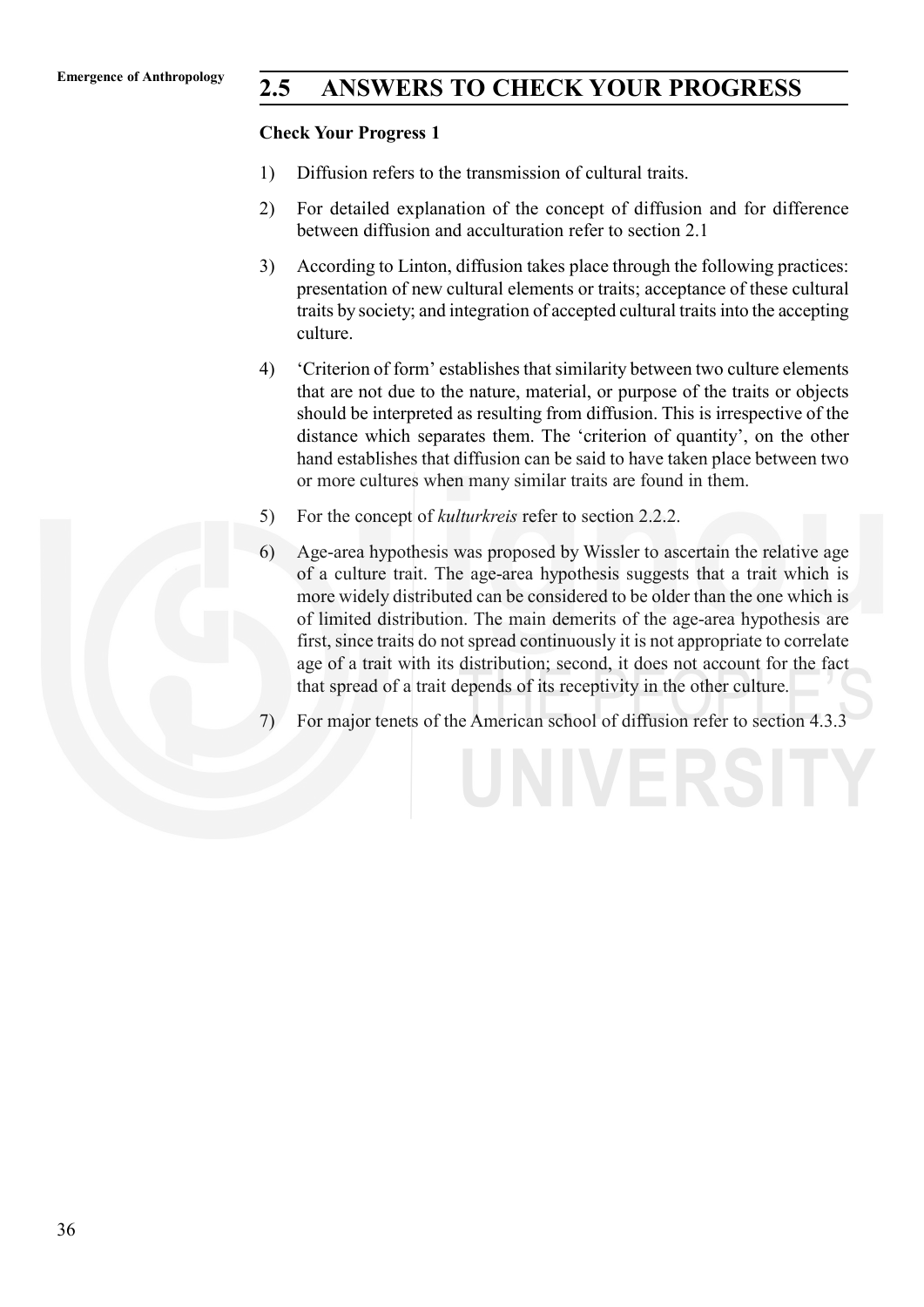## **UNIT 3 CULTURE AREA THEORIES\***

## **Contents**

- 3.0 Introduction
- 3.1 Historical Trajectory of Thought
	- 3.1.1 A Critique of Unilinear Evolution
	- 3.1.2 Influence of Biological Sciences and Museology
- 3.2 Theoretical Context
	- 3.2.1 British School of thought
	- 3.2.2 German School
	- 3.2.3 American School and Culture Area Theories
- 3.3 Why did 'Culture Area Concept'Lose its Steam?
- 3.4 Summary
- 3.5 References
- 3.6 Answers to Check Your Progress

## **LEARNING OBJECTIVES**

In this unit, the learners will be able to:

- $\triangleright$  explore the historical, theoretical and methodological significance of the culture area concept;
- $\triangleright$  understand the contributions of various scholars whose works influenced the concept, building up to the culture area theories; and
- $\triangleright$  critically assess why the culture area concept lost its significance.

## **3.0 INTRODUCTION**

It has often been found that neighbouring cultures share common cultural traits which might include food, dressing pattern, festivals, rituals and ceremonies. This commonality of traits often results in the definition of geographical areas based on the cultural inclination (the more obvious or prominent cultural display/ manifestation). For example, one often hears of the term Punjabi culture or that north of India is represented by Punjabi culture, why is this the case? Is the north of India or the geographical region of Punjab indeed a homogenous culture? If not, then why is it that they are termed as such, and how and why is it that they have shared cultural traits? One of the possible answers to why cultures find association with geography (at a large scale) is that even a casual sorting of cultural information like language, social institutions, material culture and even social behavioural patterns can throw up certain commonalities between specific areas.

The culture area concept attempted to provide a method to such casual observations to make it acceptable as an anthropological theory. The culture area concept was developed in the early 1900s, along with the theories of diffusion and historicism. It was based in the western context in a time period when the European powers were still colonising the rest of the world. Anthropology as a

**<sup>\*</sup>Contributor:** Dr. Indrani Mukherjee, Post-Doctoral Fellow, Department of Anthropology, University of Delhi. Delhi.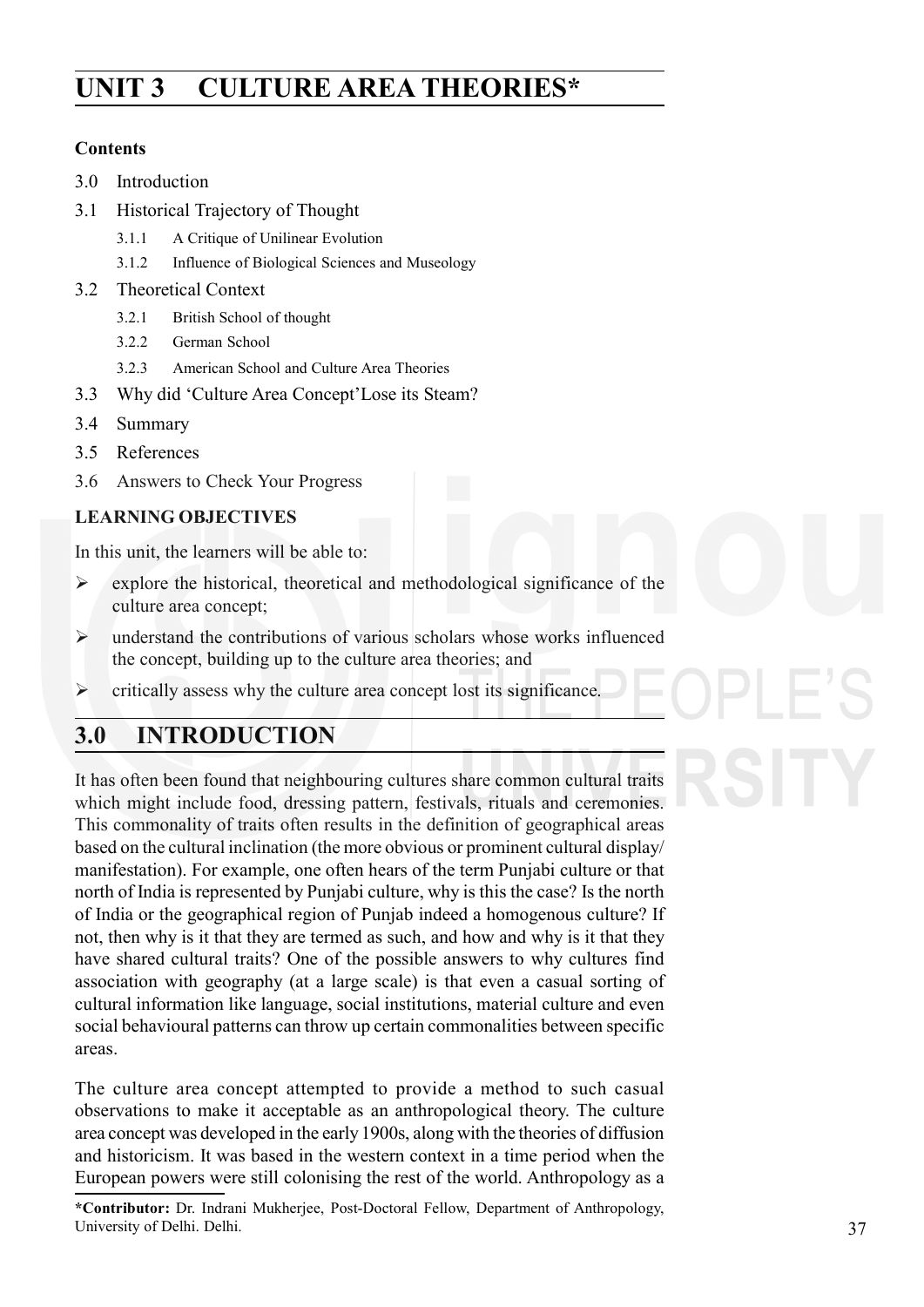**Emergence of Anthropology** discipline was already establishing itself as the study of the 'other' culture (usually termed as 'primitive' at that point of time). However, there was realisation within the discipline that while western exploration had led to the discovery of a number of 'other' cultures, the very process of colonisation was also leading to the diminishing and disappearance of a number of these cultures. In this, anthropologists recognised an urgent need to document information from these 'disappearing' cultures. American anthropologists, namely Franz Boas and his students, did pioneering work in this area by conducting extensive fieldwork to collect enormous amounts of data about the 'disappearing' native cultures of North America.There was however, no framework for organising this data. It is in the sorting of the empirical data by spatially tracing (cultural) traits that the culture area concept was born.

> The concept of culture area was first applied by ethnologist Clark Wissler in order to provide a theoretical framework for the information being generated. A culture area was defined as a geographical/cultural region whose population and groups share important common identifiable cultural traits, such as language, tools and material culture, kinship, social organisation, and cultural history. Therefore, groups sharing similar traits in a geographical region would be classed in a single culture area. Culture area highlighted the historical relationships between different cultures over geographical spaces and recognised the areas governed by the same or a dominant culture. This cultural relationship was understood in terms of cultural phases taking into consideration the dimension of time to understand historical relationships. Russell Gordon Smith (1929) in his paper 'The Concept of the Culture-area' explains that, "the culture-area is an empirical grouping of cultural data cultures in which the unit of investigation and the principle of classification have been derived from direct observation of the facts and of their temporal and spatial distributions" (Smith 1929: 421).

> George W. Hill (1941) in his paper 'The use of Culture Area Concept in Social Research' points out that "A technique of classification is a cornerstone of scientific research. Prior to the development of such a system, a discipline remains speculative and has little objectivity. Following the evolutionary system, the culture area provides the much-needed classification in Anthropology" (Hill 1941: 39). This statement brings to light the fact that anthropology was still positioning itself as a scientific discipline in the 'positivists' era, and in that the culture area concept provided it with the much-needed framework to prove its credibility, while it disengaged itself from the theory of unilinear evolution of humankind.

> Let us, in the next subsection, understand how the critiques to the classical evolutionary school of thought lead to a shift in anthropological thought towards culture area concept.

## **3.1 HISTORICAL TRAJECTORY OF THOUGHT**

The concept of culture area developed as an alternate explanation to unilinear evolution. It also borrowed from other disciplines like natural science and museology, in developing a theoretical framework to understand cultural data. This section provides a background on how the critique of evolutionism and a multidisciplinary influence helped in the development of the concept.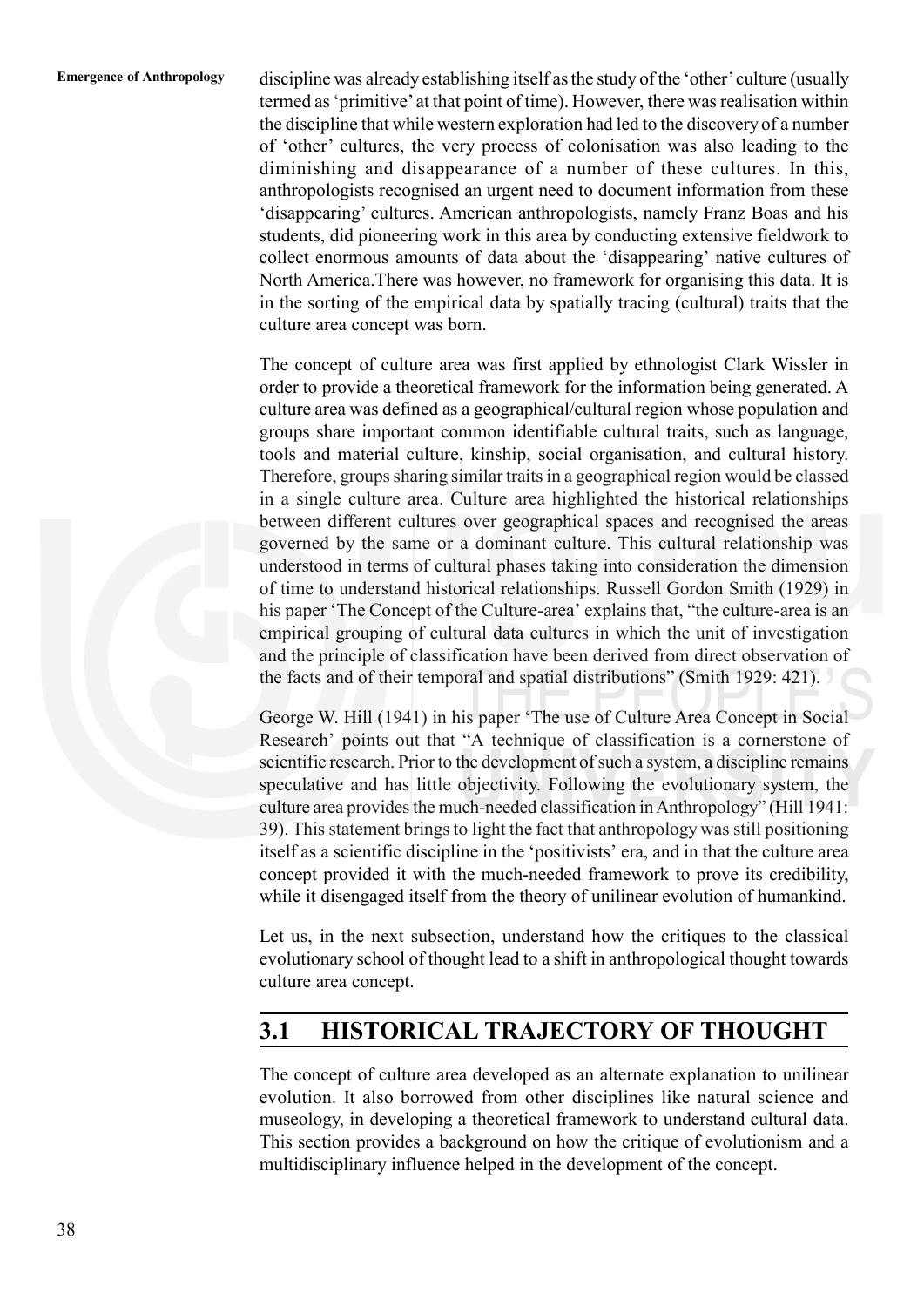## **Culture Area Theories 3.1.1 A Critique of Unilinear Evolution**

The classical evolutionary theory came into being in the late 1800s and has been criticised as an ethnocentric theory putting the western civilization at the pinnacle of development.The evolutionists proposed that humans share a set of characteristics and modes of thinking that transcend individual cultures (psychic unity of mankind) and attributed similarity of cultural traits between geographically separated areas to similar evolutionary pattern. As more and more anthropological information started getting collected, it led to the ideation of two alternate possibilities:

- a) independent local innovation (local inventions one place after another) and
- b) diffusion (innovation are created in a few localities from where they spread over a wide area)

Evolutionary theory was a grand or nomothetic theory. In contrast we have the development of Historical Particularism in America focused on the historical trajectory of unique cultures. Diffusionism was the first approach devised to accomplish this type of historical approach to cultural investigation. As the term suggests diffusionism studied the dispersal of culture traits from its place of origin to other places. Both Historicism and Diffusionism contributed to the concept of culture area, however before dwelling into these thoughts in details and how they contributed to the culture area concept let us look at how natural sciences contributed to the idea of culture area concept.

## **3.1.2 Influence of Biological Sciences and Museology**

Culture area concept finds its influence from the systematised presentation and classification of biological data in terms of typology and taxonomy which can be traced back to Swedish botanist Carolus Linnaeus, French biologist Jean-Baptiste Lamarck and others who used morphology or physical structures of organisms (like flowers, shells, and bones) to illustrate the relatedness between groups of living beings.

This idea was furthered in museology by the Danish archaeologist, Christian Jürgensen Thomsen, curator of the National Museum of Denmark (1816–65) who in his study of the *bracteate*, a type of ancient pendant found in northern Europe, charted a variety of morphological categories, such as insignia and size. By combining the typologies thus created, he showed that these Nordic ornaments had developed from earlier Roman coins. This depicted the diffusion of a cultural item through geographical space, resulting in subsequent changes in the item through its travel.



**Vadstena Bracteate**

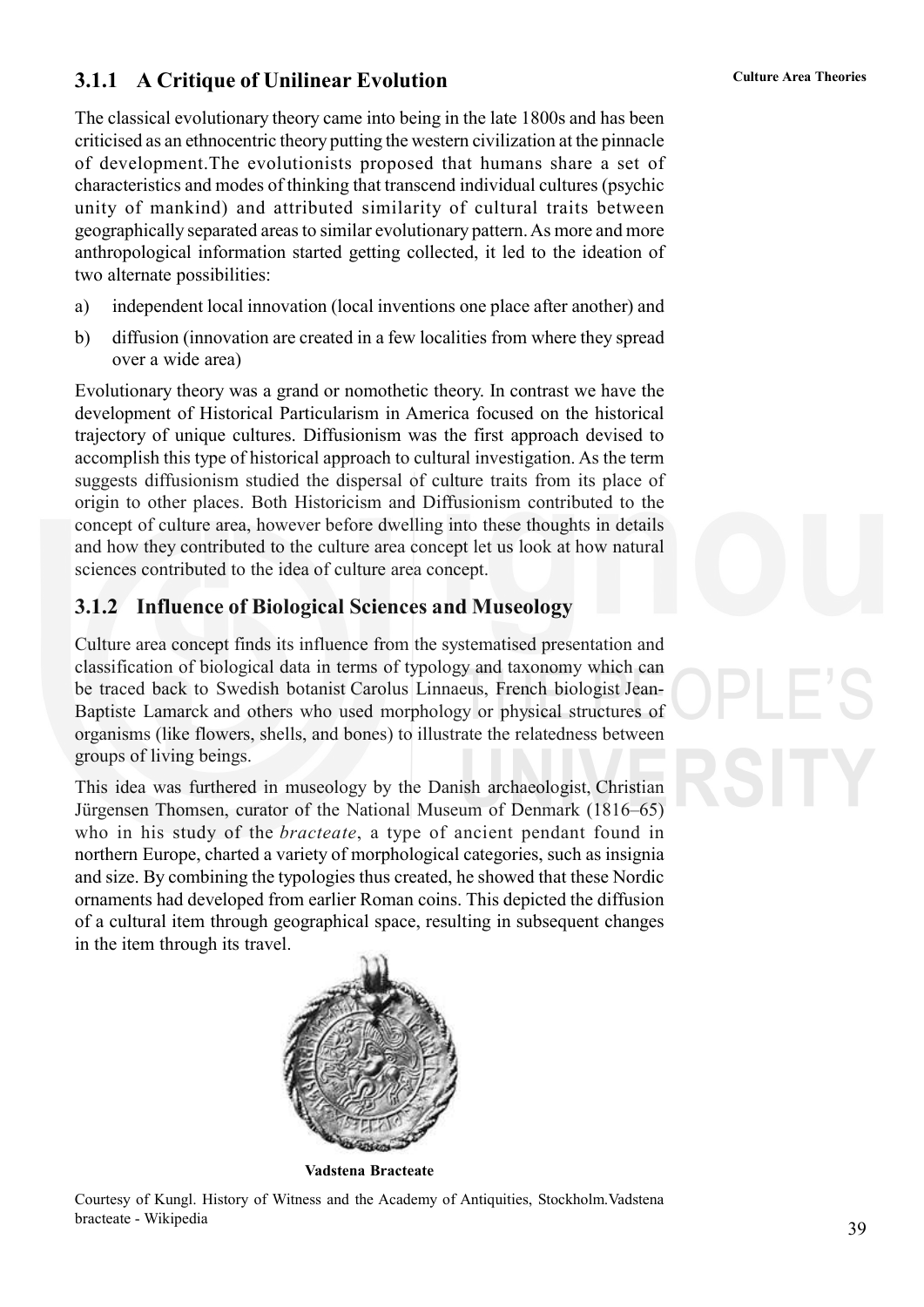**Emergence of Anthropology** This supported the idea of diffusion (a theoretical perspective that influenced the idea of culture area). The political implications of the innovation-diffusion debate were profound. It resulted in the methodological problem of how one might scientifically determine the primacy of either process. Otis T. Mason, curator of ethnology at the Smithsonian Institution (1884–1908), suggested one such method in a report of his program for organizing the museum exhibits for the United States National Museum, Mason (1886). He was among the first to use the term 'culture area', however his focus was on presentation of cultural material. He believed that if a biologist could study variations in the wing form of birds, ultimately creating a sequence from the wing's most basal to its most advanced form, an ethnologist could apply the same methods to see if a cultural trait (such as basketry) had been independently developed or has spread through. According to Mason, a series of such studies, analysing a multitude of traits, would eventually result in a preponderance of evidence supporting either innovation or diffusion, thus resolving the question of causation in cultural evolution.

> Mason was however criticised by Franz Boas that, in ranking cultures as higher or lower according to their traits, the comparative method Mason adopted was intrinsically biased and, therefore, not scientific. Boas writes that "there is one fundamental difference between biological and cultural data which makes it impossible to transfer the methods of the one science to the other. Animal forms develop in divergent directions, and an intermingling of species that have once become distinct is negligible in the whole developmental history...…. Human thoughts, institutions, activities may spread from one social unit to another.…. Before morphological comparison can be attempted the extraneous elements due to cultural diffusion must be eliminated." (Boas 1932: 609)

> Boas's assistant, Clark Wissler, succeeded him as the curator of the American Museum of Natural History. Culture area concept was developed in earnest by Clark Wissler, and given a theoretical perspective that could produce scientific laws while preserving the cross-cultural perspective essential to anthropology.

> Before we dwell further into the culture area concept as proposed by Clark Wissler, let us first look at scholarly discussions that contributed to the culture area concept. As mentioned earlier, the culture area concept came into being as a methodological response to the innovation-diffusion debate, it is thus important to understand the thoughts around diffusion and its influence in the culture area concept.

## **Check Your Progress 1**

1) Why did anthropological thought preference shift from classical sociocultural evolution to historicism and diffusionism?

....................................................................................................................... ....................................................................................................................... ....................................................................................................................... ....................................................................................................................... ....................................................................................................................... ....................................................................................................................... .......................................................................................................................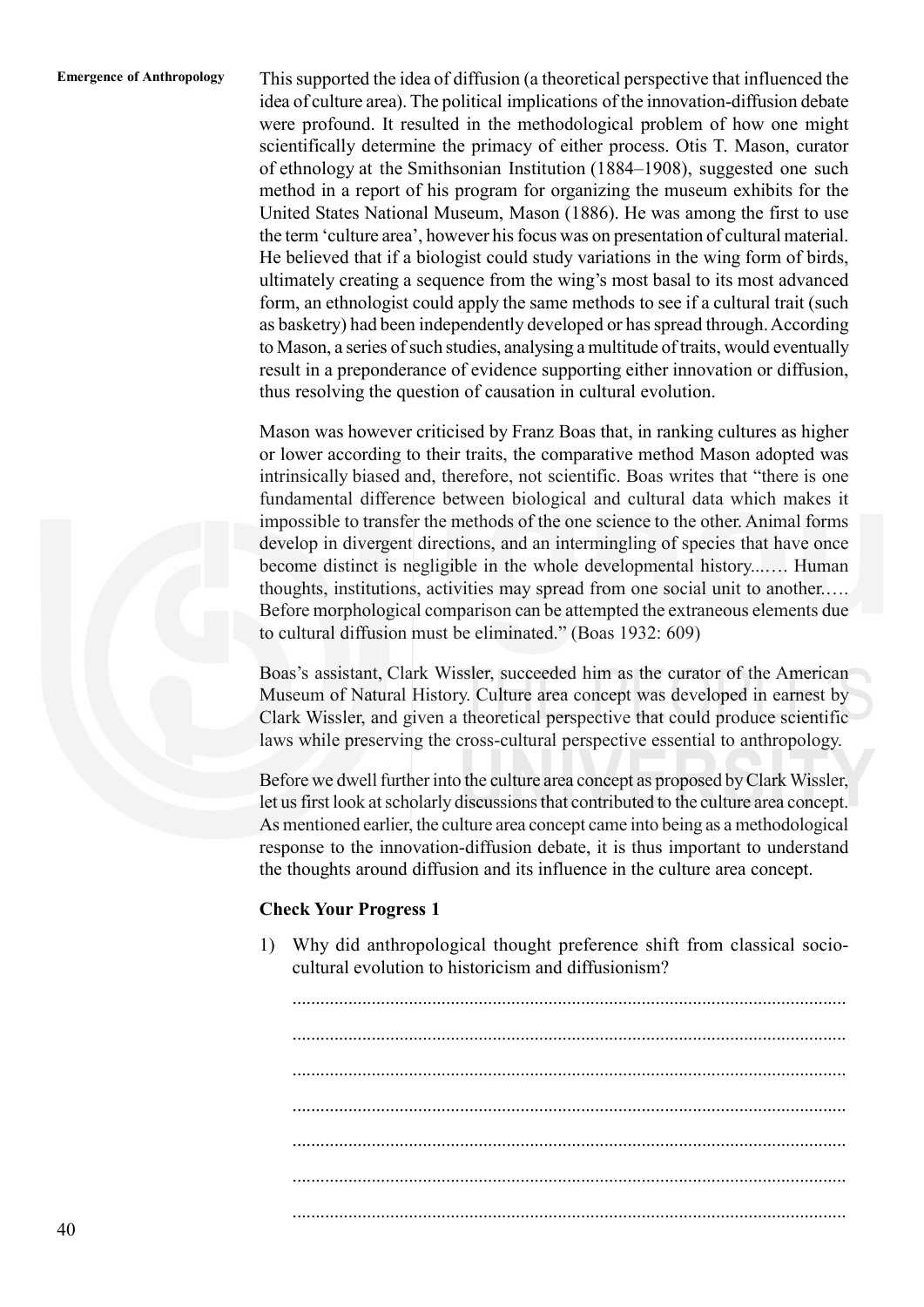2) How did biological sciences and museology contribute to the culture area **Culture Area Theories** concept?

....................................................................................................................... ....................................................................................................................... ....................................................................................................................... ....................................................................................................................... ....................................................................................................................... 3) Who was Christian Jürgensen Thomsen? ....................................................................................................................... ....................................................................................................................... ....................................................................................................................... .......................................................................................................................

.......................................................................................................................

## **3.2 THEORETICAL CONTEXT**

It is important for us to remember that the ideas of innovation and diffusion developed as a critique to the classical evolutionary theory. However, it was in continuation with the evolutionary theory itself, where social evolution took a more regional perspective and the ideas of cultural contact and diffusion were provided academic recognition. At this conjecture of anthropological history (late 1800s and early 1900s) extensive anthropological data was being collected. This data showed a commonality of traits among different tribes in a region. Further, as anthropologist acknowledged the need to study disappearing/vanishing tribes and there was a realisation that this disappearance is due to the colonising process, or cultural contact. Regional commonality of cultural traits and the reality of culture contact brought forth the idea of innovation and diffusion within the space of understanding social evolution and development of cultures.This shift in anthropological thought is usually studied under the ambit of Diffusionism. Diffusionism was represented by three distinct schools of thought: the British school, the German school and the American school as you have already read in Unit 2. Here in this section, we are giving a gist of the same for you to recapitulate.

## **3.2.1 British School of Thought**

The **British school of diffusionism** was led by G. E. Smith and W. J. Perry. These scholars were known as Egyptologists. According to them all of culture and civilization was developed only once in ancient Egypt and diffused throughout the rest of the world through migration, colonisation and diffusion. Therefore, all cultures were tied together by a common origin (or psychic unity of humankind) and, as a result, worldwide cultural development could be viewed as a reaction of native cultures to this diffusion of culture from Egypt.

G. Elliot Smith was a great admirer of Egyptian civilization. According to him there were many English monuments which were secondary copy of the structure of pyramid. Smith travelled to Egypt, Japan, Cambodia, Malaysia, Indonesia to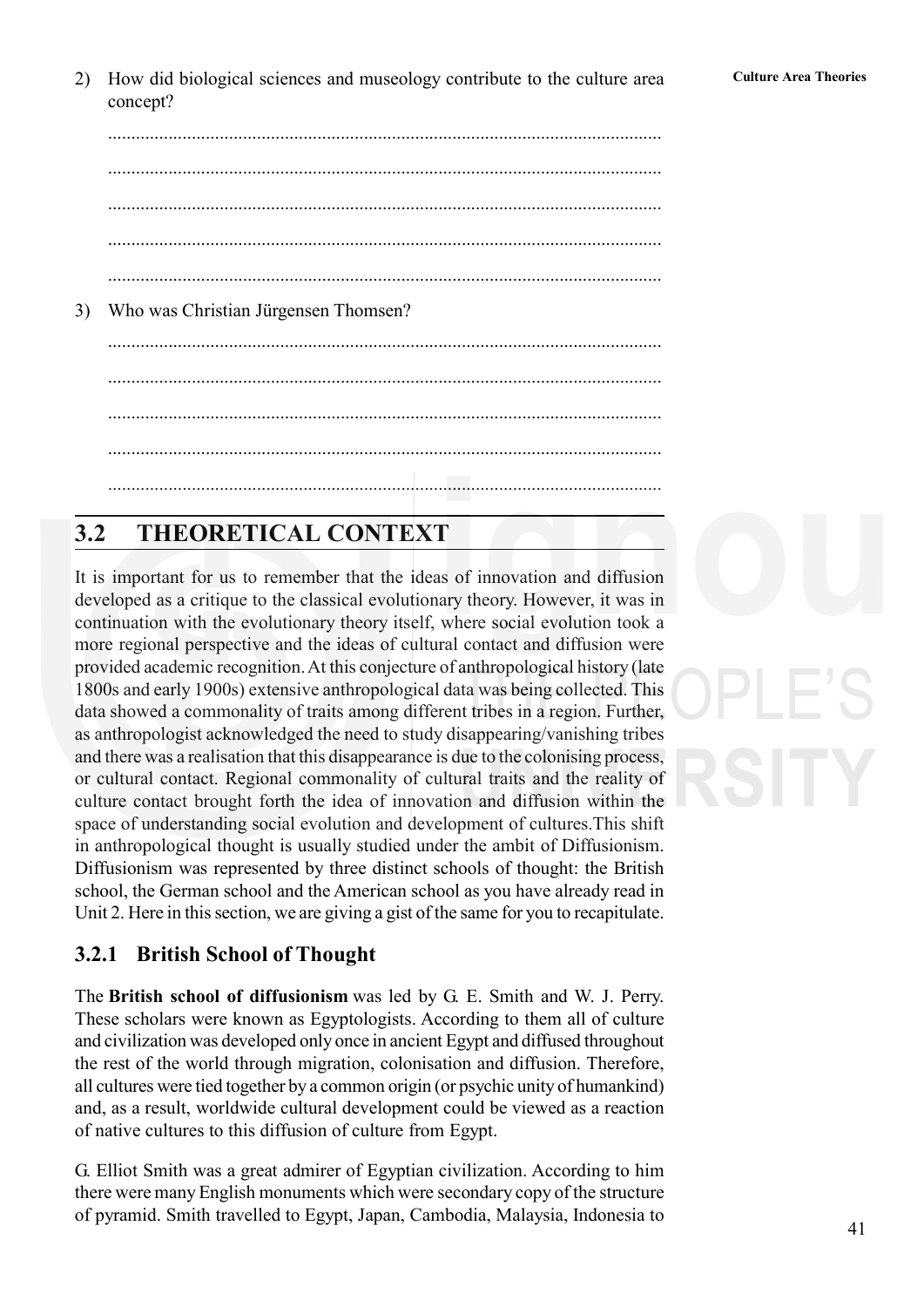**Emergence of Anthropology** study the architecture, where he found similarity among Egypt pyramids and Japanese pagoda, Cambodians temples, temples of Indonesia. From all of his studies he concluded that around 400 B.C culture traits of Egyptian monuments started spreading from Egypt to the other parts of the world. In his book "The Origin of Civilization" (1928), he emphasised that Egypt was the only centre of the culture, and that agriculture and subsequently the first civilisation emerged at the fertile bank of river Nile. Egyptian developed scientific methods like hydraulic system for controlling water, invented pottery, weaving, wheel, and script to write and began to live in cities. Government was formed, laws were formulated and religion prospered. The Egyptians developed systems of navigation and travelled far and wide to the different corner of the world in search of precious stone and metal. In this course of travel they spread the benefit of their civilization to the other part of the world. Thus, according to Smith there were two kinds of men, the civilized men of Egypt and natural men outside Egypt. Smith believed that a revolution came in natural men when they came in contact with civilized traits. Underlying smith idea is "uninventiveness of humankind" i.e., human is basically uninventive in nature, and invention, discovery began in Egypt.

> W. J. Perry (1877-1949):W. J. Perry was a strong supporter of Smith, and agreed that cultural similarities were due to diffusion and not invention, and that Egypt was the citadel of civilization.

> The Egyptologists were criticized for their narrow vision and the fact that they thought that man was uninventive, and though their thought of diffusion held certain interest, there was weakness in the evidence on the basis of which they formulated their theory.

## **3.2.2 German School**

The German School of Diffusionism proposed the culture circle or *Kulterkreis* concept that conceptualised widening circles of culture trait complexes diffusing outwards from their point of origin. F. Ratzel (1884-1904) in his book "Anthropogeography" (1892) carried forward the idea of culture circles. He argued that there is a strong relationship between territory and culture. He said that environment and climate played a major role in determining the culture circle. People living on mountains, near rivers and in deserts have different culture complex. Individuals continuously create innovations within these cultures circle and innovations migrate or diffuse to the neighbouring areas. "Anthropogeography" conveyed that different culture circles could come up in different geographical terrains making it amenablefor migration and diffusion.Frobenius, a student of Ratzel,tried to utilise statistics to map the distribution of cultural traits thereby suggesting the idea ofgeographical statistics.

The German concept of culture circles was criticised for a number of reasons. Anthropologists realised that cultural phenomena is much too complex to be explained by the interaction of a small number of *Kulturkreise*. It spoke of contacts over unlikely distances and did not make allowances for independent invention. The proponents of the theory often mistook analogous features (those that appear similar but have differing origins) for homologous ones (those that appear similar because they share an origin) and thus compared phenomena that were not really comparable.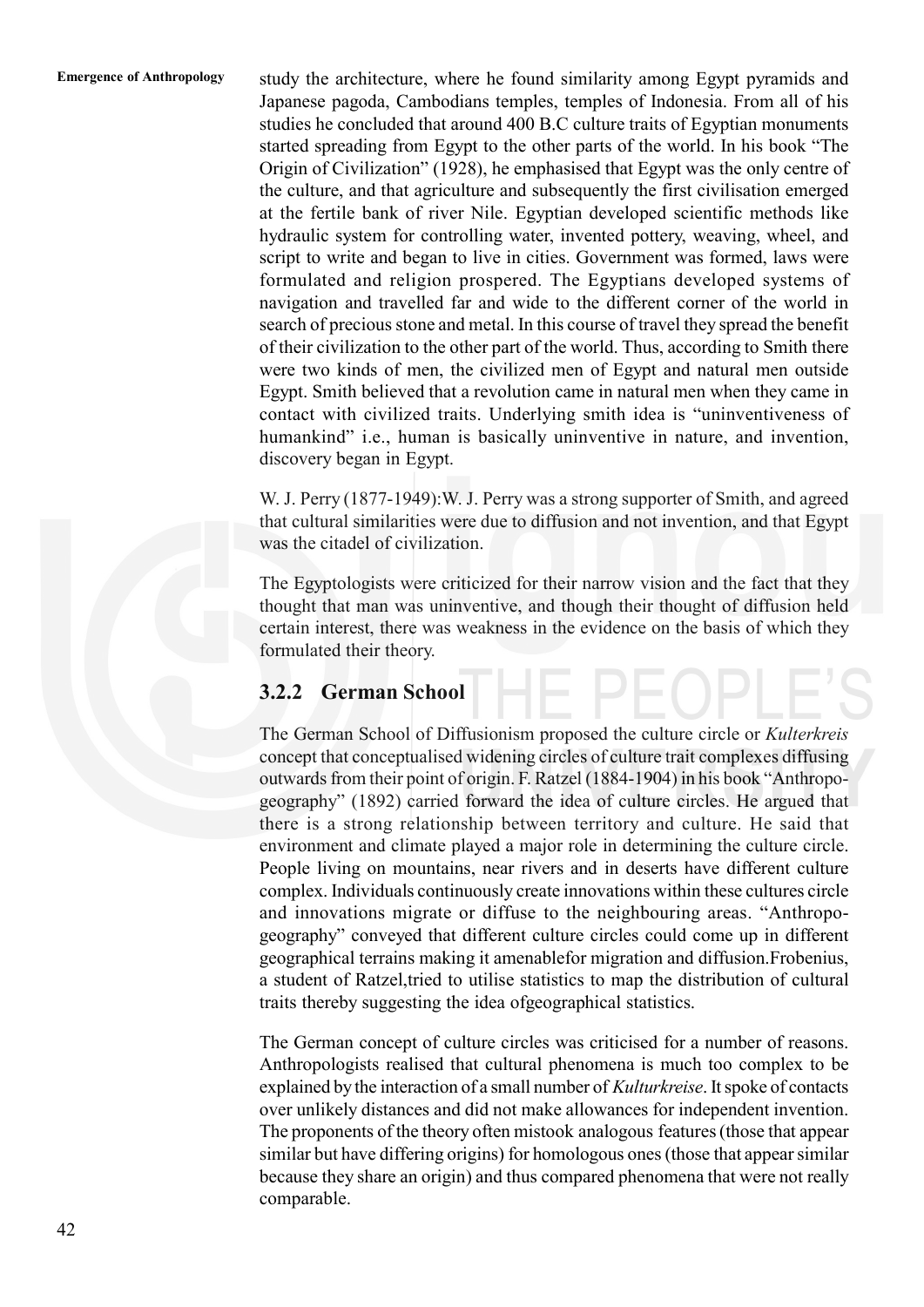## **Culture Area Theories 3.2.3 American School and Culture Area Theories**

American school of thought saw the development of the concept of culture area into theory and practice under two key thinkers Clark Wissler and A L Kroeber, who had both enjoyed the mentorship of Franz Boas.

In the United States, Franz Boas was the first to formally propound the understanding of culture areas (Buckley 1989). He said that these areas were historical as well as geographical units: the spatial coefficients of processes of cultural growth through time. He identified the physical environment of culture areas, the "psychology" of the peoples inhabiting them, and the spread of technologies and other ideas as three independent variables governing cultural growth, or development, within culture areas over time (Boas 1896). He reflected on diffusion as a viable mechanism for culture exchanges among geographically adjacent areas. Boas argued that, one had to carry out detailed regional studies of individual cultures to discover the distribution of culture traits and to understand the individual processes of culture change at work. He stressed on the need for meticulous collection and organisation of ethnographic data on all aspects of (different) human societies. He maintained that only after information on the particulars of many different cultures had been gathered could generalisations about cultural development be made with any expectation of accuracy.Thus, while Boas recognised the relevance of culture area, he also felt that the need of the time was for anthropologists to study specific cultures in-depth. To this end, he sought to reconstruct the histories of specific cultures and focused on particularism of a society in terms of both its history and culture. He argued that many cultures developed independently, each based on its own unique set of circumstances such as geography, climate, resources and particular cultural borrowing. Based on this argument, reconstructing the history of individual cultures requires an indepth investigation that compares groups of culture traits in specific geographical areas. Then the distribution of these culture traits must be plotted. Once the distribution of many sets of culture traits is plotted for a general geographic area, patterns of cultural borrowing may be determined. This allows the reconstruction of individual histories of specific cultures by investigating which of the cultural elements were borrowed and which were developed individually (Bock 1996:299).

The concept of culture area was however carried forward by Clark Wissler (1870- 1947). He developed a view of culture that focused on its continuity over wide geographical areas. Since cross-cultural nomothetic studies require that the items to be compared be defined as rigorously as possible, Wissler became the first anthropologist after Tylor and the first American anthropologist to offer a definition of culture. He developed the concept of culture-area and age-area in his books *The American Indian* (1917*), Man and Culture* (1923) and *The Relation of Nature to Man* (1926).

In Wissler's hands culture area became a significant theory of culture change. It created a shift in the analytical focus from the culture and history of the specific social unit (as prescribed by Boas) to a concern with the trait-complex viewed in cross-cultural perspective (Freed. S. A and R. S. Freed, 1883). Unlike Boas, Wissler was looking to understand world history. He followed agriculture, the textile arts, architecture, and so on to create his picture of the western hemispheric history.

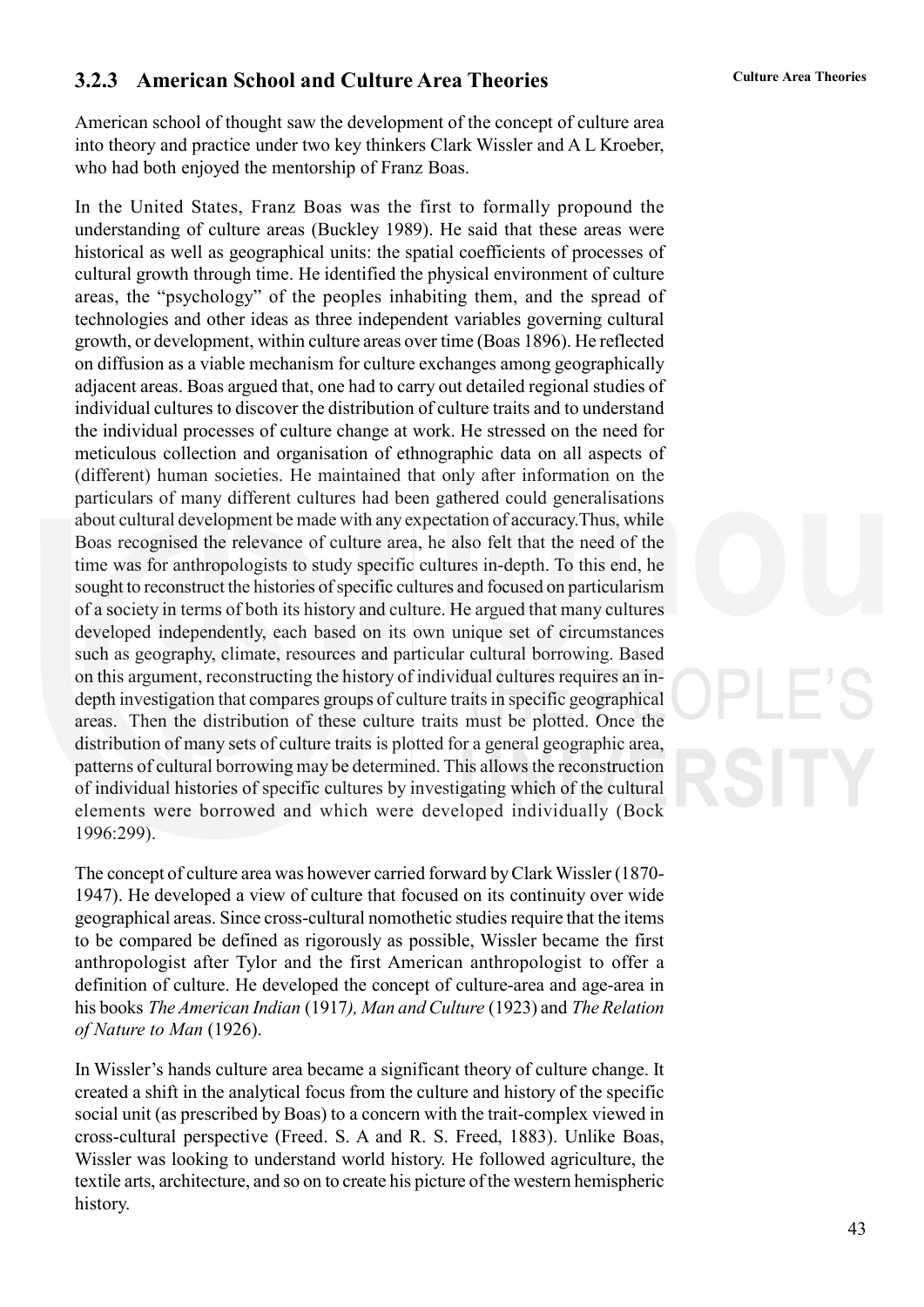**Emergence of Anthropology** Culture area was chiefly determined by material traits and the economic base, but ceremonial and social trait-complexes were also used to distinguish them. Each culture area was perceived to have a culture center "from which culture influences seem to radiate" (Wissler 1917: 242). Thus, diffusion was seen as the basic process in the formation of a culture area. Wissler perceived the significance of focal points of growth, resulting in culminations definable in spatial (culture centres) and presumably temporal (cultural climaxes) terms. The traits radiated outwards from the focal points and the traits that reached the furthers were understood to be the oldest. Culture areas thus contained both:

- a) a group of typical tribes that share most of the defining trait-complexes, and
- b) marginal tribes that have fewer of the typical traits (Freed. S. A and R. S. Freed 1883).

Wissler tried to explain the relation of culture areas to environment. He said that environment does not produce a culture, but stabilises it. As (at many points) the culture must be adapted to the environment, the latter tends to hold it fast. Cultures therefore incline to change slowly once they have fitted themselves to a setting, and to enter a new environment with more difficulty than to spread over the whole of the natural area in which their form was worked out. If they do enter a new type of territory, they are subject to change. Once fitted to an environment, they are likely to alter radically only through some factor profoundly affecting subsistence. Wissler divided North America into ten culture areas where (according to Kroeber) subsistence areas seem to refer primarily to the basis of culture, and environment and ecological aspects also played a critical role. A. L. Kroeber recognised the significance of culture area theory, developed on it, as well as put the theory into practice by defining various culture areas among the North American tribes.

**Alfred Louis Kroeber** (1876-1960)- Kroeber referred to 'culture area' as an unfortunate designation in that it puts emphasis on the area, whereas it is usually the cultural content that is being primarily considered. Being from the Boasian school of thought, Kroeber believed in cultural relativism. He said that cultures occur in nature as wholes; and these wholes can never be entirely formulated through consideration of their elements, in this he critiqued Clark Wissler. He justified this with the example of the Navaho and Pueblos (or North Pacific Coast Indians) tribes. He pointed out that Navaho altar paintings may be the most developed in the Southwest, but Navaho culture is still close to that of the Pueblos and in many ways obviously dependent on it. So, he showed that at times a single trait can be very distinct in a culture and thus misleading if cultural traits are being followed, while holistic comparisons can provide a stronger association between cultures. The culture-area concept he thus believed should attempt to deal with such culture wholes.

Kroeber looked at geographic-ethnic culture-whole in its historical course, with the ultimate aim of searching for culture-historical laws. Kroeber applied the culture area approach to the ever-growing body of ethnographic and archaeological data worldwide. One of Kroeber's greatest works was the 'Handbook of the Indians of California' published in 1925. It brings forth culture areas and subareas, and their historic implications. Kroeber's enlarged interests in cultural areas and cultural continuities led to another of his major works, 'Cultural and Natural Areas in Native North America' (1939). Cultural and Natural Areas not only delineated cultural areas, but also related them to natural areas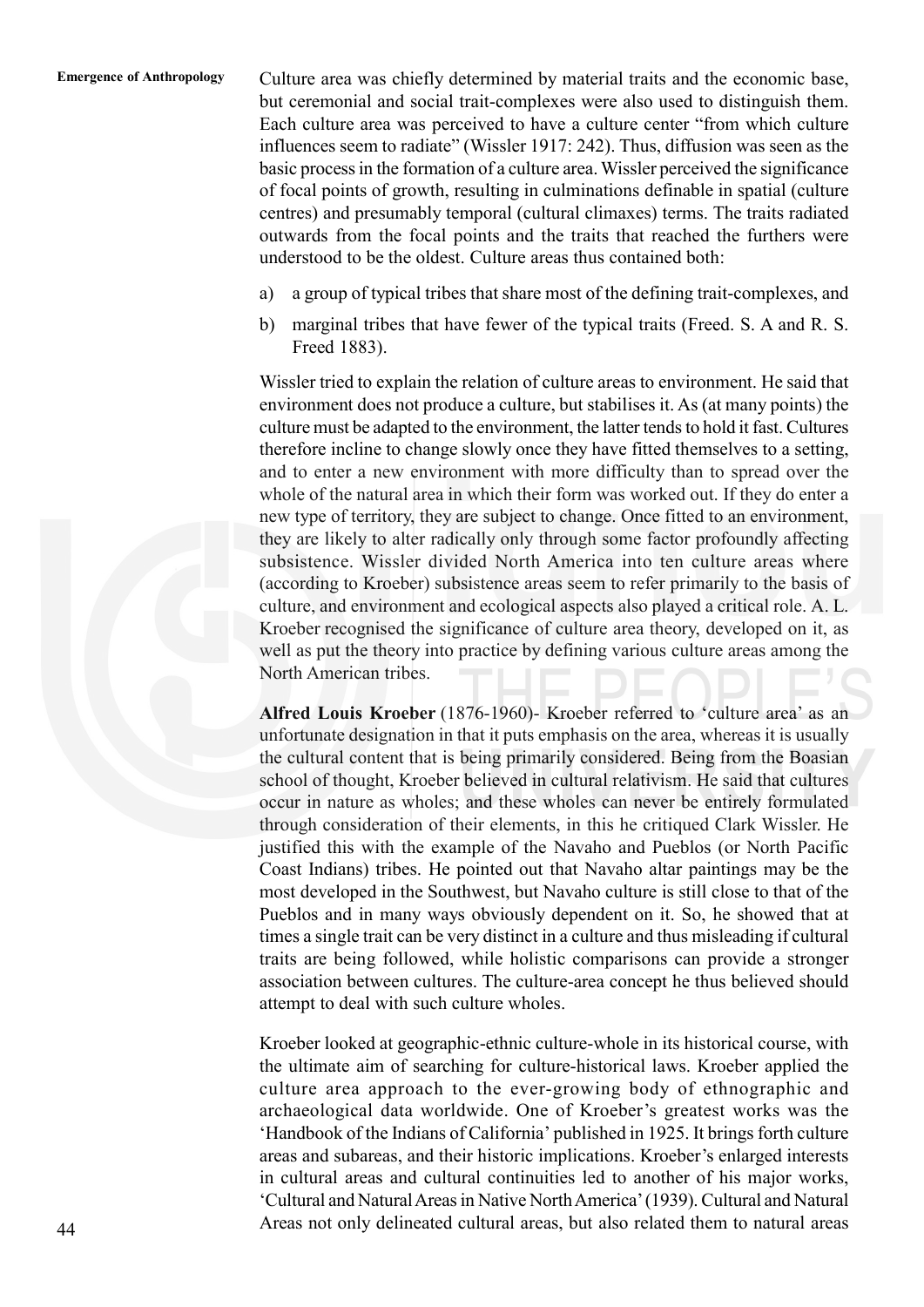and, more important, introduced the concept of cultural climax. Earlier element **Culture Area Theories** distribution studies had employed the concept of culture centers within areas, which were more complex and therefore presumed to be more inventive, and of margins, which were the simple, uninventive peripheral recipients of cultural achievements. Kroeber's concept of cultural climax avoided the implication that greatest complexity meant the locus of inventiveness, and called attention instead to cultural intensification or accumulation. He described this as 'hearth' or'climax area'. He wrote that "when part of a cultural substratum fluoresces into a level of achievement higher than the surrounding groups, mainly on the strength of its own initiative, it can be called a climax area. These areas almost inevitably serve as important centers of dispersal" (Kroeber 1939: 222-9). He went on to develop this context in sociological terms looking at golden and dark ages of great civilisations, including the Egyptian civilisation by referring to these periods as peaks and troughs of civilizational growth.

In his specific anthropological quest of visualising culture area, he plotted a real maps of California and North America on the basis of their culture area. Kroeber explained that the weakest feature of any mapping of culture wholes is also the most conspicuous: the boundaries. Where the influences from two culture climaxes or foci meet in equal strength is where a line must be drawn, if boundaries are to be indicated at all. Yet it is just there those differences often are slight. Two people classed as in separate areas yet adjoining each other along the inter-area boundary almost inevitably have much in common. It is probable that they normally have more traits in common with each other than with the people at the focal points of their respective areas. This is almost certain to be so where the distance from the foci is great and the boundary is not accentuated by any strong physical barrier or abrupt natural change. Kroeber provided an arial distribution of culture area, dividingNorth America into 84 areas and sub areas and all of these areas were clubbed under 7 grand areas. These 7 grand areas are Desert, Artic, Great Plains, Mountains, River Valleys, Coastal Plains and Terrains of rugged topography which do not constitute part of the remaining 6 other areas.

The concept of culture area held great significance in the trajectory of Anthropology. Julian Steward, another student of Boas developed six culture areas in South America, he connected to the prevalent environmental conditions. Steward traced different patterns of culture growth and diffusion within these cultural areas eventually leading to the 'School of Culture Ecology', within anthropology.

The culture area concept can be located in a time period when the western anthropologists were coming in touch with geographical areas consisting of native/ tribal/indigenous communities that had relatively less exposure with the colonising world. These communities had a social relation among each other and the anthropologists found that they often shared similarities in cultural practices, especially among contiguous tribes. It was believed that this similarity or continuity of cultural practices was due to diffusion among neighbouring tribes over a period of time. However, there was no documented record of this diffusion. Anthropologists, tried to construct this cultural history of where the cultural practices had originated as well as tribal commonality and continuity by mapping cultural spaces within geographical areas. Different anthropologist used the culture area concept for different purposes. The main proponents of the concept were from the American school of thought and looked at the concept from different

45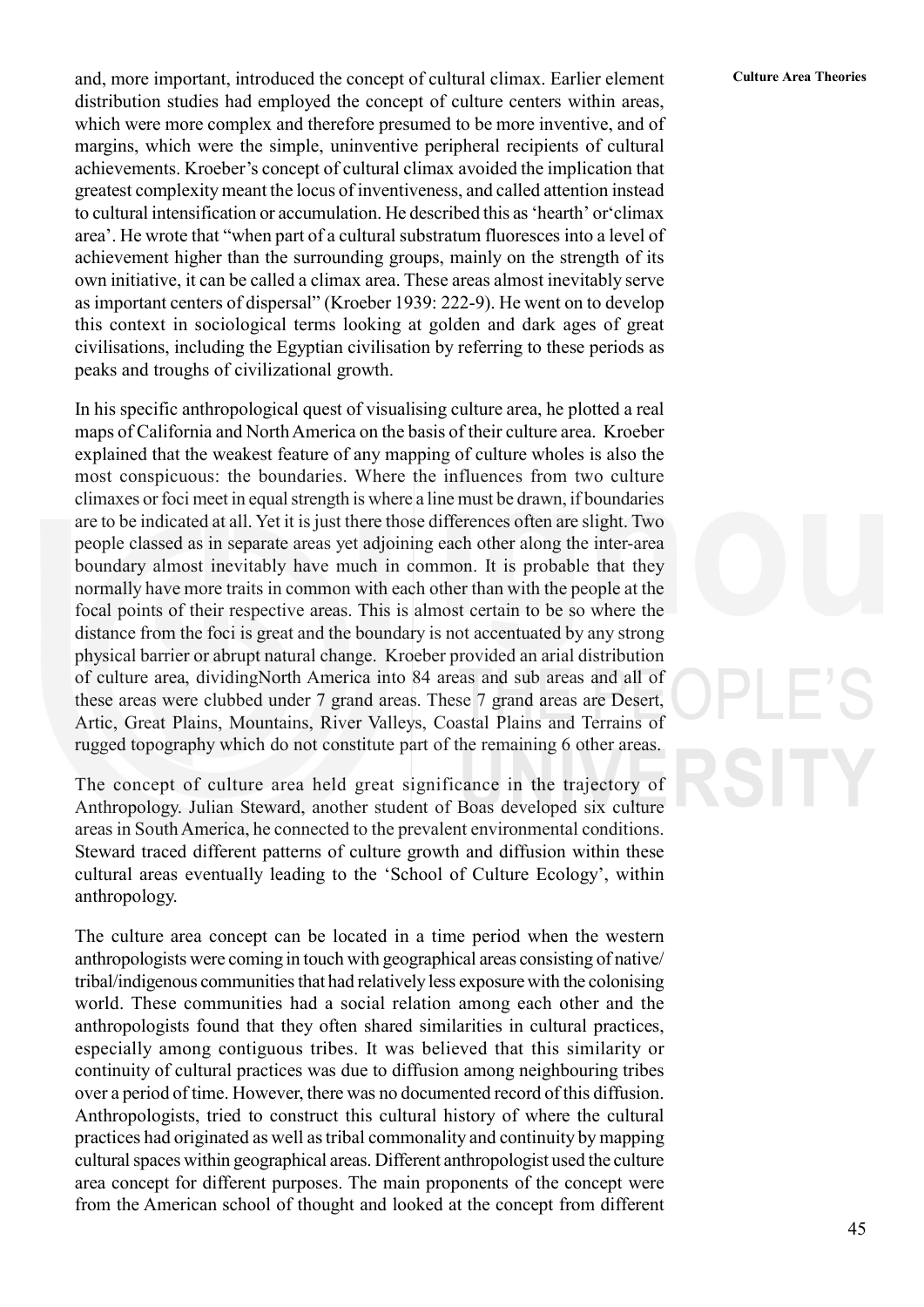**Emergence of Anthropology** positions. Franz Boas utilised the concept to propagate an insight into creating a historical and cultural particularistic focus of studying a tribe holistically.Clark Wissler and A. L. Kroeber however, theorised culture area in a cross-cultural perspective cross-sectioned with time. Clark Wisslerused culture area to trace world history (especially of the western hemisphere), while Kroeber sought to uncover regionally individualised type or specific growth of culture while looking at cultures in more holistic terms.

> The contemporary relevance of this concept can be seen in the persistence of the notion of area specialisation in anthropology whereschools as well as scholars are divided into specialists in China studies, or South Asian studies or Middle Eastern studies. Somewhere down the line the association of culture with geography remains and defines sub-disciplines within anthropology.

.......................................................................................................................

## **Check Your Progress 2**

4) Name two Egyptologists.

| $\left(5\right)$ | Who suggested the idea of geographical statistics?                       |
|------------------|--------------------------------------------------------------------------|
|                  |                                                                          |
|                  |                                                                          |
|                  |                                                                          |
|                  |                                                                          |
|                  |                                                                          |
|                  |                                                                          |
| 6)               | Which were the key books in which Clark Wissler developed the concept of |
|                  | culture-area and age-area?                                               |
|                  |                                                                          |
|                  |                                                                          |
|                  |                                                                          |
|                  |                                                                          |
|                  |                                                                          |
|                  |                                                                          |
| 7)               | How did Franz Boas understand 'culture area'?                            |
|                  |                                                                          |
|                  |                                                                          |
|                  |                                                                          |
|                  |                                                                          |
|                  |                                                                          |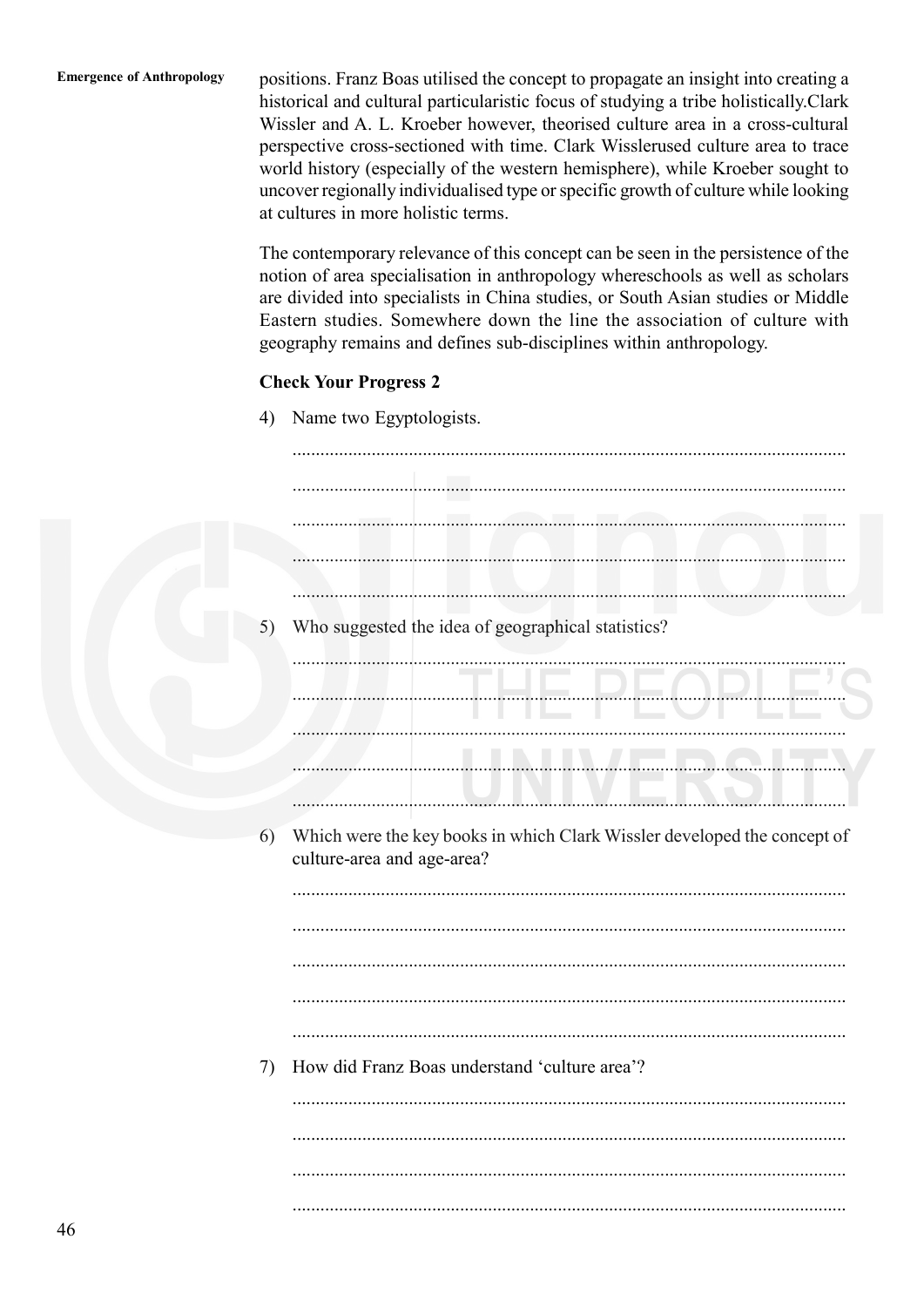8) Name some salient works of A. L. Kroeber? **Culture Area Theories**

....................................................................................................................... ....................................................................................................................... ....................................................................................................................... ....................................................................................................................... 9) Why did A. L. Kroeber refer to 'culture area' as an unfortunate designation? ....................................................................................................................... .......................................................................................................................

## **3.3 WHY DID 'CULTURE AREA CONCEPT' LOSE ITS STEAM?**

.......................................................................................................................

Culture area theories were criticised for the tendency to portray people in a static and environmentally deterministic way. It was also pointed out that the theorists were selective about which and how many traits were focused on. In case of Kroeber (and through his own admission) the criteria for cultural comparison are found to be descriptive and subjective in nature.

The culture area concept lost its steam because it did not necessarily account for sudden culture contact and influence such as the colonial forces. The so-called vanishing cultures either perished or acculturated and changed due to exposure with the western world. The cultures had too many stimuli and influence tobe understood in their so called pristine or original form. This is not to say that cultures changed overnight, or that the cultural association (with neighbouring cultures) and practices suddenly changed, but the heterogeneity among them became prominent and pronounced. Further, over time the tribes being considered within cultural area gained a voice of their own, and spoke up about their representation/mis-representation. As culture area often created a geo-political identity of the tribe as well. In today's times culture still finds geographical (as was given in the introduction with the reference of Punjabi culture) references. However, one realised that cultural identity itself has many social forces at play. In that a geographic-historical perspective and association with neighbouring communities might play a significant role in understanding a culture, however a superimposed categorisation of researcher's perspective (of cultural distribution), devoid of communities' inputs, cannot remain free of critique.

## **Check Your Progress 3**

10) What was the main critique against the culture area concept?

....................................................................................................................... ....................................................................................................................... .......................................................................................................................

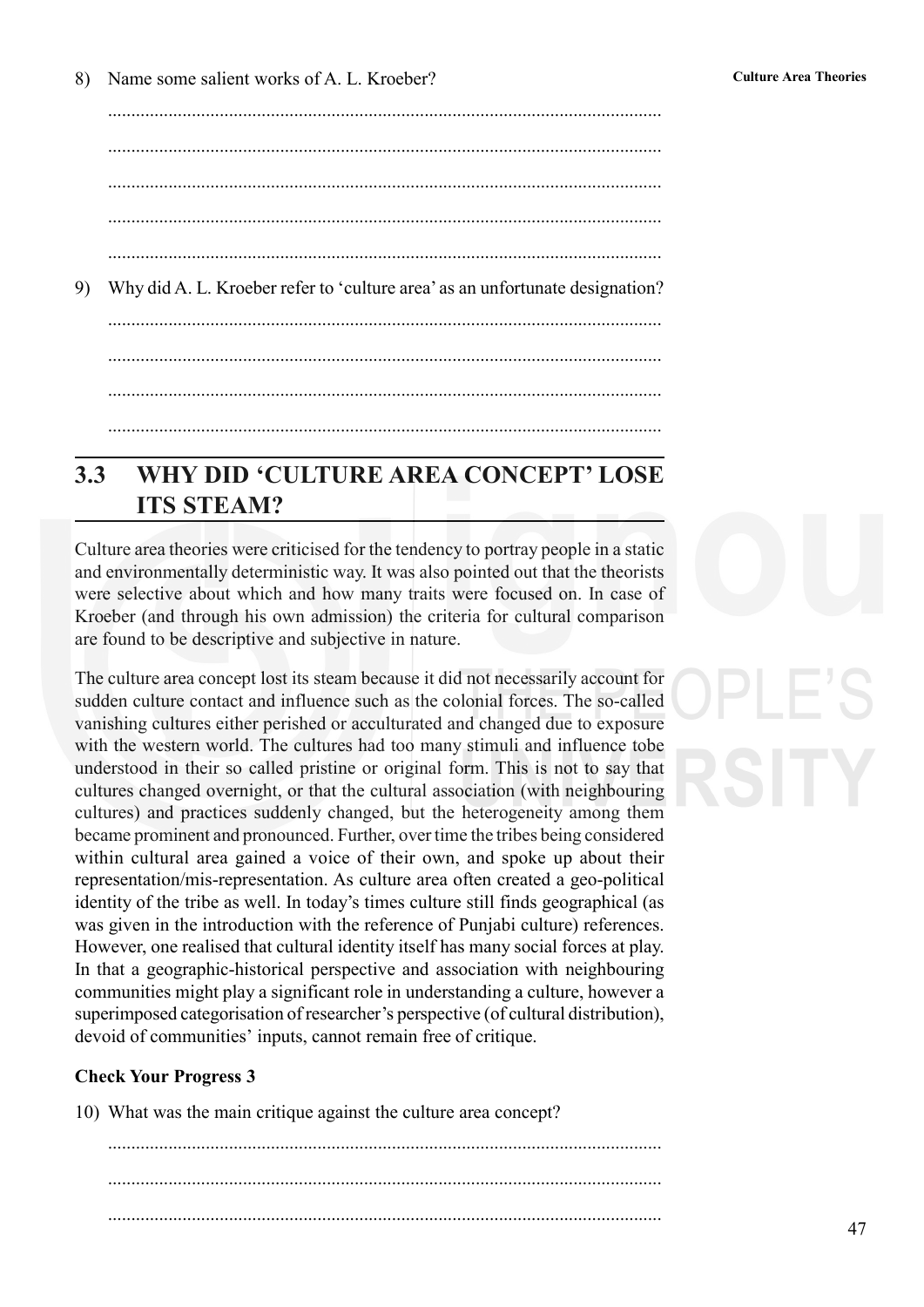## **Emergence of Anthropology 3.4 SUMMARY**

In the present unit we trace the journey of Culture Area Concept through its development. We looked at how its foundation was based in museology, and how it came to be conceived in the need for logical arrangement of ethnographic material. We looked at how the concept took from the idea of socio-cultural evolution; however, it was more concerned with the idea of innovation and diffusion in understanding cultural history. The unit also looked at how different schools of thought namely the British and the German school contributed towards the concept which was effusivelydeveloped by the American school of thought.

## **3.5 REFERENCES**

Boas, F. (1896). The limitations of the comparative method*Science,*4 (103), 901- 908

(1887). The occurrence of similar inventions in areas widely apart*Science*, 9(224), 485-86.

(1932). The Aims of Anthropological Research.*Science,*76 (1983),605-613.

Bock, P. K. (1996). Culture Change. in Levinson, David &Ember, Melvin (ed.) *Encyclopedia of Cultural Anthropology*.Vol.1.New York: Henry Holt & Co.

Buckley, T. (1989). Kroeber's Theory of Culture Areas and the Ethnology of North-western California *Anthropological Quarterly*, 62(1), 15-26.

Freed, S. A and Freed, R. S. (1883). Clark Wissler and the Development of Anthropology in the United States *American Anthropologist*, 85(4), 800-825

Hill, G. W. (1941). "The Use of the Culture-Area Concept in Social Research". *American Journal of Sociology*, 47 (1), 39-47.

Janusc, J.B. (1957). "Boas and Mason: Particularism versus Generalization". *American Anthropologist*, 59, 318-325

Kroeber, A. L. (1925). "Handbook of the Indians of California." *Bureau of American Ethnology Bulletin*, 78,1–995.

(1939). *Cultural and Natural Areas of Native North America*. Berkley, California: University of California Press.

Smith, R. G. (1929). "The Concept of the Culture-Area". *Social Forces*, 7(3), 421-432.

Willey, M. W. (1931). "Some Limitations of the Culture Area Concept".*Social Forces*, 10 (1), 28-31.

Wissler, C. (1917). *The American Indian*. New York: Douglas C. McMurtrie.

(1927). "The Culture-Area Concept in Social Anthropology".*American Journal of Sociology*, 32 (6), 881-891.

## **3.6 ANSWERS TO CHECK YOUR PROGRESS**

- 1) Refer to section 3.1.1
- 2) Refer to section 3.1.2
- 3) Refer to section 3.1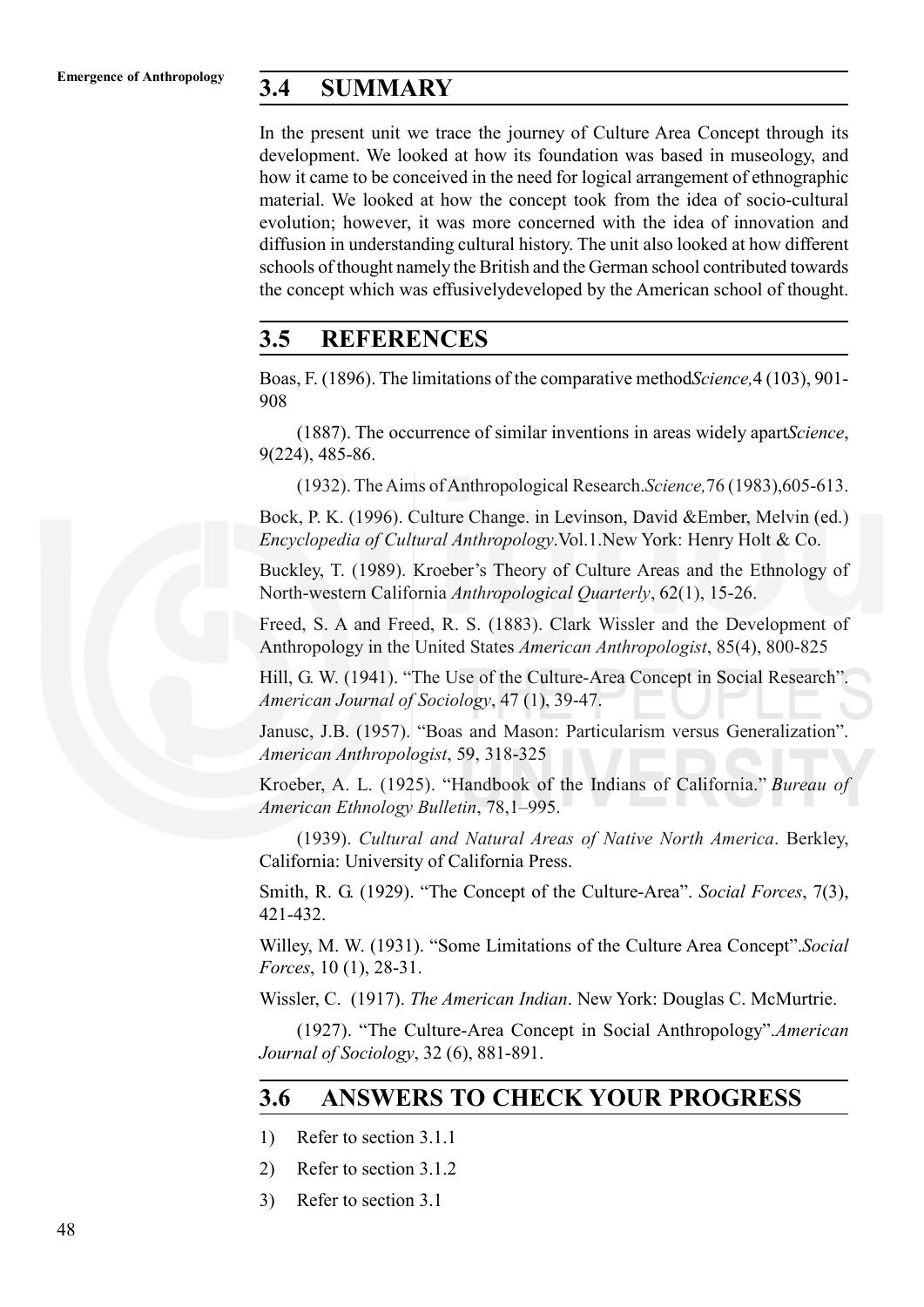4) Refer to section 3.2 **Culture Area Theories**

- 5) Frobenius
- 6) *The American Indian* (1917*), Man and Culture* (1923) and *The Relation of Nature to Man* (1926).
- 7) Refer to section 3.2.
- 8) Refer to section 3.2
- 9) Refer to section 3.2
- 10) Refer to section 3.3



# THE PEOPLE'S UNIVERSITY